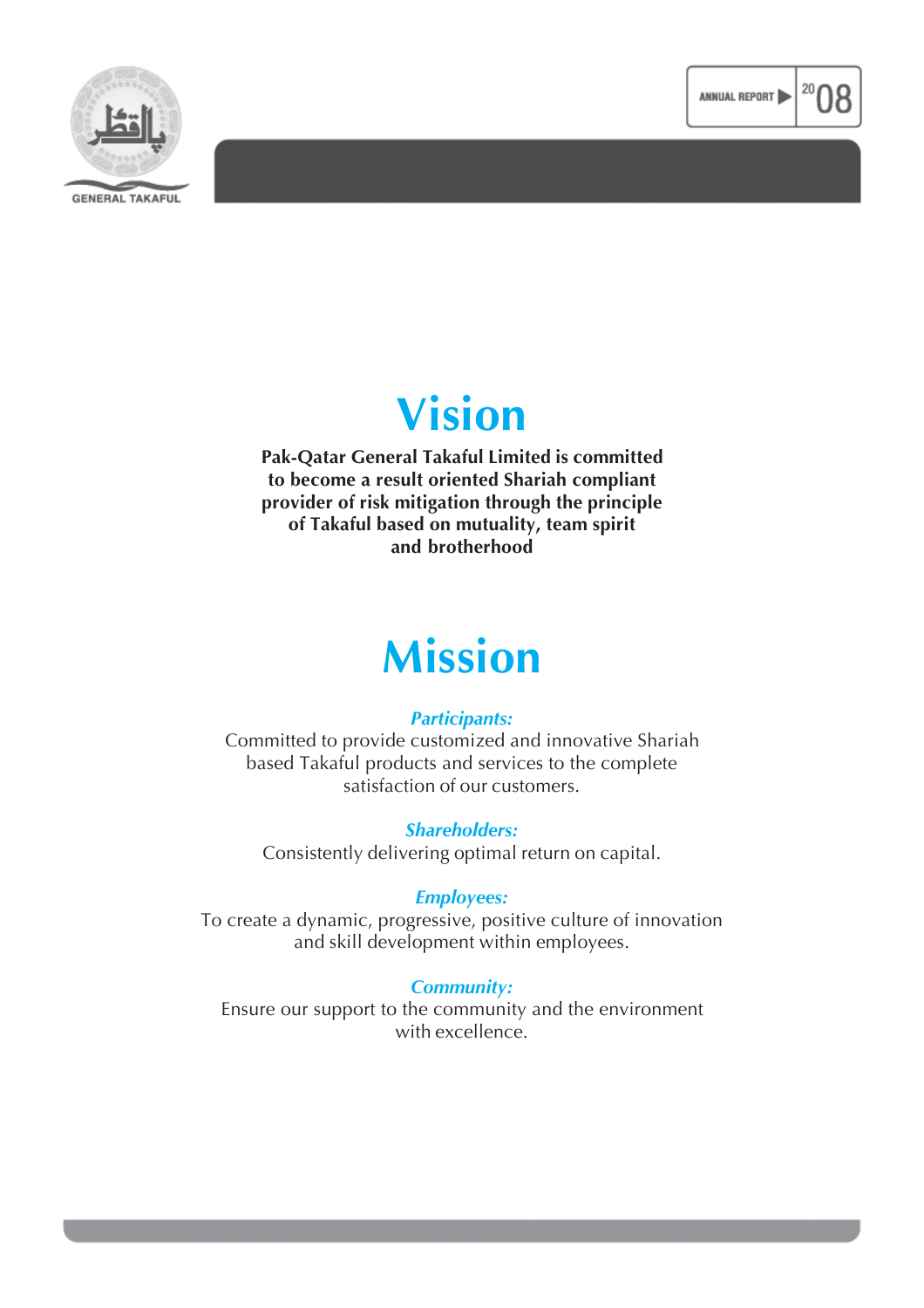

 $|^{20}08$ 



## **Table of Contents**

| Company Information                                               | 03 |
|-------------------------------------------------------------------|----|
| Notice of the Meeting                                             | 05 |
| Chairman Message                                                  | 06 |
| Directors' Report                                                 | 07 |
| Statement of Compliance with Code of Corporate Governance         | 11 |
| Key Financial Data                                                | 13 |
| Shariah Audit Report to the Board of Directors                    | 14 |
| Independent Assurance Report to the Management of Takaful Company | 15 |
| Review Report to the Members on Statement of Compliance           | 16 |
| Auditors' Report                                                  | 17 |
| <b>Balance Sheet</b>                                              | 18 |
| Profit and Loss Account                                           | 20 |
| Statement of changes in shareholders' equity                      | 21 |
| Statement of Cash Flows                                           | 22 |
| Statement of Contribution                                         | 24 |
| Statement of Claims                                               | 25 |
| Statement of Expenses                                             | 26 |
| Statement of Investment Income                                    | 27 |
| Notes to the Financial Statements                                 | 28 |
| Pattern of Shareholdings                                          | 48 |

Proxy Form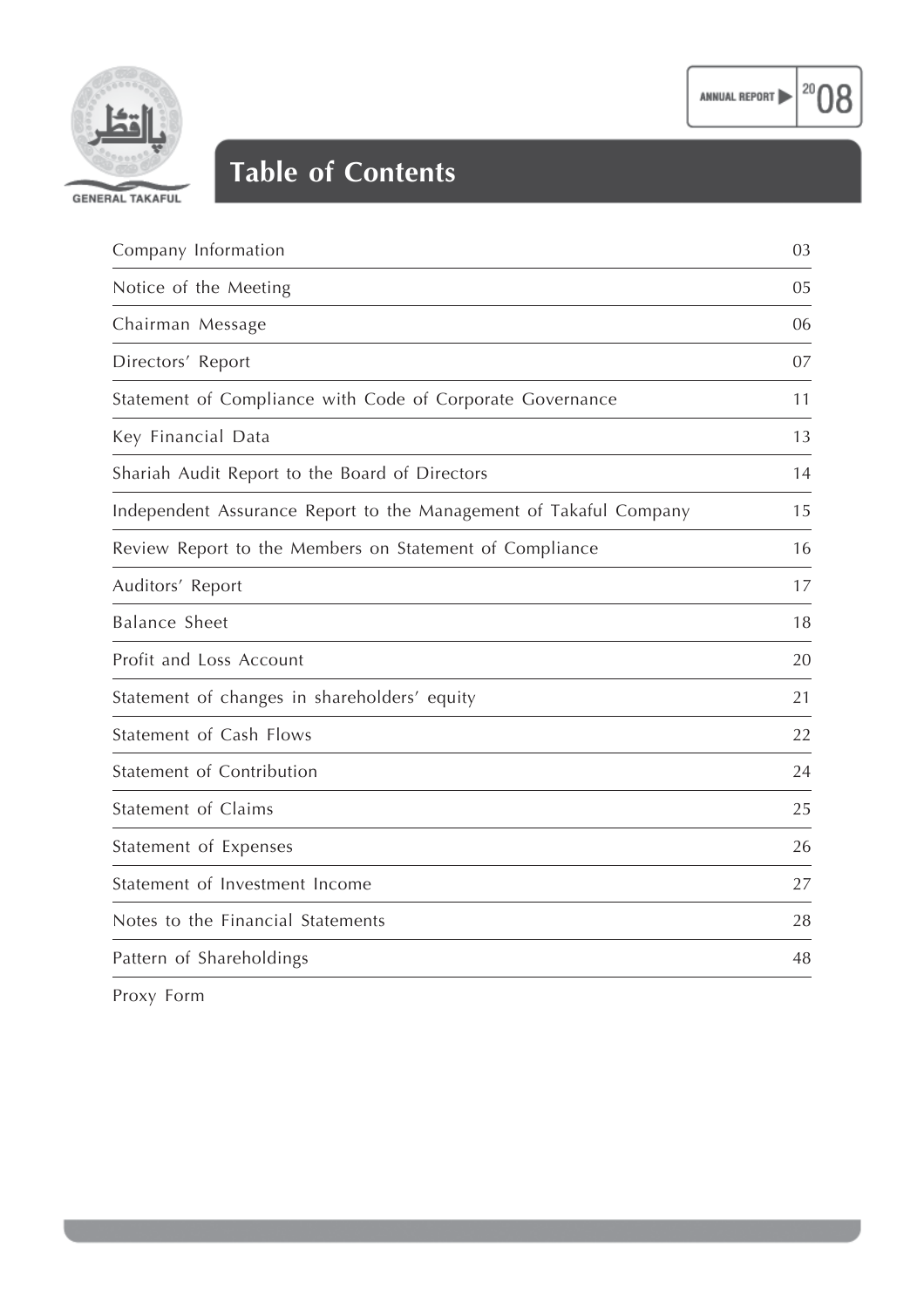



## **Company Information**

**GENERAL TAKAFUL** 

#### **Board of Directors**

| H. E. Sheikh Ali Bin Abdullah Al-Thani | Chairman                |
|----------------------------------------|-------------------------|
| Izzat Muhammad Al-Rashid               | Vice Chairman           |
| M. Vaqaruddin                          | Chief Executive Officer |
| Abdul Basit Al-Shaibei                 | Director                |
| Ali Abdullah Darwesh                   | Director                |
| Mark Diab                              | Director                |
| Said Gul                               | Director                |
| Chowdhry Muhammad Wasi                 | Director                |
| Fawad Yusuf                            | Director                |
| Zahid Hussain Awan                     | Director                |
|                                        |                         |

Chairman **Member** Member Member Member

#### **Executive Committee**

| Izzat Muhammad Al-Rashid |
|--------------------------|
| Abdul Basit Al-Shaibei   |
| Chowdhry Muhammad Wasi   |
| Said Gul                 |
| Mark Diab                |

#### **Audit Committee**

Chowdhry Muhammad Wasi **Chairman**<br>Said Gul Chairman Chairman Said Gul Member Zahid Hussain Awan

#### **Investment Committee**

Izzat Muhammad Al-Rashid Chairman Abdul Basit Al-Shaibei Member Ali Abdullah Darwesh Member Mark Diab

#### **Shariah Board**

| Dr. Mufti Muhammad Taqi Usmani | <b>Chairman</b> |
|--------------------------------|-----------------|
| Dr. Muhammad Zubair Usmani     | Member          |
| Dr. Mufti Ismatullah           | Member          |

#### **Chief Financial Officer & Company Secretary**

Muhammad Kamran Saleem, LL.B., ACA, FCMA, ACIS

#### **Registered Office**

Room No. 402-403, 4<sup>th</sup> Floor, Business Arcade, P.E.C.H.S., Block-6, Sharea Faisal, Karachi, Pakistan. Phone: + 92 21 4380357-61 Fax: +92 21 4380358 & 4386453 Email: info@pakqatar.com.pk Web: www.pakqatar.com.pk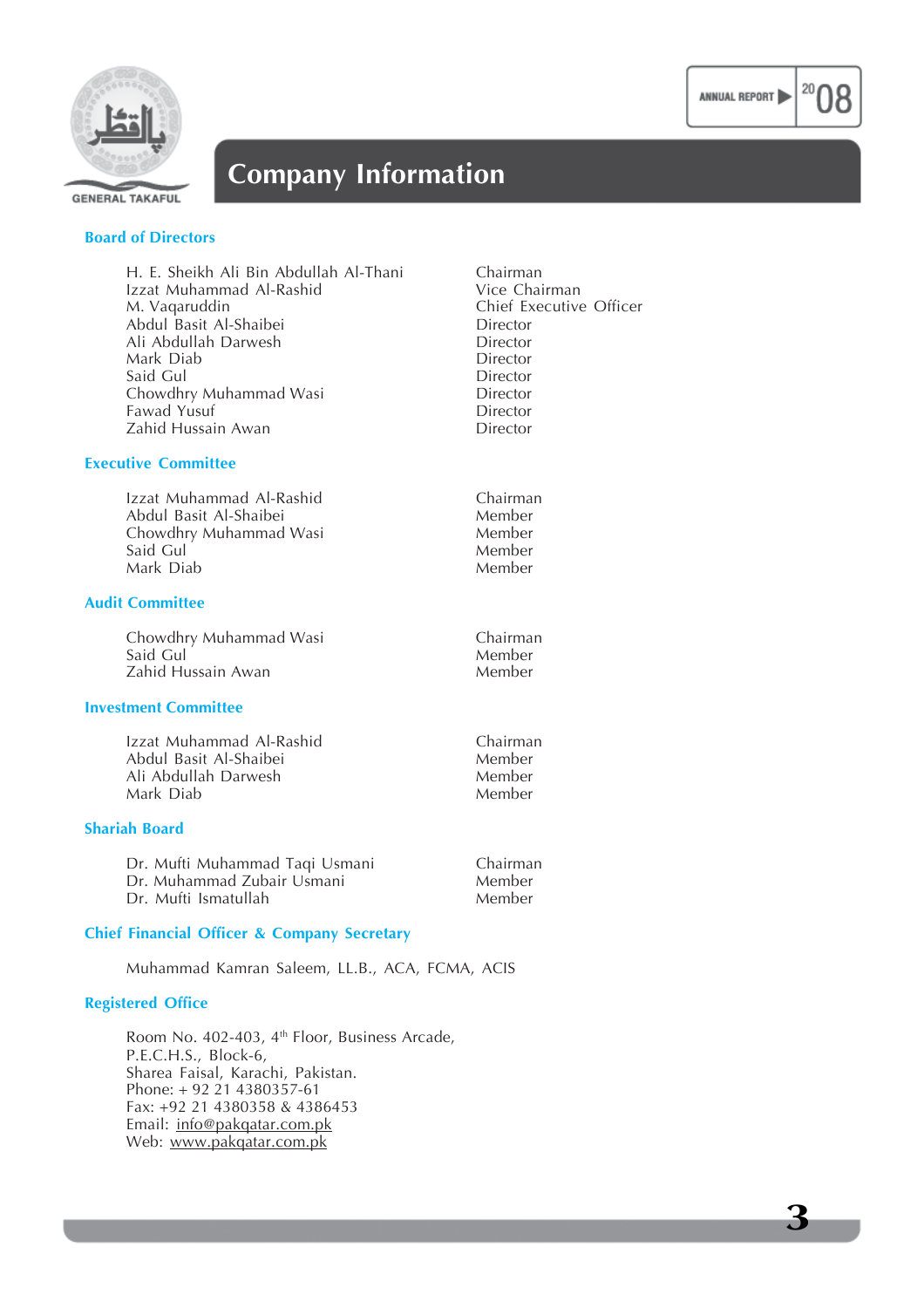



## **Company Information**

**GENERAL TAKAFUL** 

#### **Management Committee**

M. Vaqaruddin Chief Executive Officer<br>
Najmullah Khan Chief Operating Officer Afshan Naqvi Head of IT & Systems Syed Adnan Hasan **Head of Marketing**<br>
Saifuddin Shaikh **Head of Administra** Saifuddin Shaikh **Head of Administration**<br>
Muneeb Afzal Lone **Head of Internal Audit** 

#### **Underwriting Committee**

M. Vaqaruddin Chairman Najmullah Khan Secretary Syed Sadaat M. Bukhari

#### **Retakaful Committee**

M. Vaqaruddin Chairman Chairman Chairman Chairman Chairman Chairman Chairman Chairman Chairman Chairman Chairman Chairman Chairman Chairman Chairman Chairman Chairman Chairman Chairman Chairman Chairman Chairman Chairman C Najmullah Khan Secretary<br>Muhammad Saleem Secretary Muhammad Saleem

#### **Claims Committee**

M. Vaqaruddin Chairman Muhammad Raza<br>Muhammad Saleem Saleem Secretary Muhammad Saleem

Najmullah Khan Chief Operating Officer<br>
M. Kamran Saleem Chief Financial Officer M. Kamran Saleem Chief Financial Officer & Company Secretary<br>Afshan Naqvi Head of IT & Systems Muhammad Ahmad<br>
Syed Sadaat M. Bukhari<br>
Senior Vice President – Oper Senior Vice President – Operations Head of Internal Audit M. Irfan Ali Vice President – Information Technology M. Raza Khan **M. Raza Khan** Vice President – Claims & Re-Takaful Osama laved Usmani Osama Javed Usmani Head of Human Resources Assistant Vice President – Finance & Accounts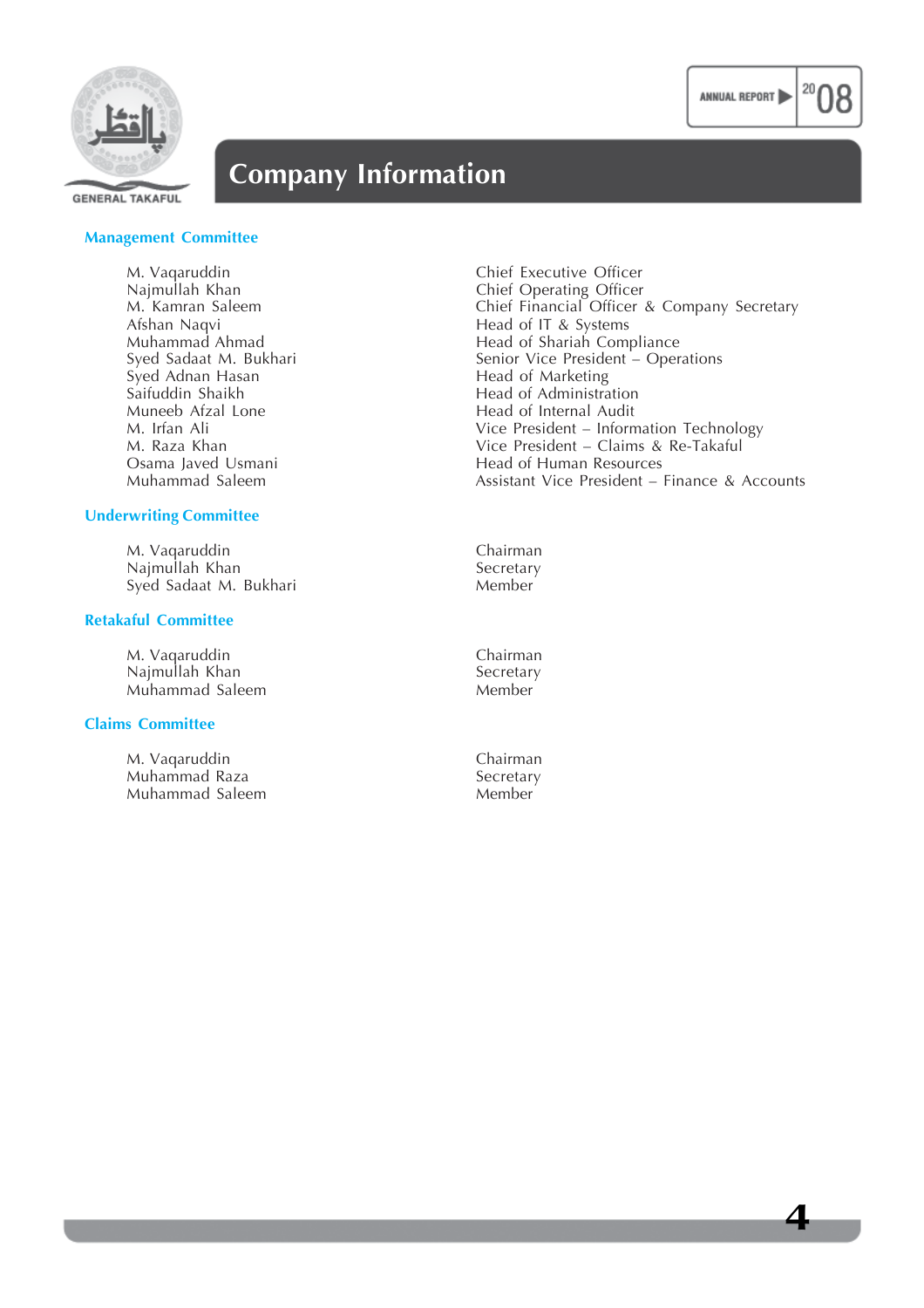

**GENERAL TAKAFUL** 

## **Notice of Third Annual General Meeting**

**NOTICE IS HEREBY GIVEN** that the third Annual General Meeting of Pak-Qatar General Takaful Limited (the Company) will be held on Monday, 13 April 2009 at 06:00 P.M. at DANA Club, Doha, Qatar, to transact the following businesses:

#### **Ordinary Business:**

- 1. To confirm minutes of the Statutory Meeting held on 30 October 2008.
- 2. To receive, consider and adopt the annual audited financial statements for the year ended 31st December 2008, together with the Directors' and Auditors' Report thereon.
- 3. To appoint Auditors of the Company for the year ending 31st December 2009 and to fix their remuneration.
- 4. To consider any other business with the permission of the Chair.

Date: 12 April 2009 By Order of the Board

MILAML

Place: Doha **Muhammad Kamran Saleem** Company Secretary

**5**

#### **NOTES**:

- 1. A member of the Company entitled to attend and vote at this meeting may appoint another member as his/her proxy to attend and vote instead of him/her. Proxies, in order to be effective, must be received by the Company not less than 48 hours before the meeting. In case of corporate entity, the Board of Directors' resolution/power of attorney with the specimen signature of the nominee shall be produced (unless it has been provided earlier) at the time of meeting.
- 2. Members are requested to immediately notify the change in their addresses, if any.
- 3. The Share Transfer Books of the Company will remain closed from 11 April 2009 to 15 April 2009 (both days inclusive).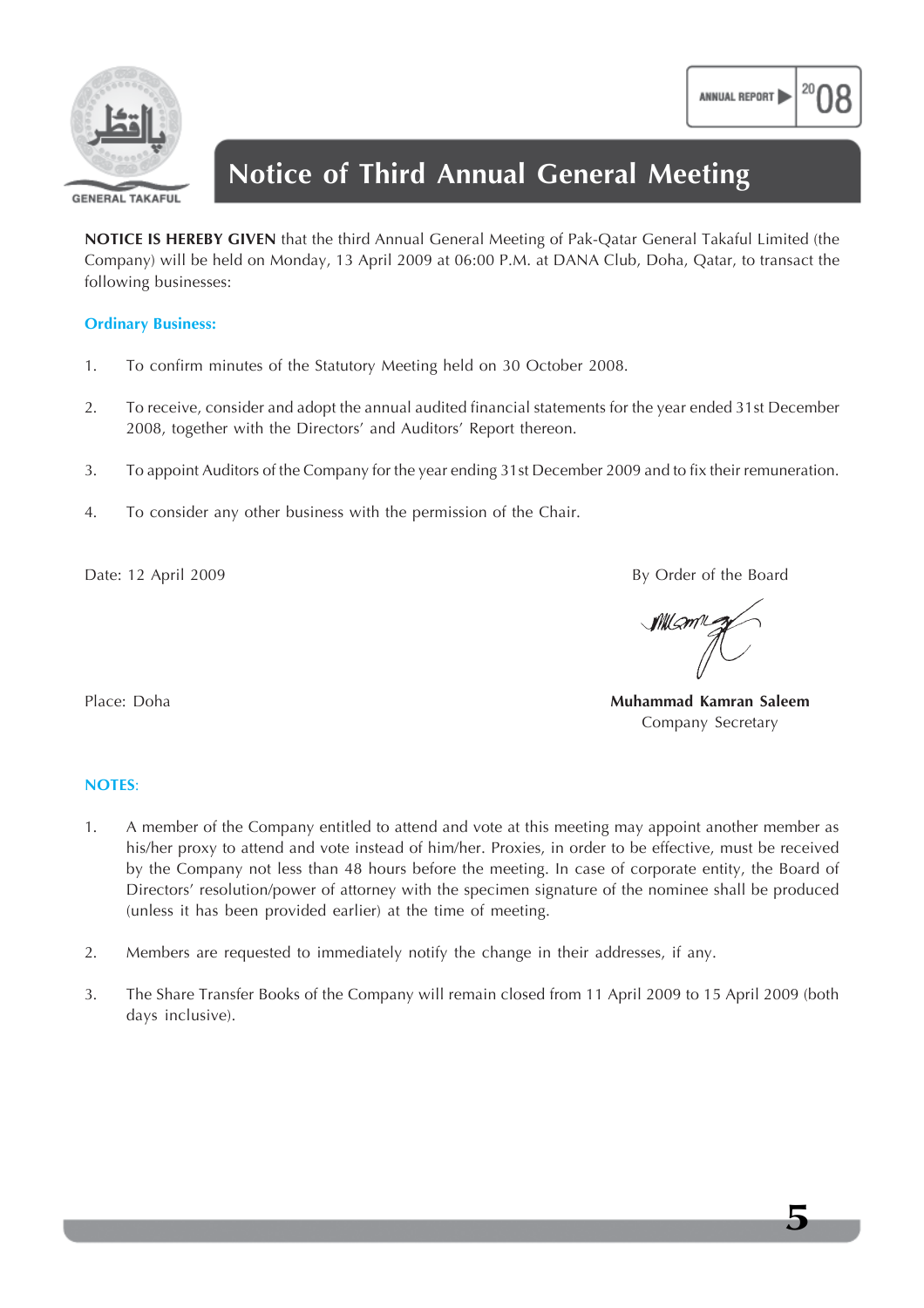

**GENERAL TAKAFUL** 

*Dear Company's Shareholders,*

السلام عليكم ورحمة الله ويركاته

On behalf of the Board of Directors, I whole-heartedly welcome you all to our 3rd Annual General Meeting to review our company's performance and evaluate the financial results for the year ended 31st of December 2008.

The entire year 2008 witnessed aggressive growth in all areas of operations. The company opened offices in 5 cities of the country and was able to achieve a gross revenue of Rs. 86 million with motor segment being a major contributory. The management has set to attain its vision that is to provide protection through takaful to everyone by duly following its mission statement.

After laying down the strong foundation through a committed human capital base together with state-of-theart information technology, the company focused on developing the marketing team, which is very important for the long term survival and growth of the Company.

During the year 2009, we would continue to aggressively pursue our goal of spreading takaful protection among the masses with the enhanced zeal and impetus. We are making a corporate launch of your company as this is the right time to strike in the market. During the year under review, the focus of your company was to make inroads in the individual and corporate segments, while remaining in low profile. However, nor as we have made our presence felt in the market and among the competitors, this is the high time to make corporate launch in print and electronic media.

In the end, I would like to express my gratitude for the trust you placed in us during this period. We all understand that your investments in Pak-Qatar is not meant for a short-lived goal but rather a long-term initiative that will reap benefits over the passing of time. I can and do assure you that these benefits are worth waiting for.

I hope and pray that Allah (azza wa jall) will give your company and its management the strength, wisdom and commitment to achieve the vision we had set for Pak-Qatar. Ameen.

ANNUAL REPORT

**Sheikh Ali Bin Abdullah Al-Thani** Chairman of the Board of Directors Pak-Qatar General Takaful Limited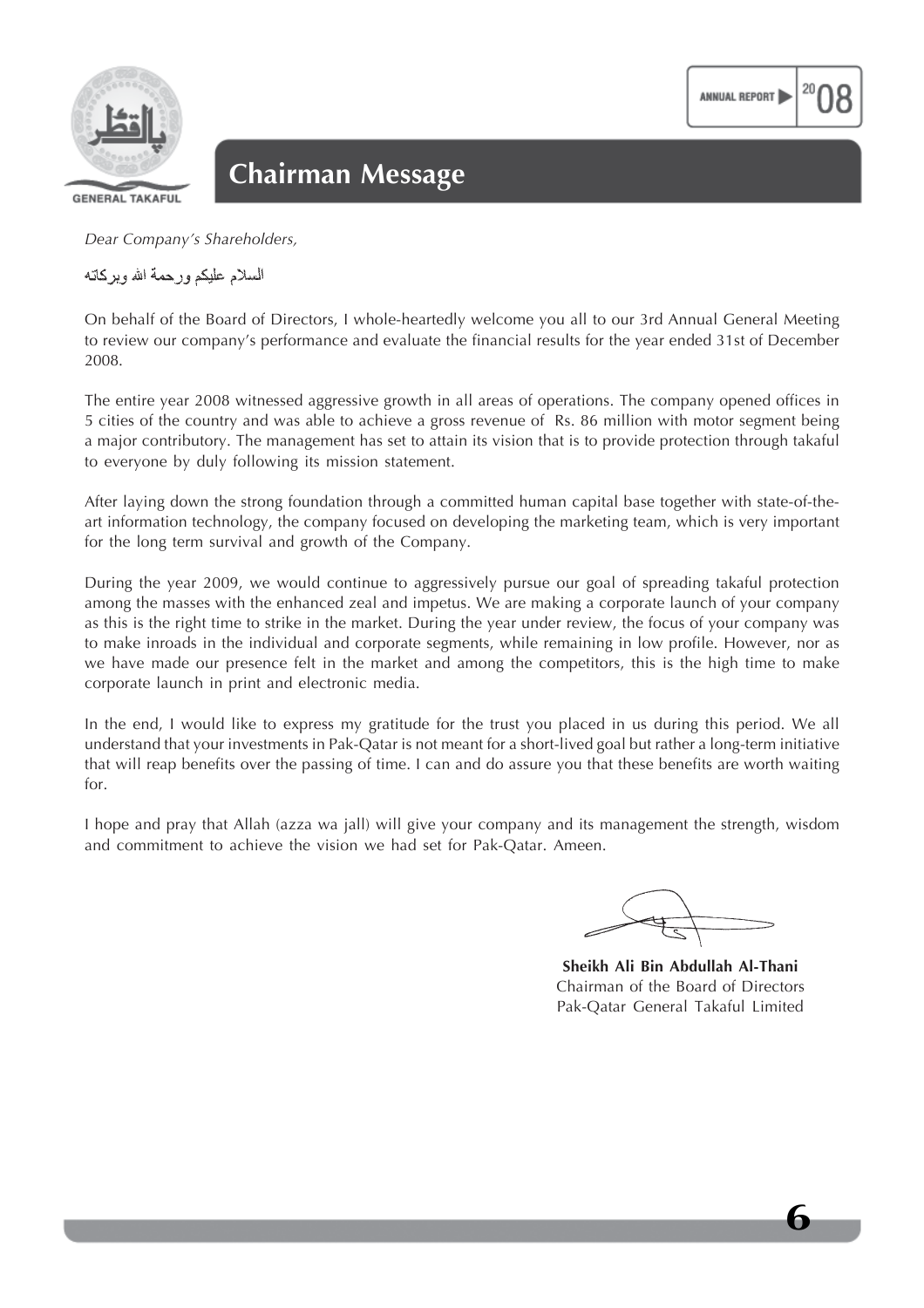

On behalf of the Chairman and the Board of Directors of Pak-Qatar General Takaful Limited (PQGTL), I welcome you all to the 3rd Annual General Meeting (AGM) of PQGTL for the year 2008.

The year started with a bleak and deteriorated law and order situation in the aftermath of the assassination of the former Prime Minister Mohtarma Benazir Bhutto. The economy remained under significant pressure due to continuous increase in international oil prices, unprecedented escalation in food prices and unstable political environment. The above factors did not provide an environment conducive to growth. From August last year, the world is experiencing the worst ever economic recession, and its effects are being felt in 2008 and are bound to effect the business for the year 2009 as well.

Major listed general insurance companies in Pakistan have announced their results for the year 2008. These companies have posted a net loss of Rs. 4.80 billion which is mainly due to a huge investment loss on account of downturn of the Equity Markets. This loss was in contrast to profits of Rs. 26.5 billion posted in the year 2007.

#### **1. Your company's performance in the year 2008:**

Despite unfavorable environment, by the grace of Allah Almighty, your company ended the year with writing a Gross Contribution amounting to Rs. 86.4 million as against a target of Rs. 100 million for the year. By any standard this performance is commendable for which we are thankful to our team in Pakistan and the support that we have received from our Executive Committee and the Board. Portfolio-wise contribution is given as under:

| <b>Segment</b> | <b>Gross Contribution</b><br><b>Rupees</b> |
|----------------|--------------------------------------------|
| Fire           | 11,445,609                                 |
| Marine         | 5,857,882                                  |
| Motor          | 64,526,347                                 |
| Miscellaneous  | 4,591,137                                  |
| <b>Total</b>   | 86,420,975                                 |

Major contributor continues to be Motor Takaful as it is the only industry after communication that was growing in Pakistan. The recession has effected growth of this industry in the same way as it has affected all other industries.

Our loss ratio on Earned Contribution basis stands at 137% which comes down to 31% if calculated on Gross Contribution basis. This is likely to improve with the passage of time.

Our Penta Takaful business system is very much in place and efforts are underway to take out all possible MIS reports from the system. We have signed Users License Agreement for SAP ERP Software on  $31<sup>st</sup>$ December, 2008. The implementation of SAP would be made during the year 2009. After implementation/ customization, our system would be completely automated and integrated providing end to end solution for business and account reporting. The system analysis and projected blue print is in the process and we hope to go live with complete integration somewhere in the fourth quarter of 2009, Insha-Allah.

**7**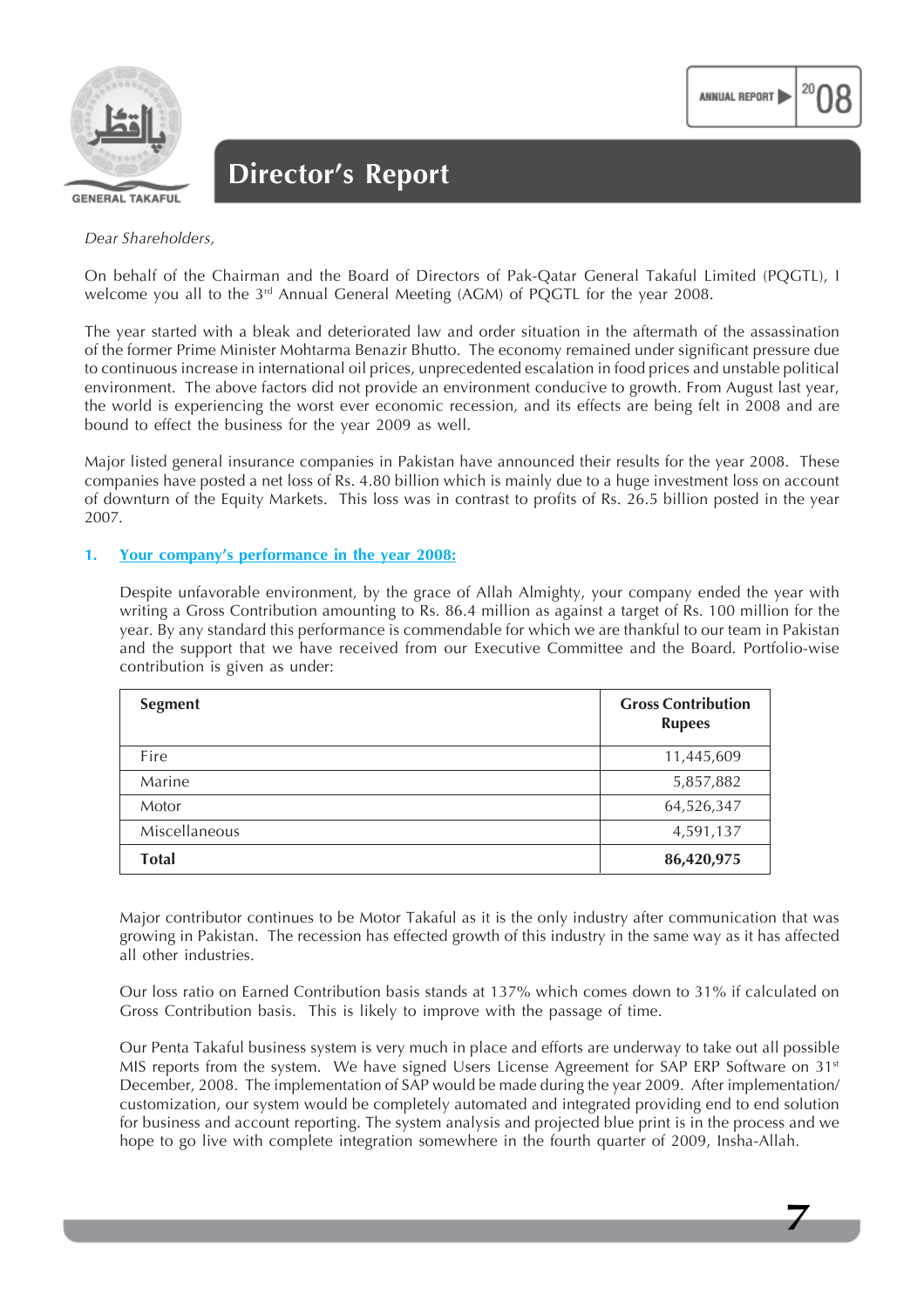

## **Director's Report**

Besides head-office in Karachi, the branch offices in Lahore, Islamabad, Faisalabad and Peshawar are also functional now.

We give below the financial highlights of the company:

|                                                                                | 2008<br><b>Rupees</b>           | 2007<br>Rupees                    |
|--------------------------------------------------------------------------------|---------------------------------|-----------------------------------|
| Wakala Fee<br>Unearned Wakala Fee Closing                                      | 39,618,924<br>(23, 159, 968)    |                                   |
| Net Wakala Income                                                              | 16,458,956                      |                                   |
| <b>Commission Expense</b><br>Management expenses                               | (1, 361, 453)<br>(30, 192, 941) | (6,326,678)                       |
|                                                                                | (15,095,438)                    | (6,326,678)                       |
| Modarib Share of PTF Investment Income<br>General and administrative expenses  | 212,091<br>(16,059,632)         | (13, 648, 919)                    |
|                                                                                | (15, 847, 541)                  | (13, 648, 919)                    |
| <b>Operating loss</b>                                                          | (30, 942, 979)                  | (19, 975, 597)                    |
| Investment income<br>Exchange gain<br>Cede money contributed to the Waqf (PTF) | 1,427,016<br>(189, 425)         | 14,805,165<br>10,164<br>(500,000) |
| <b>Loss before taxation</b>                                                    | (29,705,388)                    | (5,660,268)                       |
| Provision for taxation<br>- Current<br>- Deferred                              | (61, 152)<br>10,952,070         | (8, 105)                          |
|                                                                                | 10,890,918                      | (8, 105)                          |
| <b>Loss</b> after taxation                                                     | (18, 814, 970)                  | (5,668,373)                       |

#### **2. Industry Overview:**

The current economic slowdown has squeezed earnings of the insurance business as net premium growth has fallen to single digits, while claims continue to remain steady. Return from equity markets a major source of income for insurance companies also remained under pressure. However, given low non life insurance penetration (0.3% of GDP), there remains significant long term growth potential in this sector.

#### **3. Audit Reports:**

During the meeting in October 2008 two audit reports were presented (i) the internal audit report and (ii) Audit report on Operations.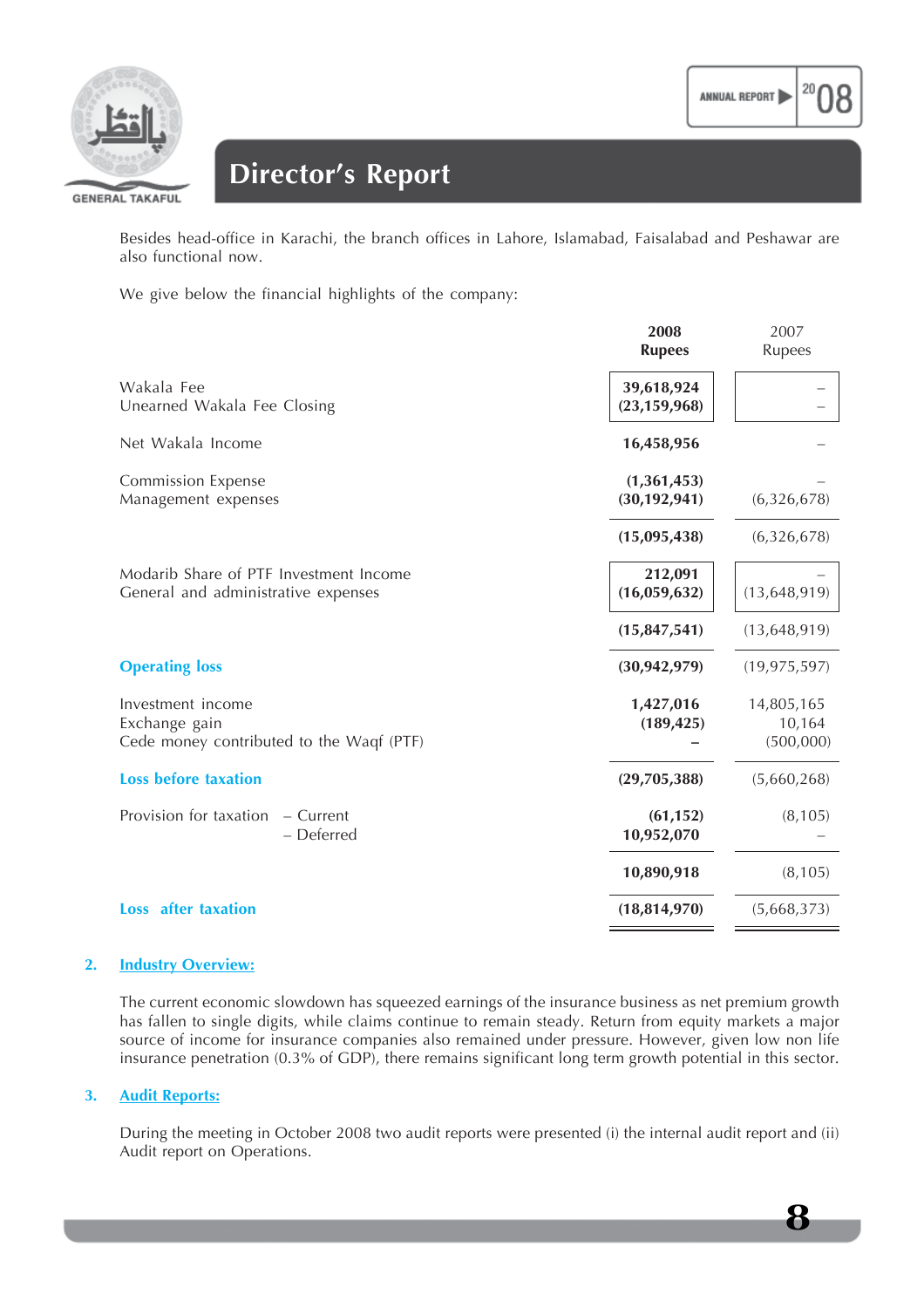

I am pleased to confirm that all the recommendations made therein have been fully implemented. Common Committees with our associated company, Pak-Qatar Family Takaful Limited (PQFTL), team have been formed and they are all in operation. We continue to put efforts to bring in the best possible Shariah compliant practices in our company. I take this opportunity to personally thank Chairman Audit Committee, Mr. Chaudhry Wasi, who has taken a keen interest in our operations and his frequent visits to our office have helped us stream line a lot of things in our company's operations. Following his guidance and blessings from the board we are in the process of re-organizing our marketing team so that they become

ANNUAL REPORT

#### **4. Compliance with Code of Corporate Governance:**

The Company has complied with the requirements of the Code of Corporate Governance set out by the Securities and Exchange Commission of Pakistan. A statement to the effect is annexed with the report.

more result oriented. By increasing their commission a little and rationalizing their emoluments, we are

#### **5. Board of Directors:**

|  |          | The number of meeting attended by each director is given below: |  |  |  |  |
|--|----------|-----------------------------------------------------------------|--|--|--|--|
|  | لی ایس ا |                                                                 |  |  |  |  |

trying to divert their focus to bring in more business to the company.

| #   | <b>Director</b>                  | Number of meetings attended |
|-----|----------------------------------|-----------------------------|
| 1.  | Sheikh Ali Bin Abdullah Al-Thani | 4                           |
| 2.  | Izzat M. Al-Rashid               | 3                           |
| 3.  | Abdul Basit Al-Shaibei           | 3                           |
| 4.  | Mark Diab                        | 2                           |
| 5.  | Ali Abdullah Darwesh             | 3                           |
| 6.  | Said Gul                         | 6                           |
| 7.  | Chowdhry M. Wasi                 | 6                           |
| 8.  | Zahid Hussain Awan               | 6                           |
| 9.  | Fawad Yousuf                     |                             |
| 10. | M. Vaqaruddin                    | 6                           |

Leave of absence was granted to directors who could not attend the Board Meetings.

#### **6. Corporate and Financial Reporting Framework:**

- a. The financial statements prepared by the management of the company present fairly its state of affairs, the result of its operations, cash flow and changes in equity.
- b. Proper books of accounts have been maintained by the Company.
- c. Appropriate accounting policies have been consistently applied in preparation of financia**l** statements and accounting estimates are based on reasonable and prudent judgment.
- d. The International Accounting Standards, as applicable in Pakistan, have been followed in preparation of financial statements and any departure therefrom has been adequately disclosed.
- e. The system of internal control is sound in design and has been effectively implemented and monitored.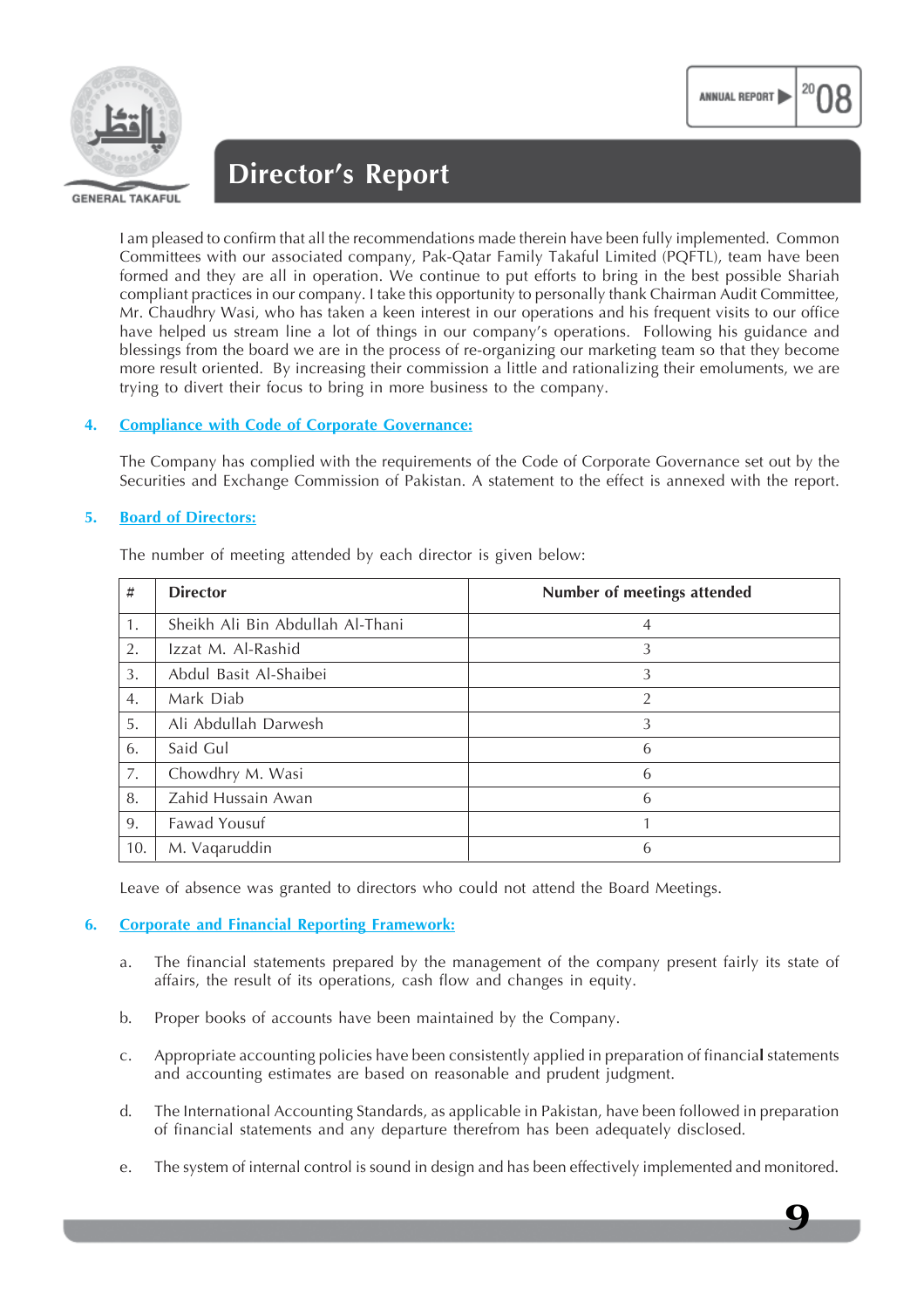

**GENERAL TAKAFUL** 

## **Director's Report**

- f. There are no significant doubts upon the Company's ability to continue as a going concern.
- g. There has been no material departure from the best practices of Corporate Governance, as detailed in the listing regulations.
- h. Key operating and financial data for the last two years is attached.
- i. The accumulated balance in provident fund account as at 31 December 2008 was Rs. 1,275,820.
- j. No trading in shares has been made by the Chief Executive, Directors, Chief Financial Officer, Company Secretary, their spouses and minor children.

#### **7. Statement of Ethics and Business Practices:**

The Board has adopted the statement of Ethics and Business Practices. All employees are informed of this statement and are required to observe these rules of conduct in relation to business and regulations.

#### **8. Auditors**

The present auditors, M/s. Ford Rhodes Sidat Hyder & Co., Chartered Accountants, Karachi, retire and being eligible for reappointment, the Board of Directors of your company has proposed their name, for reappointment as auditors of the company for the year ending 31 December 2009.

#### **9. Earnings per Share**

The Basic and Diluted Earnings per Share of the Company was Rs. (0.61).

#### **10. Pattern of Shareholding**

The Pattern of shareholdings of the Company is attached.

#### **11. Vote of Thanks**

On the behalf of the Board, I thank you, the valued participants, the Securities and Exchange Commission of Pakistan, shareholders, and the sponsors for their continued guidance, co-operation and understanding extended to us.

#### **12. Conclusion**

In Conclusion, we bow, beg and pray to Almighty Allah, Rahman-o-Ar-Rahim, for the continued showering of His blessing, guidance, strength, health and prosperity to us, our Company, Country and the Nation; Ameen; Summa Ameen.

> For and on behalf of the Board of Directors

ANNUAL REPORT

**M. Vaqaruddin** Chief Executive Officer

Doha: 12 April 2009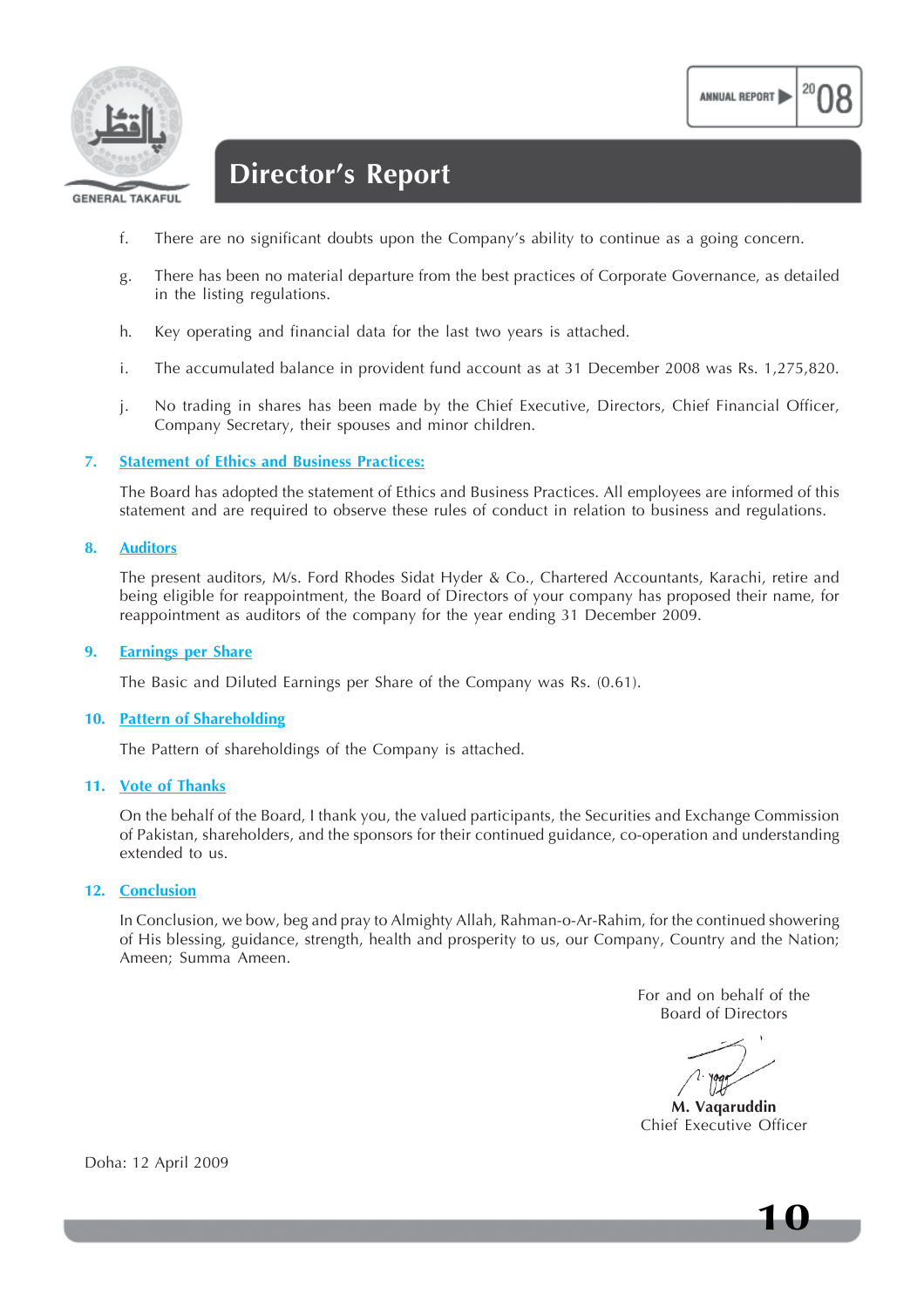

**Statement of Compliance with the Code of Corporate Governance For the year ended 31st December 2008**

This statement is being presented to comply with the Code of corporate governance for Insurance Companies for the purpose of establishing a framework of good governance, whereby an Insurance company is managed in compliance with the best practices of corporate governance.

The Company has applied the principles contained in the Code in the following manner:

- 1. The directors have confirmed that none of them is serving as a director in ten or more listed companies, incorporated in Pakistan.
- 2. The resident directors of the Company are registered as taxpayers and none of them has defaulted in payment of any loan to a banking company, a DFI or an NBFI or, being a member of stock exchange, has been declared as a defaulter by a stock exchange.
- 3. There was no casual vacancy during the year.
- 4. The Company has prepared a 'Statement of Ethics and Business Practices' which has been signed by all the directors and employees of the Company.
- 5. The Board has developed a vision/mission statement, overall corporate strategy and significant policies of the Company. A complete record of particulars of significant policies along with the dates on which they were approved or amended has been maintained.
- 6. All the powers of the Board have been duly exercised and decisions on material transactions, including appointment and determination of remuneration and terms and conditions of employment of the CEO, have been taken by the Board.
- 7. The meetings of the Board were presided over the Chairman and, in his absence, by a director elected by the Board for this purpose and the Board met at least once in every quarter. Written notices of the Board meetings, along with agenda and working papers, were circulated at least seven days before the meetings. The minutes of the meetings were appropriately recorded and circulated.
- 8. The Board has established a system of sound internal control, which is effectively implemented at all levels within the company. The company includes all the necessary aspects of internal control given in the code.
- 9. No orientation course for the directors during the year was arranged, however, directors being senior executives and experienced businessmen are aware of their responsibilities as directors.
- 10. The directors' report for this year has been prepared in compliance with the requirements of the Code and fully describes the salient matters required to be disclosed.
- 11. The financial statements of the Company were duly endorsed by CEO and CFO before approval of the Board.
- 12. The directors, CEO and executives do not hold any interest in the shares of the Company other than that disclosed in the pattern of shareholding.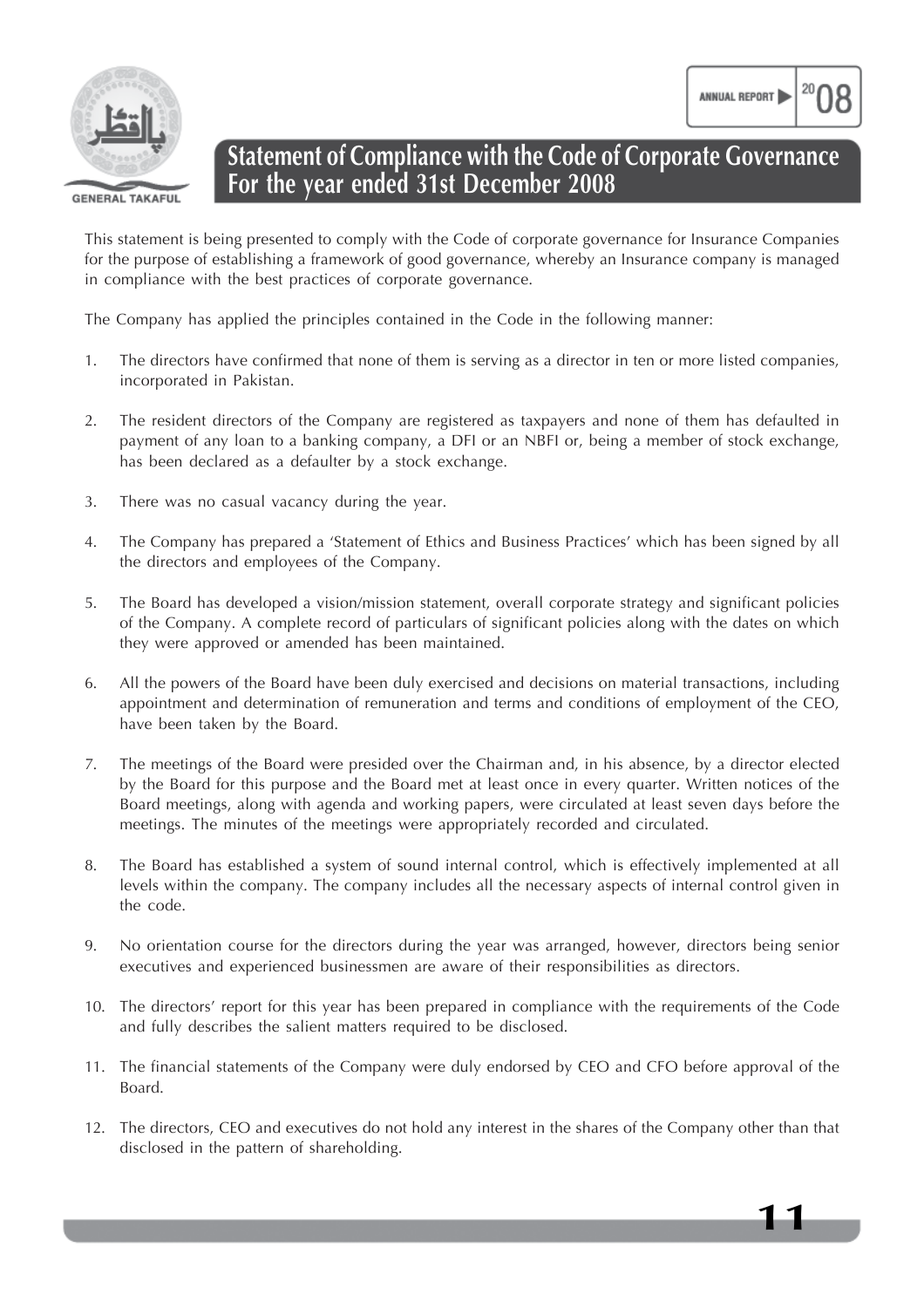

ANNUAL REPORT

## **Statement of Compliance with the Code of Corporate Governance For the year ended 31st December 2008**

- 13. The Company has complied with all the corporate and financial reporting requirements of the Code.
- 14. The Board has formed under writing/ claim settlement/ reinsurance & coinsurance committee (s).
- 15. The Board has formed an audit committee. It comprises 3 members, of whom all are non-executive directors including the chairman of the committee.
- 16. The meetings of the committees were held during the financial year 2008 as required by the Code. The terms of reference of the audit committee are in the process of being finalization and shall duly be advised to the audit committee for compliance.
- 17. Internal audit function has been set-up and operational.
- 18. The statutory auditors of the Company have confirmed that they have been given a satisfactory rating under the Quality Control Review programme of the Institute of Chartered Accountants of Pakistan, that they or any of the partners of the firm, their spouses and minor children do not hold shares of the company and that the firm and all its partners are in compliance with International Federation of Accountants (IFAC) guidelines on code of ethics as adopted by Institute of Chartered Accountants of Pakistan.
- 19. The statutory auditors or the persons associated with them have not been appointed to provide other services and the auditors have confirmed that they have observed IFAC guidelines in this regard.
- 20. We confirm that all other material principles contained in the Code have been complied.

On behalf of the Board of Directors

**M. Vaqaruddin** Chief Executive Officer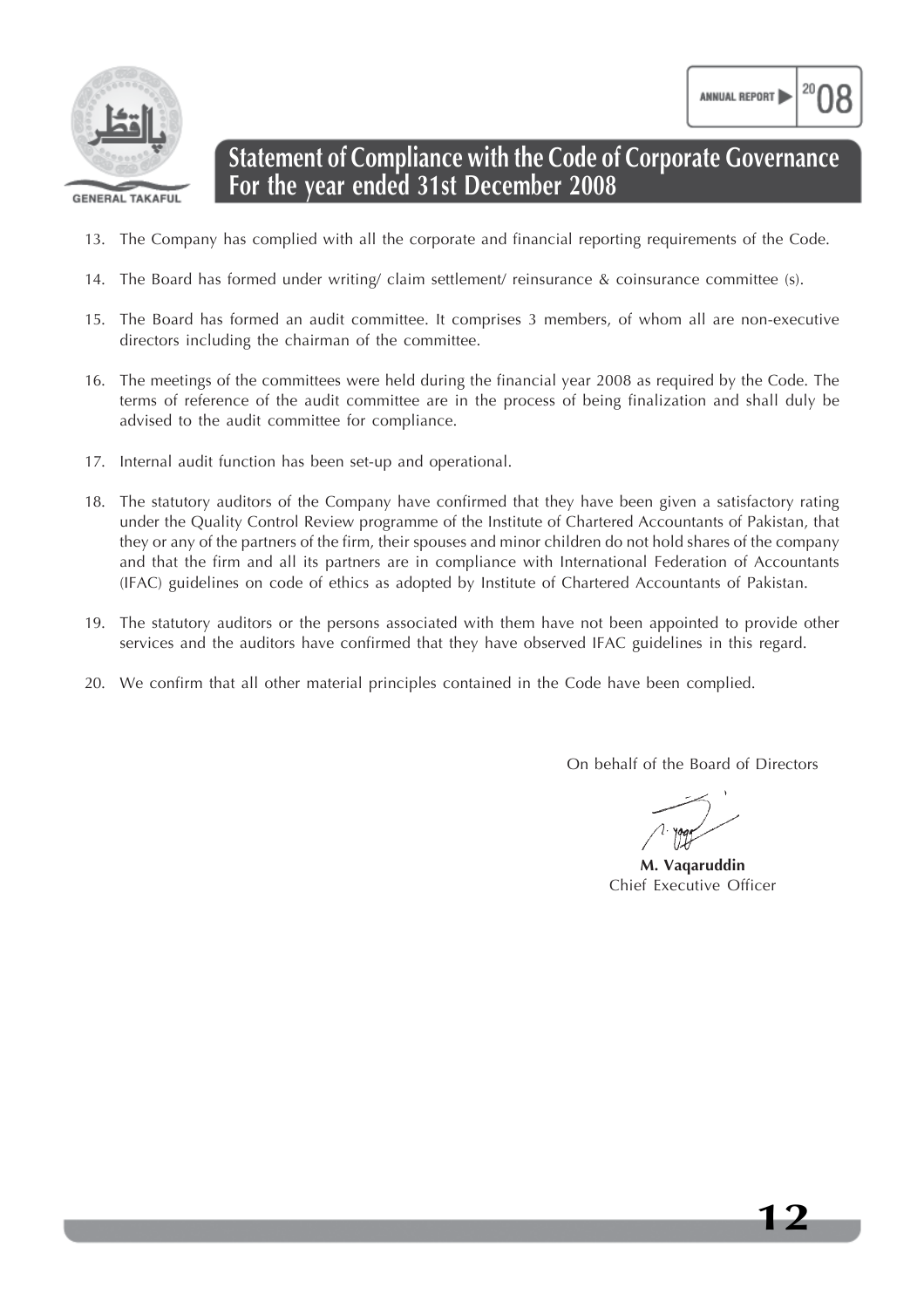



# **Key Financial Data**

### **(Amount in Rupees)**

 $|^{20}$ 08

|                                               | FY 2008      | FY 2007        |
|-----------------------------------------------|--------------|----------------|
| <b>Gross Contribution</b>                     | 86,420,975   | 1,621,080      |
| <b>REVENUE ACCOUNT</b>                        |              |                |
| Contribution-Net of Re-Takaful                | 6,764,805    | (1,528,257)    |
| Earned Wakala Fee                             | 16,458,956   |                |
| Claims less Re-Takaful                        | 22,835,077   | 392,260        |
| Commission & Expenses                         | 43,009,090   | 19,977,819     |
| Investment Income less Impairment             | 1,957,244    | 14,805,165     |
| Cede money contributed to Waqf Fund           |              | 500,000        |
| Other Income                                  | (189, 425)   | 10,164         |
| Reserve for Contribution Deficiency           | (305, 847)   |                |
| Loss before tax                               | 41,158,434   | 7,590,307      |
| Provision for tax                             | (10,890,418) | 8,105          |
| Loss After Tax                                | 30,268,016   | 7,598,412      |
| <b>BALANCE SHEET</b>                          |              |                |
| Investments                                   | 122,485,197  | 105,727,865    |
| Cash & Bank balances                          | 135,542,870  | 177,468,659    |
| Deferred Tax Asset                            | 10,952,070   |                |
| Other Assets                                  | 42,361,132   | 5,973,790      |
| <b>Fixed Assets</b>                           | 32,918,708   | 14,440,974     |
| Issued, subscribed & paid up capital          | 307,800,080  | 307,800,080    |
| Advance against future issue of Share Capital | 2,660,568    | 2,660,568      |
| Accumulated surplus/(loss)                    | (42,607,097) | (12, 339, 081) |
| General Reserve                               | 41,218,155   | 5,171,175      |
| Other Liabilities                             | 35,188,271   | 318,546        |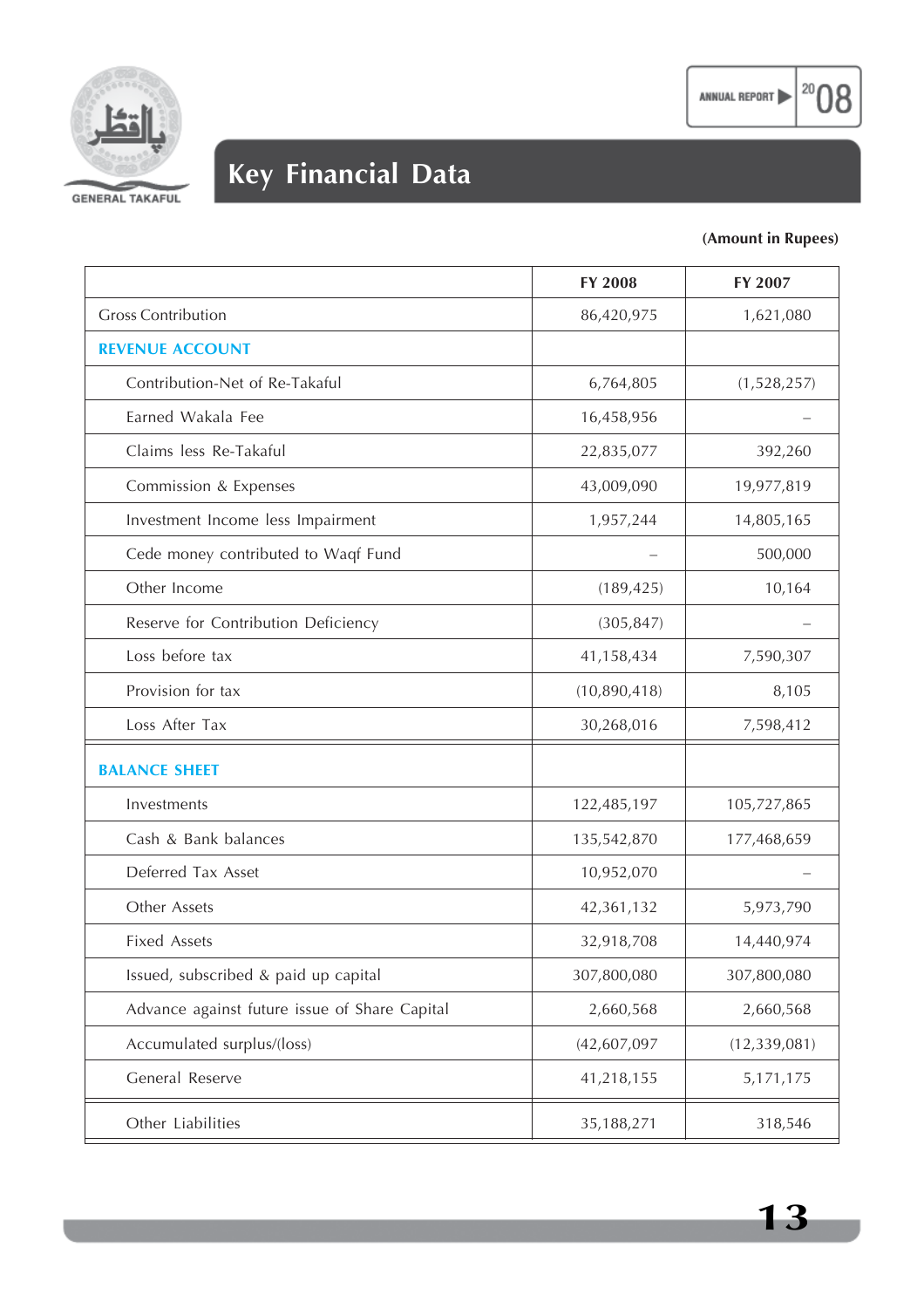

## **Shariah Audit Report to the Board of Directors**

We have examined the accompanying financial statements of **Pak-Qatar General Takaful Limited** ("the Company") for the year ended 31 December 2008. These financial statements are the responsibility of the Company's management. Our responsibility is to express an opinion on these financial statements based on our audit. The scope of our audit primarily involves the review of Company's compliance with the Shariah Guidelines. An audit includes examining the appropriate evidence of the transactions undertaken by the Company during the year 2008. Furthermore, we have reviewed the external shariah audit report for the year ended 31 December 2008. The audit and report were conducted and prepared by Ford Rhodes Sidat Hyder & Co., Chartered Accountants.

In our opinion and to the best of our information and belief and according to the explanations given to us:

- (i) The transactions undertaken by the Company, during the year ended 31 December 2008, were in accordance with the guidelines prescribed by the Shariah and conform with the requirements of Takaful Rules, 2005; and
- (ii) The Company was, in all transactional respects, in compliance with the Shariah Principles. Further, we also concur with the accounting policies adopted for incorporation of Participant Takaful Fund (Waqf Fund) into the accompanying financial statements.

On behalf of Shariah Board

ANNUAL REPORT

**Dr. Ismatullah** Member of Shariah Advisory Board

**Muhammad Zubair Usmani** Shariah Board Member

Karachi: 2 April, 2009

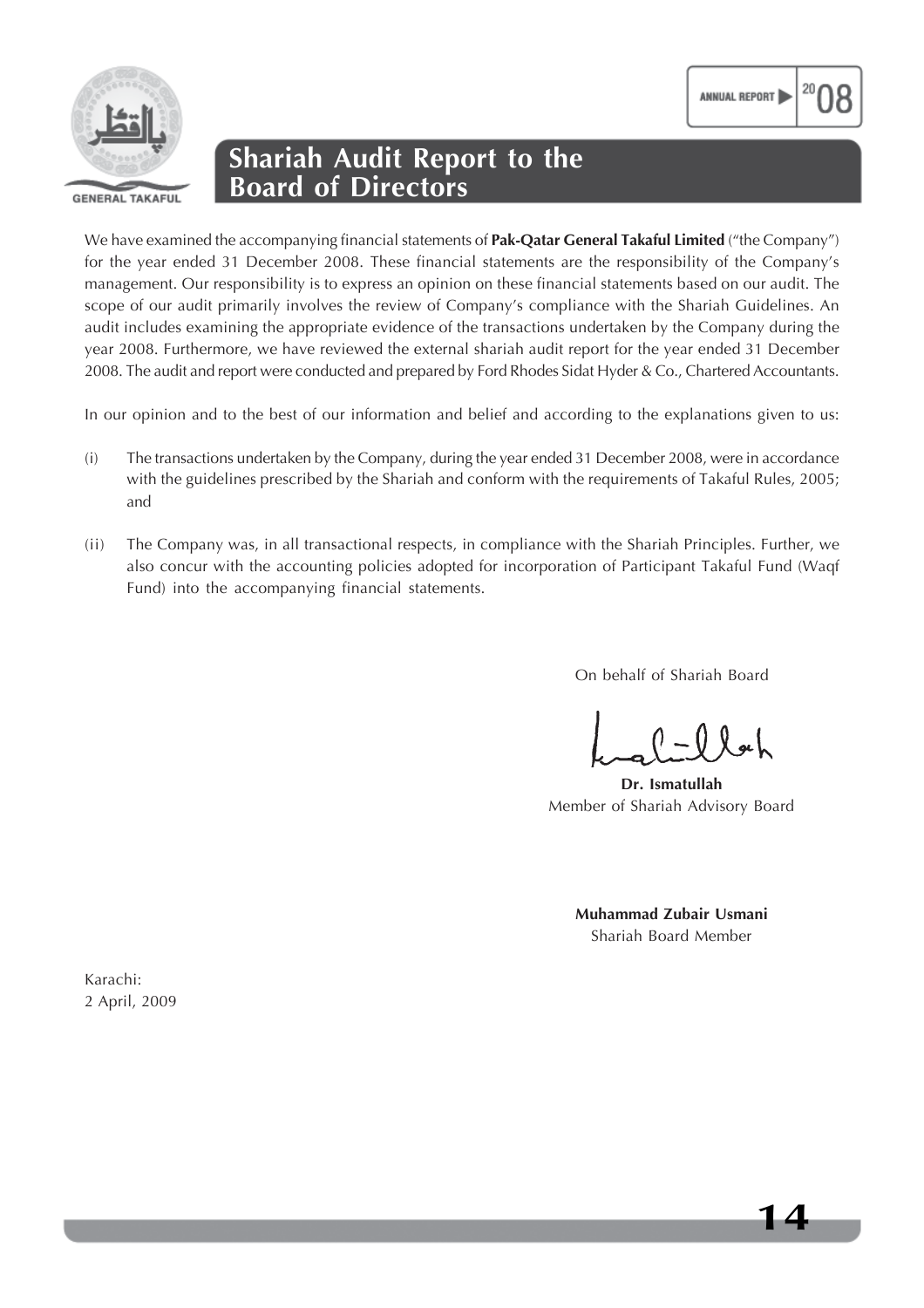



**GENERAL TAKAFUL** 

**Independent Assurance Report to the management of Takaful Company in respect of Company's compliance with the Shariah Rules and Principles**

We have performed an independent assurance engagement of Pak Qatar General Takaful Limited (the Company) to ensure that the Company has complied with the Shariah rules and principles as prescribed by the Shariah Board of the Company and the Takaful Rules 2005, during the year ended 31st December 2008.

#### **2. Management's Responsibility for Shariah Compliance**

It is the responsibility of the Company to ensure that the financial arrangements, contracts, products and transactions entered into by the Company and Pak Qatar Family Takaful Limited Waqf Fund (the Waqf with participants, other financial institutions and stakeholders are, in substance and in their legal form, in compliance with the requirements of Shariah rules and principles as determined by the Shariah Board and the Takaful Rules, 2005.

#### **3. Our Responsibility**

- **3.1** Our responsibility in connection with this engagement is to express an opinion, based on the procedures performed on a sample basis, whether these financial arrangements, contracts, products and transactions are in compliance with the requirements of the Shariah rules and principles as prescribed by the Company's Shariah Board and the Takaful Rules, 2005.
- **3.2** The procedures selected by us for the engagement depended on our judgement, including the assessment of the risks of material non-compliance with the said Shariah rules and principles. In making those risk assessments, we considered such internal control procedures as were relevant to the Company's compliance with Shariah rules and principles. Our engagement was, however, not intended for expressing opinion on the effectiveness of the Company's internal controls for purposes of compliance with the Shariah rules and principles.
- **3.3** We believe that the evidence we have obtained through performing our procedures on a sample basis were sufficient and appropriate to provide a basis for our opinion.
- **3.4** During the course of our assignment, we came across certain matters that have been brought to the attention of the Shariah Board and management of the Company entailing certain Shariah issues. Nevertheless, we were informed that it was the opinion of the Shariah Board that such matters have no materially adverse Shariah compliance effect.

#### **4. Framework for the Engagement**

We have conducted our engagement in accordance with international Standard for Assurance Engagements 3000 (ISAE 3000) issued by the International Auditing and Assurance Standards Board of the International Federation of Accountants. This Standard requires that we comply with ethical requirements and plan and perform the engagement to obtain reasonable assurance regarding the subject-matter i.e. the Company's compliance with the Shariah rules and principles as determined by the Shariah Board and the Takaful Rules, 2005.

#### **5. Our Opinion**

In our opinion, based on the sample selected, the financial arrangements, contracts, products and transactions entered into by the Company and the Waqf, as the case may be, for the year ended 31st December 2008, are in compliance with the requirements of the Shariah rules and principles as prescribed by the Shariah Board and the Takaful Rules, 2005.

From Rlunde Sedat Hyden Les

Chartered Accountants

Karachi: 12 April, 2009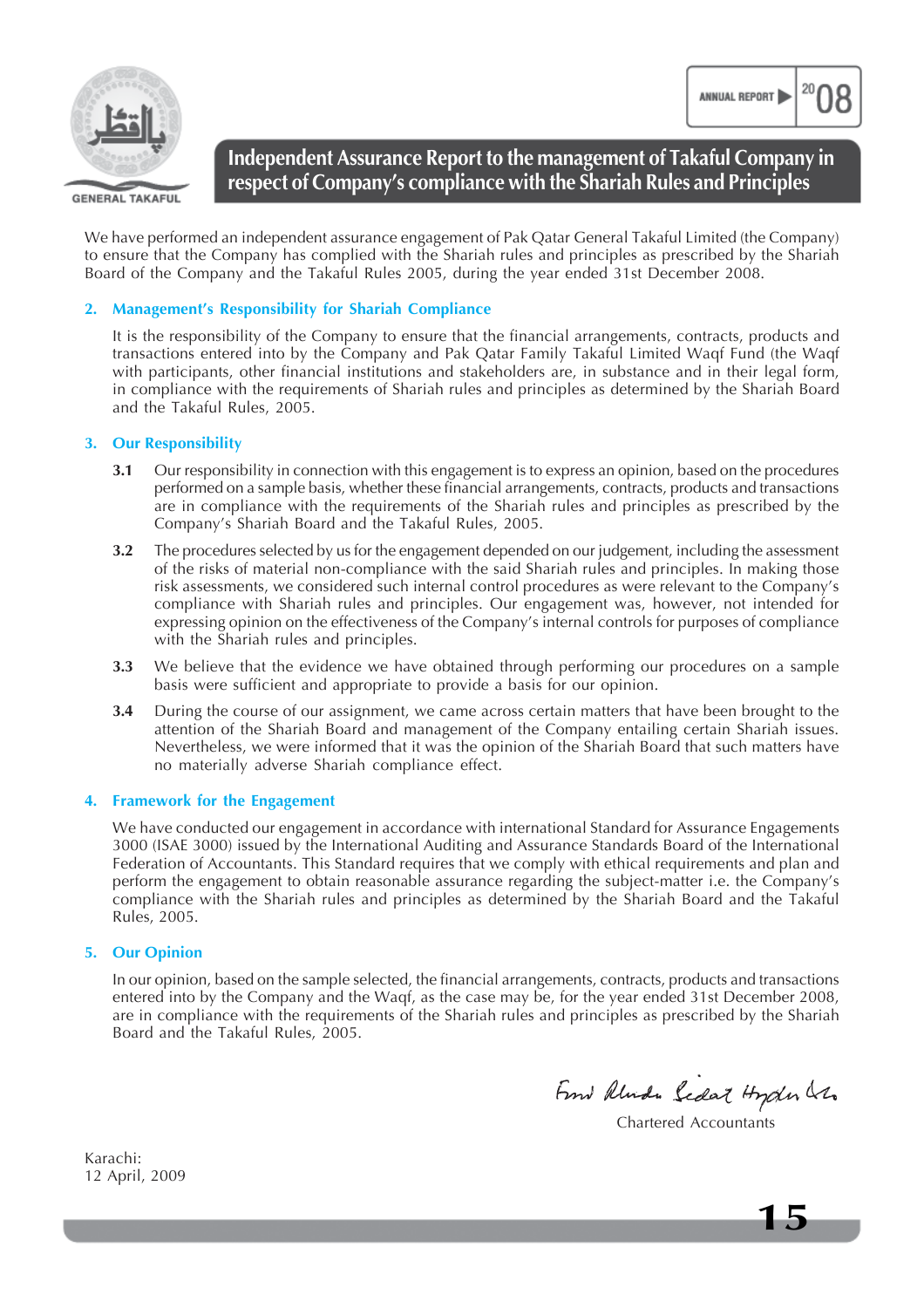

### **Review Report to the members on Statement of Compliance with best practices of the Code of Corporate Governance**

We have reviewed the Statement of Compliance (the Statement) with the best practices contained in the Code of Corporate Governance (the Code) for the year ended December 31st, 2008 prepared by the Board of Directors of Pak Qatar General Takaful Limited (the Company) to comply with the Best Practices of the Code.

The responsibility for compliance with the Code is that of the Board of Directors of the Company. Our responsibility is to review, to the extent where such compliance can be objectively verified, whether the Statement reflects the status of the Company's compliance with the provisions of the Code and report if it does not. A review is limited primarily to inquiries of the Company's personnel and review of various documents prepared by the Company to comply with the Code.

As part of our audit of financial statements we are required to obtain an understanding of the accounting and internal control systems sufficient to plan the audit and develop an affective audit approach. We have not carried out any special review of the internal control system to enable us to express an opinion as to whether the Board's statement on internal control covers all controls and the effectiveness of such internal controls.

Based on our review, nothing has come to our attention which causes us to believe that the Statement does not appropriately reflect the Company's compliance, in all material respects, with the best practices contained in the Code as applicable to the Company, for the year ended December 31, 2008.

Ford Rhodes Sidat Hyder & Co.

Chartered Accountants

ANNUAL REPORT

Karachi: 12 April, 2009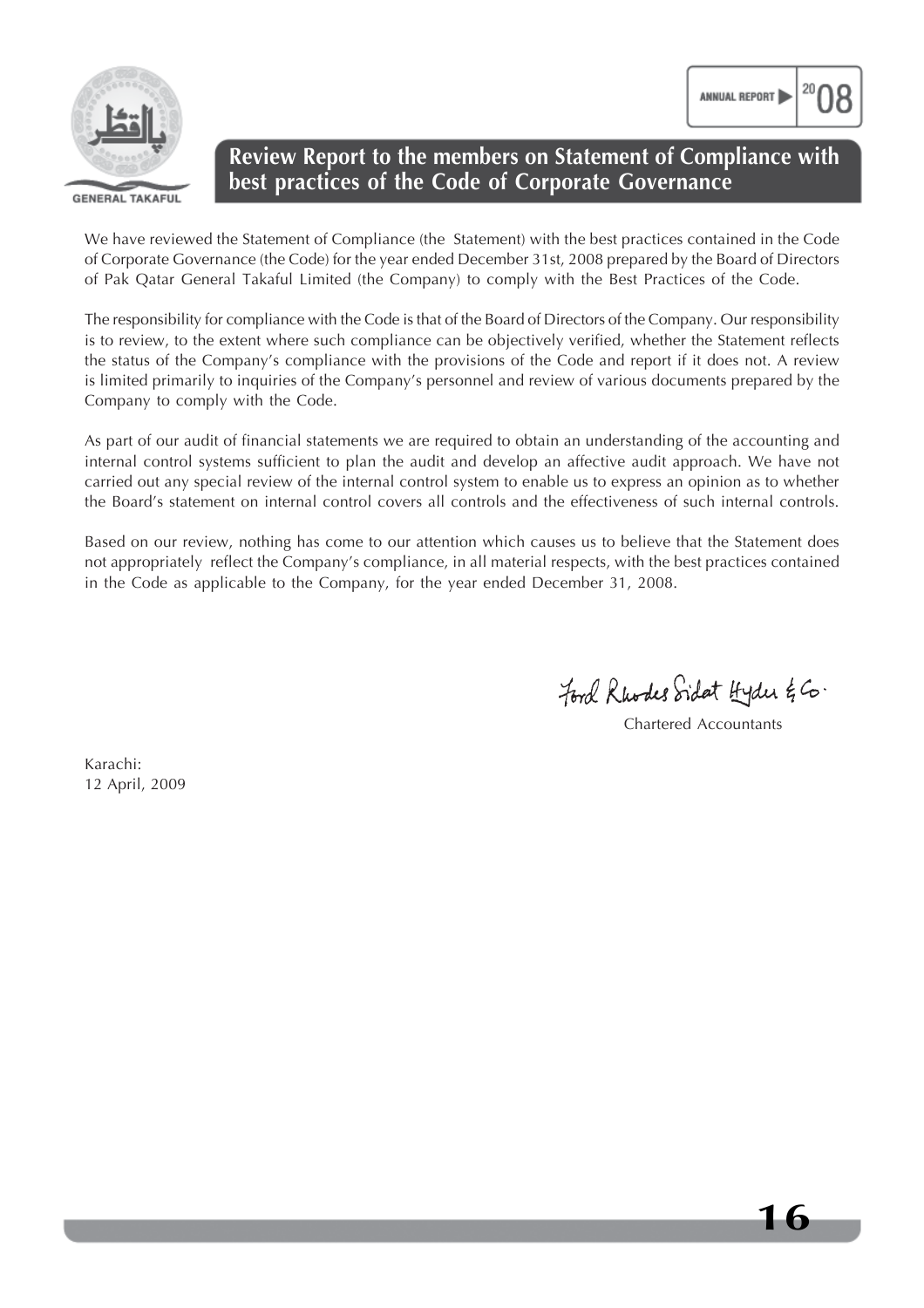

## **Auditors' Report to the Members**

We have audited the annexed financial statements comprising of:

- i) balance sheet;
- ii) profit and loss account;
- iii) statement of changes in equity;
- iv) cash flow statement;
- v) statement of contributions;
- vi) statement of claims;
- vii) statement of expenses; and
- viii) statement of investment income

of **Pak - Qatar General Takaful Limited** as at **31 December 2008** together with the notes forming part thereof, for the year then ended.

It is the responsibility of the Company's management to establish and maintain a system of internal control and prepare and present the financial statements in conformity with the approved accounting standards as applicable in Pakistan and the requirements of the Insurance Ordinance, 2000 (XXXIX of 2000) and the Companies Ordinance, 1984 (XLVII of 1984). Our responsibility is to express an opinion on these statements based on our audit.

We conducted our audit in accordance with the auditing standards as applicable in Pakistan. Those standards require that we plan and perform the audit to obtain reasonable assurance about whether the financial statements are free of material misstatement. An audit includes examining, on a test basis, evidence supporting the amounts and disclosures in the financial statements. An audit also includes assessing the accounting policies used and significant estimates made by management, as well as, evaluating the overall financial statement presentation. We believe that our audit provides a reasonable basis for our opinion.

In our opinion:

- (a) proper books of account have been kept by the Company as required by the Insurance Ordinance, 2000, and the Companies Ordinance, 1984;
- (b) the financial statements together with the notes thereon have been drawn up in conformity with the Insurance Ordinance, 2000 and the Companies Ordinance, 1984, and accurately reflect the books and records of the Company and are further in accordance with accounting policies consistently applied, except for the change in accounting policy as stated in note 5.3 to the financial statements with which we concur;
- (c) the financial statements together with the notes thereon present fairly in all material respects, the state of the Company's affairs as at **31 December 2008** and of its financial performance, changes in equity and cash flows for the year then ended in accordance with the approved accounting standards as applicable in Pakistan and give the information required to be disclosed by the Insurance Ordinance, 2000 and the Companies Ordinance, 1984; and
- (d) no zakat was deductible at source under the Zakat and Ushr Ordinance, 1980 (XVIII of 1980).

Ford Rhodes Sidat Hyder & Co.

KARACHI: CHARTERED ACCOUNTANTS

**17**

12 April, 2009

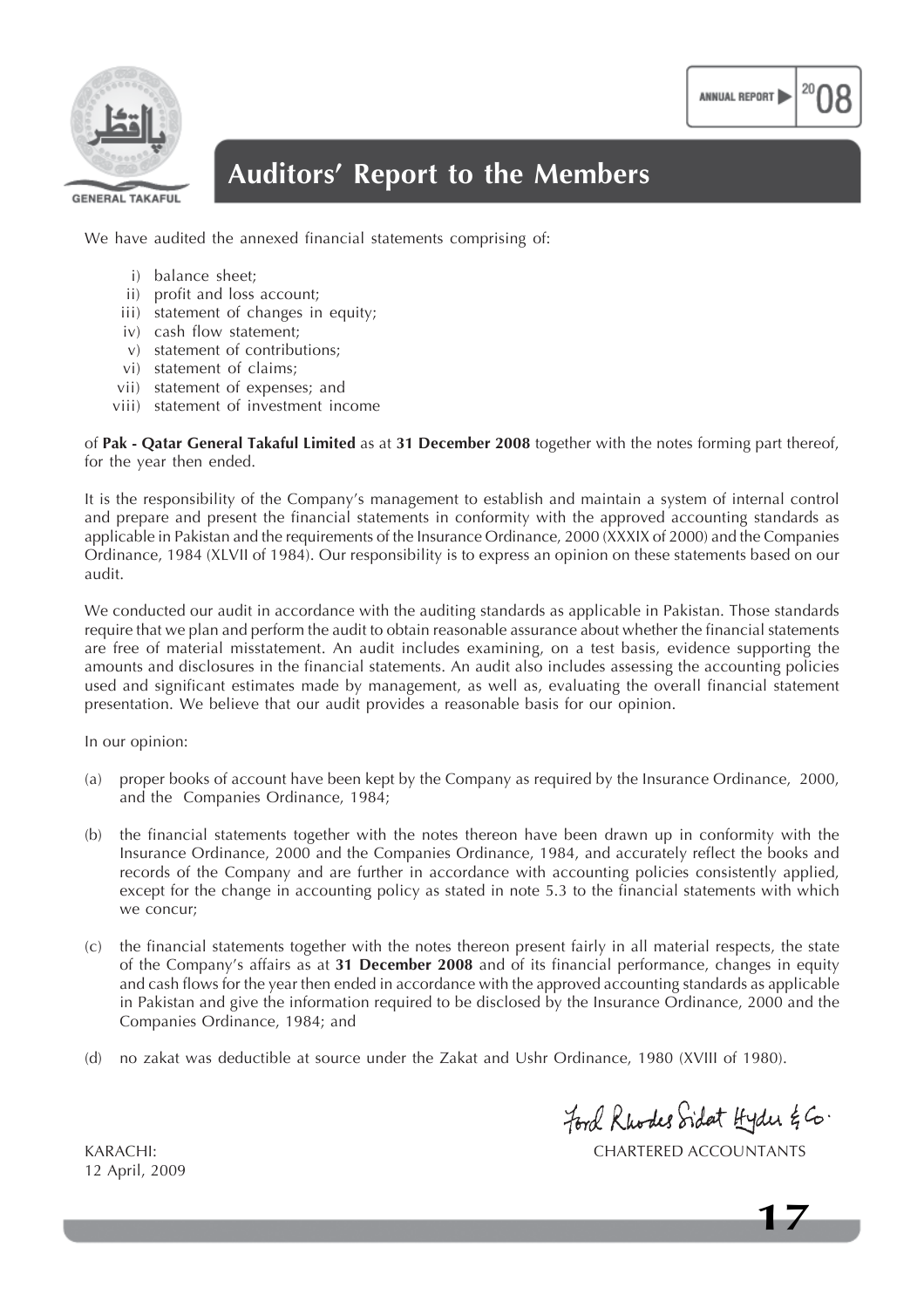



**Balance Sheet As at December 31, 2008**

|                                                      | <b>Note</b> | 2008           | 2007           |
|------------------------------------------------------|-------------|----------------|----------------|
|                                                      |             |                | <b>Rupees</b>  |
| <b>SHARE CAPITAL AND RESERVES</b>                    |             |                |                |
| Authorized share capital                             | 8           | 400,000,000    | 400,000,000    |
|                                                      |             |                |                |
| Paid-up share capital                                | 8           | 307,800,080    | 307,800,080    |
| Accumulated loss                                     |             | (29, 224, 012) | (10, 409, 042) |
|                                                      |             | 278,576,068    | 297,391,038    |
| <b>ADVANCE AGAINST FUTURE ISSUE</b>                  |             |                |                |
| <b>OF SHARE CAPITAL</b>                              |             | 2,660,568      | 2,660,568      |
| <b>WAQF / PARTICIPANTS' EQUITY</b>                   |             |                |                |
| [PARTICIPANTS' TAKAFUL FUND (PTF)]                   |             |                |                |
| Cede money                                           |             | 500,000        | 500,000        |
| Reserve for claims - IBNR                            |             | 22,500         | 7,000          |
| Reserve for unearned contribution                    |             | 28,306,628     | 1,342,901      |
| Reserve for unearned retakaful rebate                |             | 2,030,164      | 108,774        |
| Contribution deficiency reserve                      |             | 305,847        |                |
| Accumulated deficit                                  |             | (13, 383, 085) | (1,930,039)    |
|                                                      |             | 17,782,054     | 28,636         |
| <b>UNDERWRITING PROVISIONS</b>                       |             |                |                |
| Provision for outstanding reported claims            |             | 10,053,016     | 346,500        |
|                                                      |             |                |                |
| <b>CREDITORS AND ACCRUALS</b><br>Unearned Wakala fee |             |                |                |
|                                                      |             | 23,159,968     |                |
| Amount due to retakaful operators                    | 9           | 8,717,498      | 2,057,442      |
| Accrued expenses<br>Other creditors and accruals     |             | 801,402        | 537,324        |
|                                                      | 10          | 2,509,403      | 589,780        |
|                                                      |             | 35,188,271     | 3,184,546      |
| <b>TOTAL EQUITY AND LIABILITIES</b>                  |             | 344,259,977    | 303,611,288    |
| <b>COMMITMENTS</b>                                   | 11          |                |                |

The annexed notes from 1 to 26 form an integral part of these financial statements.

Chairman Chief Executive Director Director Director Director

Molt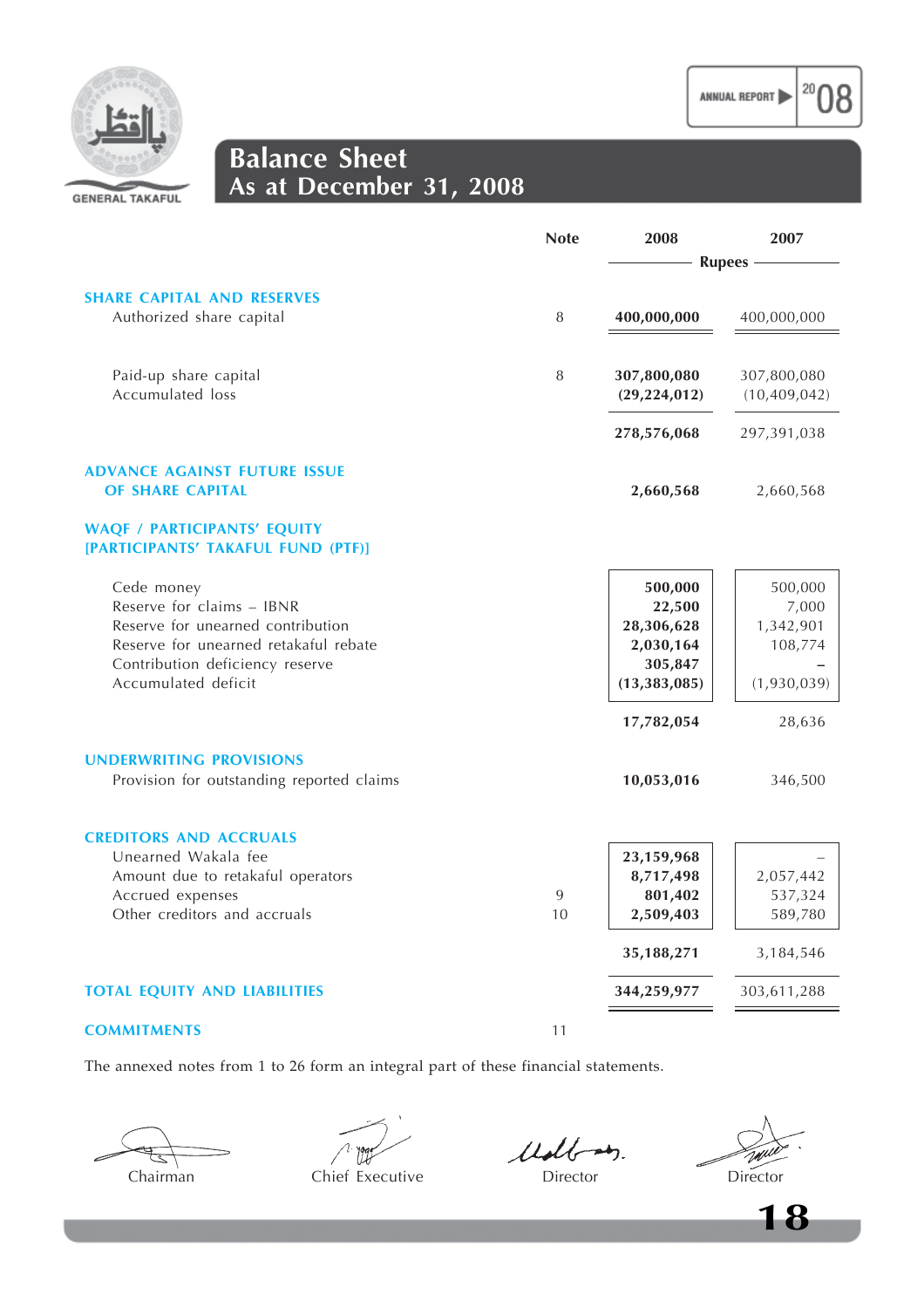

 $|^{20}$ 08



## **Balance Sheet As at December 31, 2008**

|                                               | <b>Note</b> | 2008          | 2007        |
|-----------------------------------------------|-------------|---------------|-------------|
|                                               |             | <b>Rupees</b> |             |
|                                               |             |               |             |
| <b>CASH AND BANK DEPOSITS</b>                 | 12          |               |             |
| Cash and other equivalents                    |             | 102,012       | 4,800       |
| Current and other accounts                    |             | 40,440,858    | 12,463,859  |
| Deposits maturing within 12 months            |             | 95,000,000    | 165,000,000 |
|                                               |             | 135,542,870   | 177,468,659 |
| <b>INVESTMENTS</b>                            | 13          | 122,485,197   | 105,727,865 |
| <b>LONG-TERM SECURITY DEPOSITS</b>            |             | 1,793,176     | 1,050,000   |
| <b>CURRENT ASSETS - OTHERS</b>                |             |               |             |
| Contribution due but unpaid - unsecured       |             |               |             |
| considered good                               | 14          | 15,740,445    | 369,060     |
| Accrued investment income                     |             | 9,817,512     | 1,819,033   |
| Taxation - payment less provision             |             | 2,410,931     | 1,010,593   |
| Retakaful and other recoveries in respect     |             |               |             |
| of outstanding claims                         |             | 464,943       |             |
| Deferred commission expense                   |             | 1,123,321     | 73,298      |
| Prepayments                                   | 15          | 9,189,267     | 766,095     |
| Sundry receivables                            | 16          | 1,821,537     | 885,711     |
|                                               |             | 40,567,956    | 4,923,790   |
| <b>DEFERRED TAX ASSET</b>                     | 17          | 10,952,070    |             |
| <b>FIXED ASSETS - Tangible and intangible</b> | 18          |               |             |
| Furniture and fixtures                        |             | 5,901,164     | 343,705     |
| Office equipment                              |             | 2,206,989     | 264,236     |
| Motor vehicles                                |             | 10,995,588    | 5,208,211   |
| Computer equipment                            |             | 2,052,047     | 1,520,391   |
| Capital work-in-progress                      |             | 756,265       | 6,773,398   |
| Intangible - computer software                |             | 11,006,655    | 331,033     |
|                                               |             | 32,918,708    | 14,440,974  |
| <b>TOTAL ASSETS</b>                           |             | 344,259,977   | 303,611,288 |
|                                               |             |               |             |



 $\frac{1}{100}$ 

Udbay.

TWU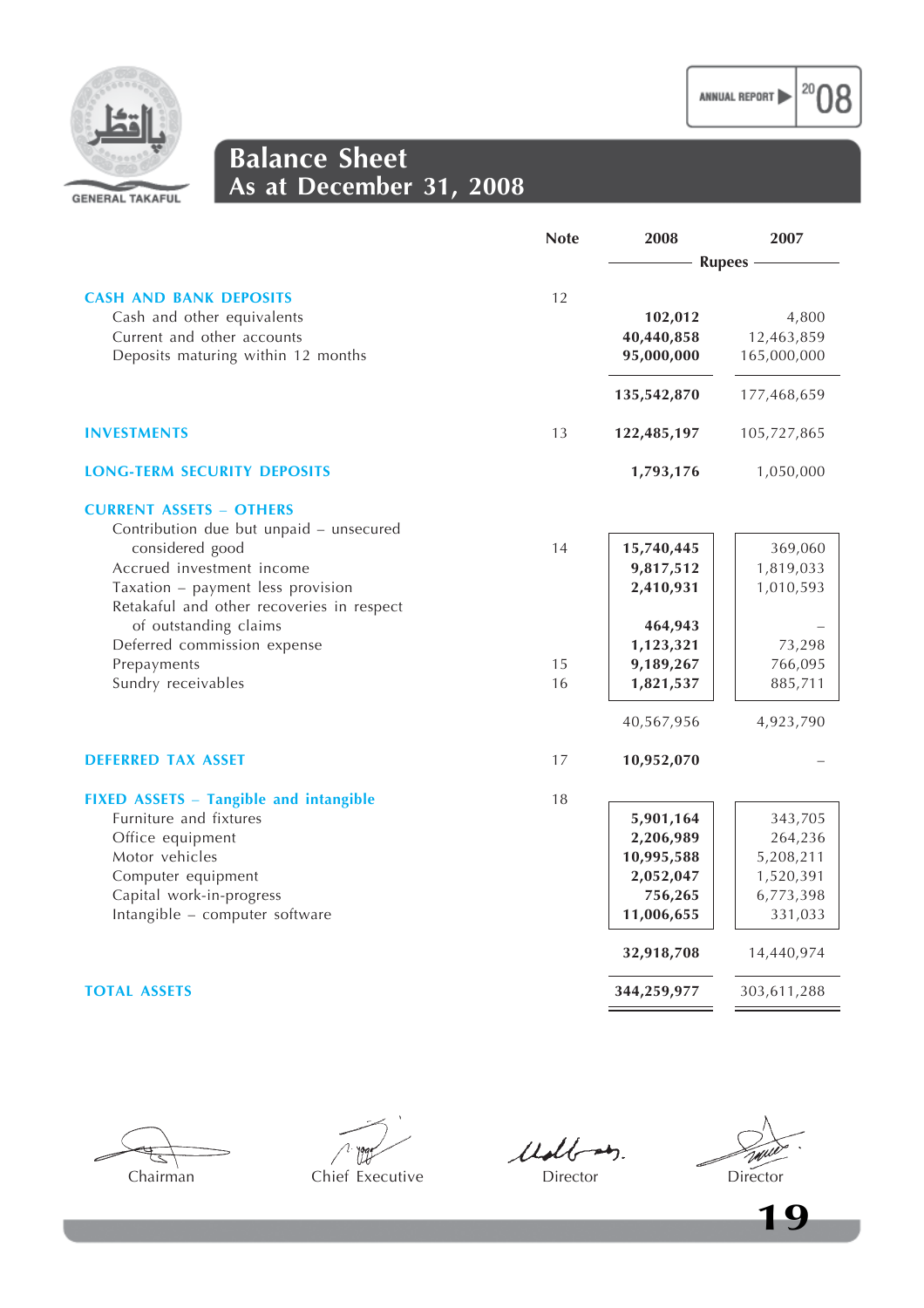

|                                                                               | <b>Note</b> | Fire and<br>property                   | Marine,<br>aviation and<br>transport   | Motor                                      | Miscella-<br>neous                    | 2008<br>Aggregate                           | 2007<br>Aggregate                      |
|-------------------------------------------------------------------------------|-------------|----------------------------------------|----------------------------------------|--------------------------------------------|---------------------------------------|---------------------------------------------|----------------------------------------|
|                                                                               |             |                                        |                                        | (Rupees)-                                  |                                       |                                             |                                        |
| <b>PARTICPANTS' TAKAFUL FUND</b><br>(PTF) REVENUE ACCOUNT                     |             |                                        |                                        |                                            |                                       |                                             |                                        |
| Net contribution revenue                                                      |             | (1,994,008)                            | (44, 885)                              | 8,918,129                                  | (114, 431)                            | 6,764,805                                   | (1,528,257)                            |
| Net claims - reported<br>– IBNR                                               |             | (240,004)                              | (500, 777)                             | (21, 947, 196)<br>(15,500)                 | (131,600)                             | (22, 819, 577)<br>(15,500)                  | (392, 260)<br>(7,000)                  |
|                                                                               |             | (240,004)                              | (500, 777)                             | (21, 962, 696)                             | (131,600)                             | (22, 835, 077)                              | (399, 260)                             |
|                                                                               |             | (2, 234, 012)                          | (545, 662)                             | (13,044,567)                               | (246, 031)                            | (16,070,272)                                | (1, 927, 517)                          |
| Contribution deficiency reserve<br>Direct expenses                            |             | (305, 847)                             |                                        | (195, 570)                                 |                                       | (305, 847)<br>(195, 570)                    | (5,884)                                |
| Rebate/commission expense - net                                               |             | 3,033,914                              | 1,287,639                              | 60,659                                     | 418,294                               | 4,800,506                                   | 3,362                                  |
| Surplus/(Deficit) before<br>investment income                                 |             | 494,055                                | 741,977                                | (13, 179, 478)                             | 172,263                               | (11, 771, 183)                              | (1,930,039)                            |
| Investment Income<br>Less: Modarib's Share                                    |             |                                        |                                        |                                            |                                       | 530,228<br>(212,091)                        |                                        |
| Net Investment Income                                                         |             |                                        |                                        |                                            |                                       | 318,137                                     |                                        |
| Deficit transferred to<br>participants' equity                                |             |                                        |                                        |                                            |                                       | (11, 453, 046)                              | (1,930,039)                            |
| <b>SHAREHOLDERS' FUND</b><br>(SHF) REVENUE ACCOUNT                            |             |                                        |                                        |                                            |                                       |                                             |                                        |
| Wakala Fee<br>Unearned Wakala Fee Closing                                     |             | 5,325,574<br>(2,576,834)               | 2,636,047<br>(207, 077)                | 29,475,462<br>(19, 219, 544)               | 2,181,841<br>(1, 156, 513)            | 39,618,924<br>(23, 159, 968)                |                                        |
| Net Wakala Income<br><b>Commission Expense</b><br>Management expenses         | 19          | 2,748,740<br>(423, 205)<br>(3,998,758) | 2,428,970<br>(512, 636)<br>(2,046,571) | 10,255,918<br>(383, 814)<br>(22, 543, 603) | 1,025,328<br>(41, 798)<br>(1,604,009) | 16,458,956<br>(1,361,453)<br>(30, 192, 941) | (6, 326, 678)                          |
|                                                                               |             | (1,673,223)                            | (130, 237)                             | (12,671,499)                               | (620, 479)                            | (15,095,438)                                | (6,326,678)                            |
| Modarib Share of PTF Investment Income<br>General and administrative expenses | 20          |                                        |                                        |                                            |                                       | 212,091<br>(16,059,632)                     | (13,648,919)                           |
| Investment income<br>Other (loss)/gain<br>Cede money contributed to           |             |                                        |                                        |                                            |                                       | (30, 942, 979)<br>1,427,016<br>(189, 425)   | (19, 975, 597)<br>14,805,165<br>10,164 |
| the Waqf (PTF)                                                                |             |                                        |                                        |                                            |                                       |                                             | (500,000)                              |
| Loss before taxation                                                          |             |                                        |                                        |                                            |                                       | (29, 705, 388)                              | (5,660,268)                            |
| Provision for taxation<br>- current<br>- deferred                             | 21<br>17    |                                        |                                        |                                            |                                       | (61, 652)<br>10,952,070                     | (8, 105)                               |
| Loss after taxation                                                           |             |                                        |                                        |                                            |                                       | (18, 814, 970)                              | (5,668,373)                            |
|                                                                               |             |                                        |                                        |                                            |                                       |                                             |                                        |

The annexed notes from 1 to 26 form an integral part of these financial statements.

Udb  $47.$ 

Chairman Chief Executive Director Director Director

20

ANNUAL REPORT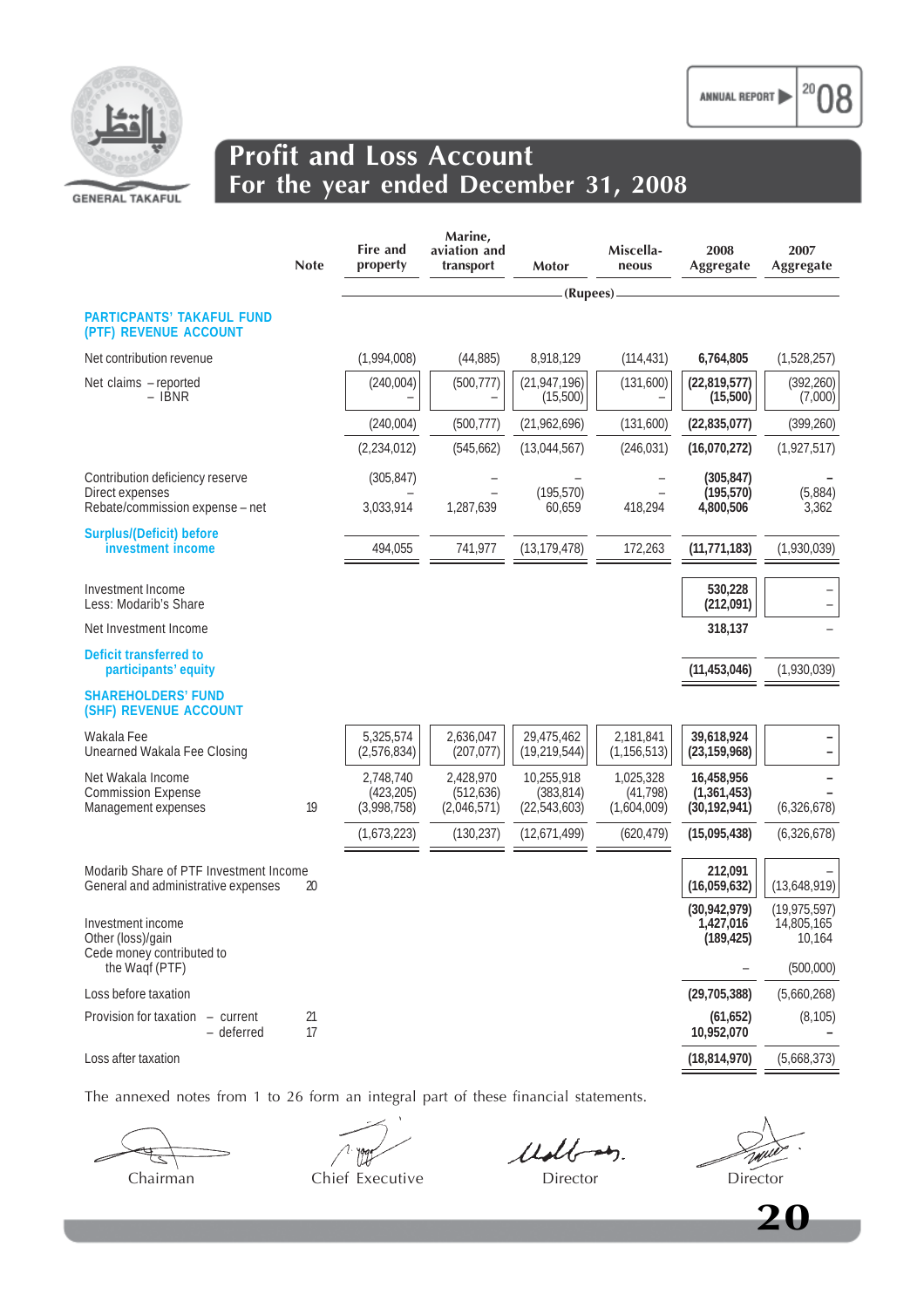

**Statement of Changes in Equity For the year ended December 31, 2008**

#### **STATEMENT OF CHANGES IN SHAREHOLDERS' FUND (SHF)**

|                                 | Issued,<br>subscribed<br>and<br>paid-up | Accumulated<br>loss | <b>Total</b>   |  |
|---------------------------------|-----------------------------------------|---------------------|----------------|--|
|                                 |                                         | (Rupees)            |                |  |
| Balance as at January 1, 2007   | 80                                      | (4,740,669)         | (4,740,589)    |  |
| Issue of share capital          | 307,800,000                             |                     | 307,800,000    |  |
| Loss for the year               |                                         | (5,668,373)         | (5,668,373)    |  |
| Balance as at December 31, 2007 | 307,800,080                             | (10, 409, 042)      | 297,391,038    |  |
| Loss for the year               |                                         | (18, 814, 970)      | (18, 814, 970) |  |
| Balance as at December 31, 2008 | 307,800,080                             | (29, 224, 012)      | 278,576,068    |  |

#### **STATEMENT OF CHANGES IN WAQF FUND (PTF)**

|                                 | Code<br>money | <b>Reserve</b><br>for claims<br><b>IBNR</b> | Reserve for<br>unearned<br>contribu-<br>tion | <b>Reserve for</b><br>unearned<br>retakaful<br>rebate | Contribu-<br>tion<br>deficiency<br>reserve | Accumu-<br>lated<br>deficit | <b>Total</b>   |
|---------------------------------|---------------|---------------------------------------------|----------------------------------------------|-------------------------------------------------------|--------------------------------------------|-----------------------------|----------------|
|                                 |               |                                             |                                              | (Rupees)                                              |                                            |                             |                |
| Transfer from SHF               | 500,000       |                                             |                                              |                                                       |                                            |                             | 500,000        |
| Deficit for the year            |               |                                             |                                              |                                                       |                                            | (1,930,039)                 | (1,930,039)    |
| Transfer from revenue account   |               | 7,000                                       | 1.342.901                                    | 108,774                                               |                                            | $\qquad \qquad -$           | 1,458,675      |
| Balance as at December 31, 2007 | 500,000       | 7,000                                       | 1,342,901                                    | 108,774                                               | $\overline{\phantom{0}}$                   | (1,930,039)                 | 28,636         |
| Transfer from revenue account   |               | 15,500                                      | 26,963,727                                   | 1,921,390                                             | 305,847                                    | $\overline{\phantom{0}}$    | 29,206,464     |
| Deficit for the year            |               |                                             |                                              |                                                       | $\overline{\phantom{a}}$                   | (11, 453, 046)              | (11, 453, 046) |
| Balance as at December 31, 2008 | 500,000       | 22,500                                      | 28,306,628                                   | 2,030,164                                             | 305,847                                    | (13, 383, 085)              | 17,782,054     |

The annexed notes from 1 to 26 form an integral part of these financial statements.

Chairman Chief Executive Director Director Director

Udb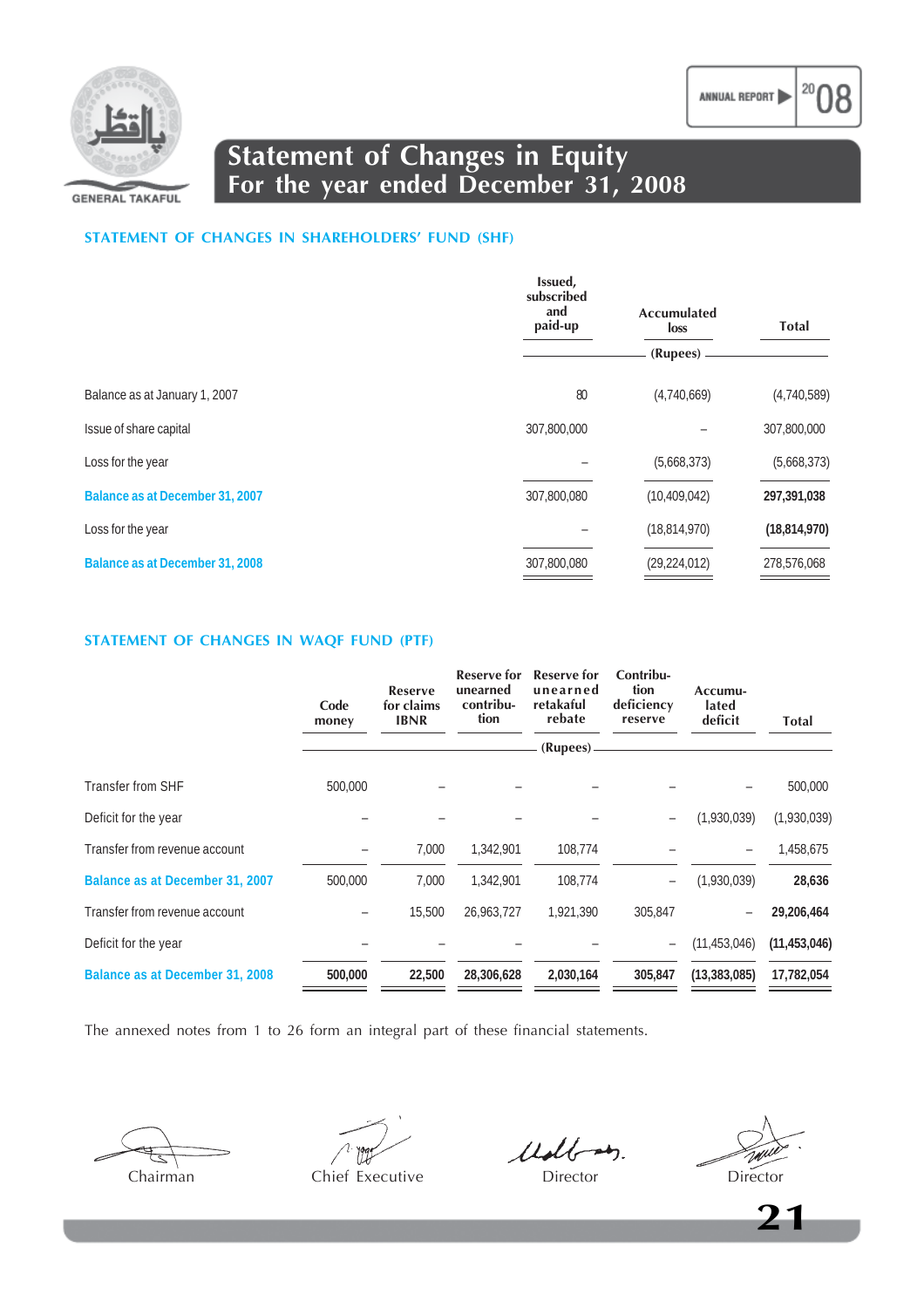

 $|^{20}08$ 



## **Statement of Cash Flows For the year ended December 31, 2008**

|                                                                                                                                                                                               | <b>Note</b> | 2008<br>2007                                                            |                                                                    |  |
|-----------------------------------------------------------------------------------------------------------------------------------------------------------------------------------------------|-------------|-------------------------------------------------------------------------|--------------------------------------------------------------------|--|
|                                                                                                                                                                                               |             | <b>Rupees</b>                                                           |                                                                    |  |
| <b>OPERATING CASH FLOWS</b>                                                                                                                                                                   |             |                                                                         |                                                                    |  |
| (a) Takaful activities<br>Contributions received<br>Claims paid<br>Commission received / (paid)<br>Other retakaful payments                                                                   |             | 58,182,022<br>(13,578,004)<br>5,428,066<br>(195, 570)                   | 1,252,020<br>(45,760)<br>(58, 210)                                 |  |
| Net cash inflow from takaful activities                                                                                                                                                       |             | 49,836,514                                                              | 1,148,050                                                          |  |
| (b) Other operating activities<br>Income tax paid<br>Payment to retakaful operator<br>Due to sponsors<br>General and other expenses paid<br>Advances and deposits<br>Other operating receipts |             | (2, 472, 583)<br>(7, 342, 296)<br>(41, 555, 533)<br>1,358,269           | (1,015,895)<br>(30,006,534)<br>827,729<br>(14, 140, 533)<br>55,500 |  |
| Net cash outflow from other operating activities                                                                                                                                              |             | (50, 012, 143)                                                          | (44, 279, 733)                                                     |  |
| Total cash outflow from all operating activities                                                                                                                                              |             | (175, 629)                                                              | (43, 131, 683)                                                     |  |
| <b>INVESTMENT ACTIVITIES</b><br>Profit / return received<br>Payment for investments<br>Proceeds from investment<br>Receipt on disposal of fixed assets<br>Fixed capital expenditure           |             | 16,459,189<br>(79, 717, 030)<br>42,880,345<br>747,875<br>(22, 120, 539) | 12,986,132<br>(108, 197, 514)<br>(15, 791, 049)                    |  |
| Total cash outflow from investing activities                                                                                                                                                  |             | (41,750,160)                                                            | (111,002,431)                                                      |  |
| <b>FINANCING ACTIVITIES</b><br>Proceed against issue of share capital<br>Advance against issue of share capital                                                                               |             |                                                                         | 233, 181, 645<br>2,660,568                                         |  |
| Total cash inflow from financing activities                                                                                                                                                   |             |                                                                         | 235,842,213                                                        |  |
| Net cash (used in)/inflow from all activities                                                                                                                                                 |             | (41, 925, 789)                                                          | 81,708,099                                                         |  |
| Cash at the beginning of the year                                                                                                                                                             |             | 177,468,659                                                             | 95,760,560                                                         |  |
| Cash at the end of the year                                                                                                                                                                   | 12          | 135,542,870                                                             | 177,468,659                                                        |  |

Chairman Chief Executive Director Director Director

 $\bigwedge$   $\bigvee_{i=1}^{n}$ 

Udbay.

TAN

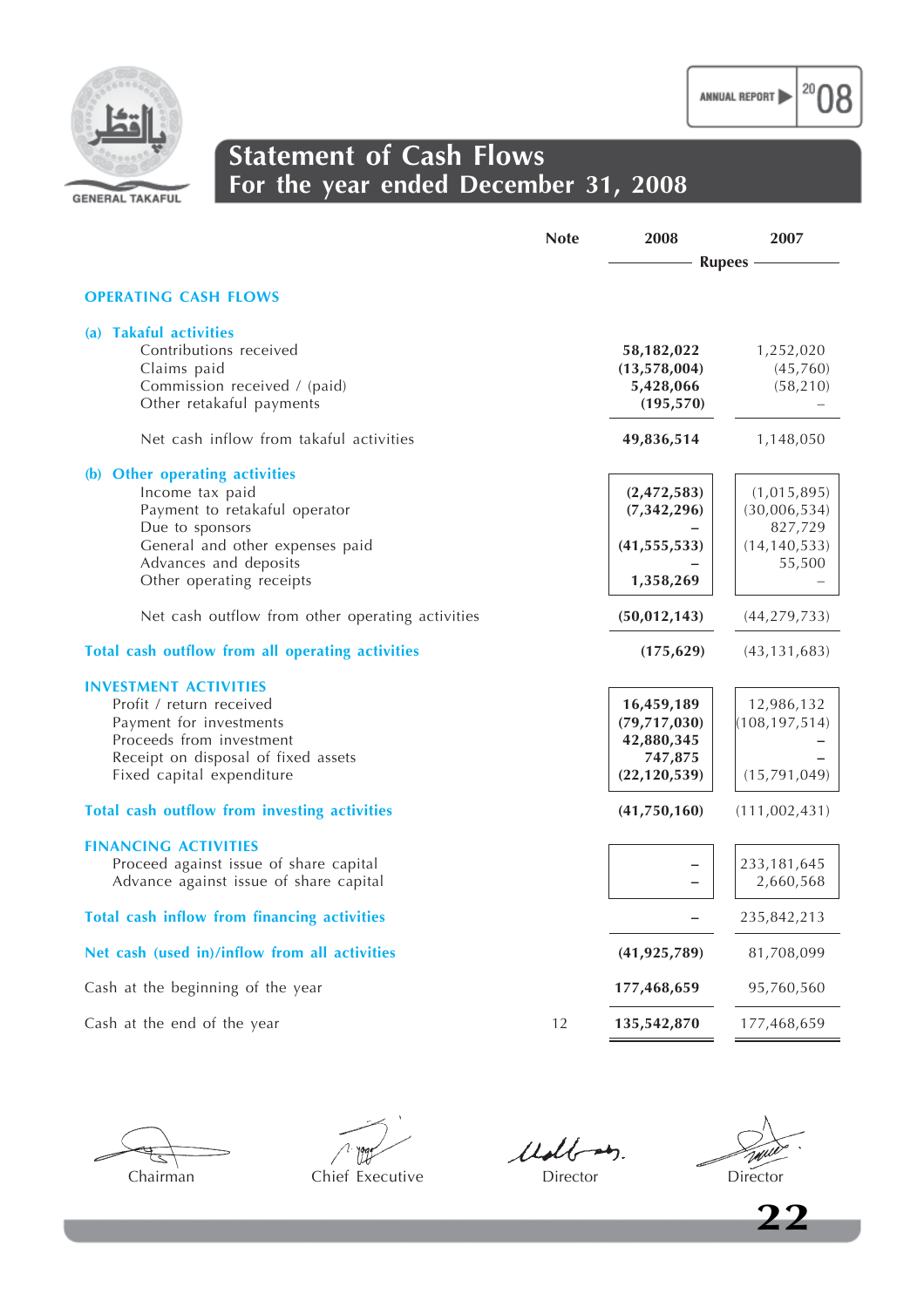



## **Statement of Cash Flows For the year ended December 31, 2008**

|                                                        | <b>Note</b> | 2008           | 2007           |
|--------------------------------------------------------|-------------|----------------|----------------|
|                                                        |             |                | <b>Rupees</b>  |
| Reconciliation to consolidated profit and loss account |             |                |                |
| Operating cash flows                                   |             | (175, 629)     | (43, 131, 683) |
| Depreciation & Amortization expenses                   |             | (4,894,913)    | (1, 284, 810)  |
| Exchange (Gain)/Loss                                   |             | (189, 425)     | 10,164         |
| Cede money                                             |             |                | (500,000)      |
| Investment income                                      |             | 1,957,244      | 14,805,165     |
| (Increase) / decrease in assets                        |             | (26, 245, 349) | 26,972,848     |
| Increase / (decrease) in liabilities                   |             | 20,487,163     | (3, 119, 090)  |
| Increase in unearned contribution                      |             | (34,570,108)   | (1,342,901)    |
| Income tax paid                                        |             | 2,472,583      |                |
| Loss before taxation                                   |             | (41, 158, 434) | (7,590,307)    |
| Deficit in participants' equity                        |             | (11, 453, 046) | (1,930,039)    |
| Loss before tax attributable to shareholders           |             | (29,705,388)   | (5,660,268)    |
|                                                        |             | (41, 158, 434) | (7,590,307)    |

#### **Definition of cash**

Cash comprises of cash in hand, policy stamps, cheques in hand, bank balances and other deposits which are readily convertible to cash in hand and which are used in the cash management function on a day-to-day basis.

| <b>Note</b><br>2008                                                     | 2007        |
|-------------------------------------------------------------------------|-------------|
| <b>Rupees</b>                                                           |             |
| Cash for the purposes of the statement of<br>cash flows consists of :   |             |
| <b>Cash and other equivalents</b>                                       |             |
| Cash in hand<br>17,310                                                  | 80          |
| Stamps in hand<br>84,702                                                | 4,720       |
| 102,012                                                                 | 4,800       |
| <b>Current and other accounts</b>                                       |             |
| 871,557<br>Current accounts                                             | 4,027,958   |
| 39,569,301<br>Saving accounts                                           | 8,435,901   |
| 40,440,858                                                              | 12,463,859  |
| Deposits maturing within 12 months (encashable on demand)<br>95,000,000 | 165,000,000 |
| 12<br>135,542,870                                                       | 177,468,659 |

The annexed notes from 1 to 26 form an integral part of these financial statements.

Chairman Chief Executive Director Director

Well

20

**23**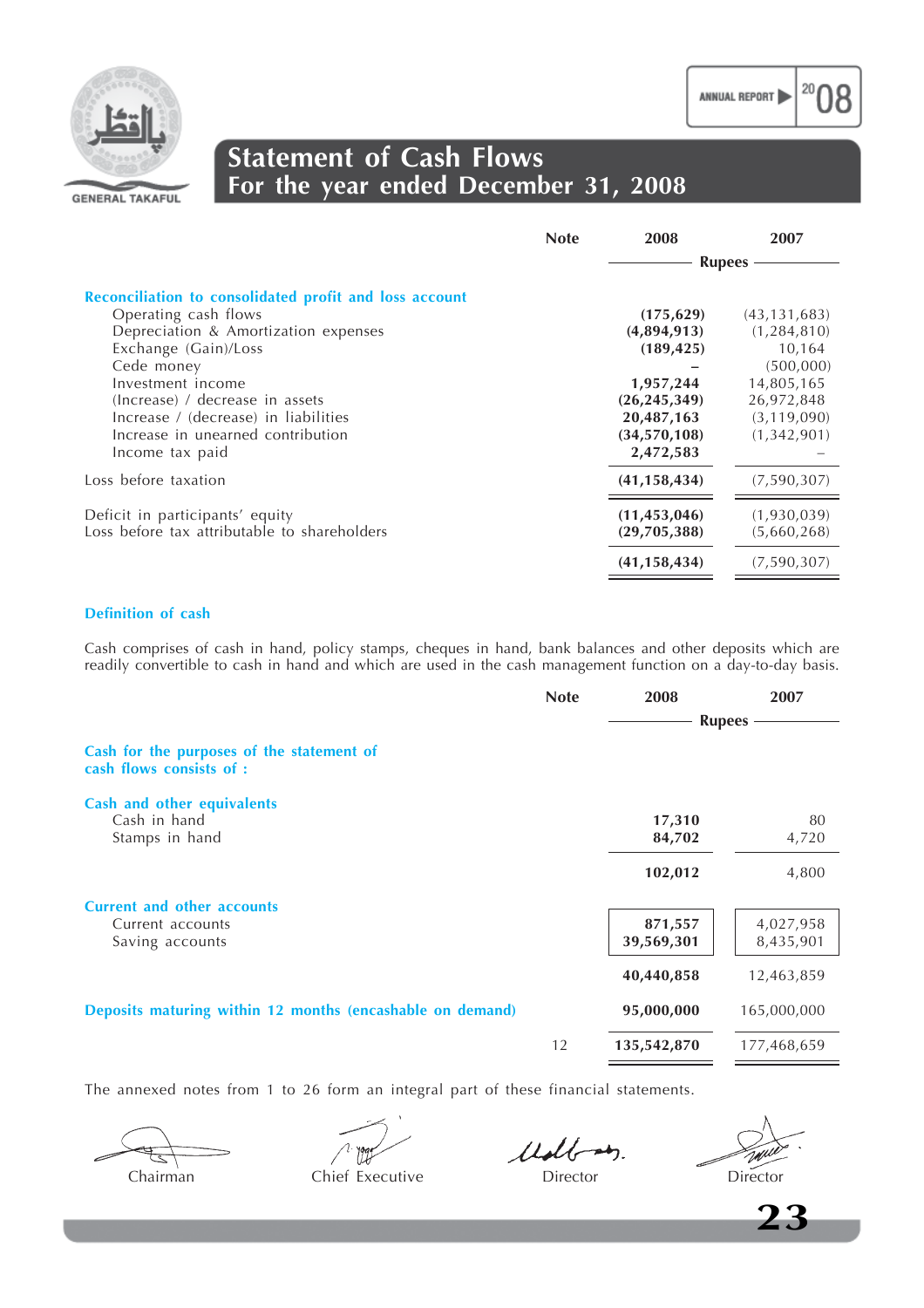

**Statement of Contributions For the year ended December 31, 2008**

#### **Takaful business underwritten inside Pakistan**

|                                      | Contribu-       |                                  |                       | Unearned<br>contribution reserve |                                            | Contribu-       | Prepaid<br>retakaful ceded |         |           | 2008<br>Net<br>contribu- | 2007<br>Net<br>contribu- |                 |
|--------------------------------------|-----------------|----------------------------------|-----------------------|----------------------------------|--------------------------------------------|-----------------|----------------------------|---------|-----------|--------------------------|--------------------------|-----------------|
|                                      | tion<br>written | Wakala<br>Fee                    | contribu-<br>tion     | Opening                          | Closing                                    | tions<br>earned | Retakaful<br>ceded         | Opening | Closing   | Retakaful<br>expenses    | tion<br>revenue          | tion<br>revenue |
|                                      |                 |                                  |                       |                                  |                                            |                 | (Rupees)                   |         |           |                          |                          |                 |
| <b>Direct and</b><br>facultative     |                 |                                  |                       |                                  |                                            |                 |                            |         |           |                          |                          |                 |
| Fire and<br>property                 | 11,445,609      | 5,325,574                        | 6,120,035             | 318,064                          | 3,149,464                                  | 3,288,635       | 9,988,146                  | 281,748 | 4,987,251 | 5,282,643                | (1,994,008)              | 4,451           |
| Marine,<br>Aviation and<br>Transport | 5,857,882       | 2,636,047                        | 3,221,835             | $\overline{\phantom{a}}$         | 253,093                                    | 2,968,742       | 3,330,829                  | -       | 317,202   | 3,013,627                | (44, 885)                |                 |
| Motor                                | 64,526,347      |                                  | 29,475,462 35,050,885 |                                  | 792,424 23,490,554                         | 12,352,755      | 4,279,401                  | ÷       | 844,775   | 3,434,626                | 8,918,129                | (1,541,413)     |
| <b>Miscellaneous</b>                 | 4,591,137       | 2,181,841                        | 2,409,296             | 232,413                          | 1,413,517                                  | 1,228,192       | 2,817,439                  | 101,347 | 1,576,163 | 1,342,623                | (114, 431)               | 8,705           |
|                                      |                 | 86,420,975 39,618,924 46,802,051 |                       |                                  | 1,342,901 28,306,628 19,838,324 20,415,815 |                 |                            | 383,095 |           | 7,725,391 13,073,519     | 6,764,805                | (1,528,257)     |

The annexed notes from 1 to 26 form an integral part of these financial statements.

Chairman Chief Executive Director Director Director

Udb

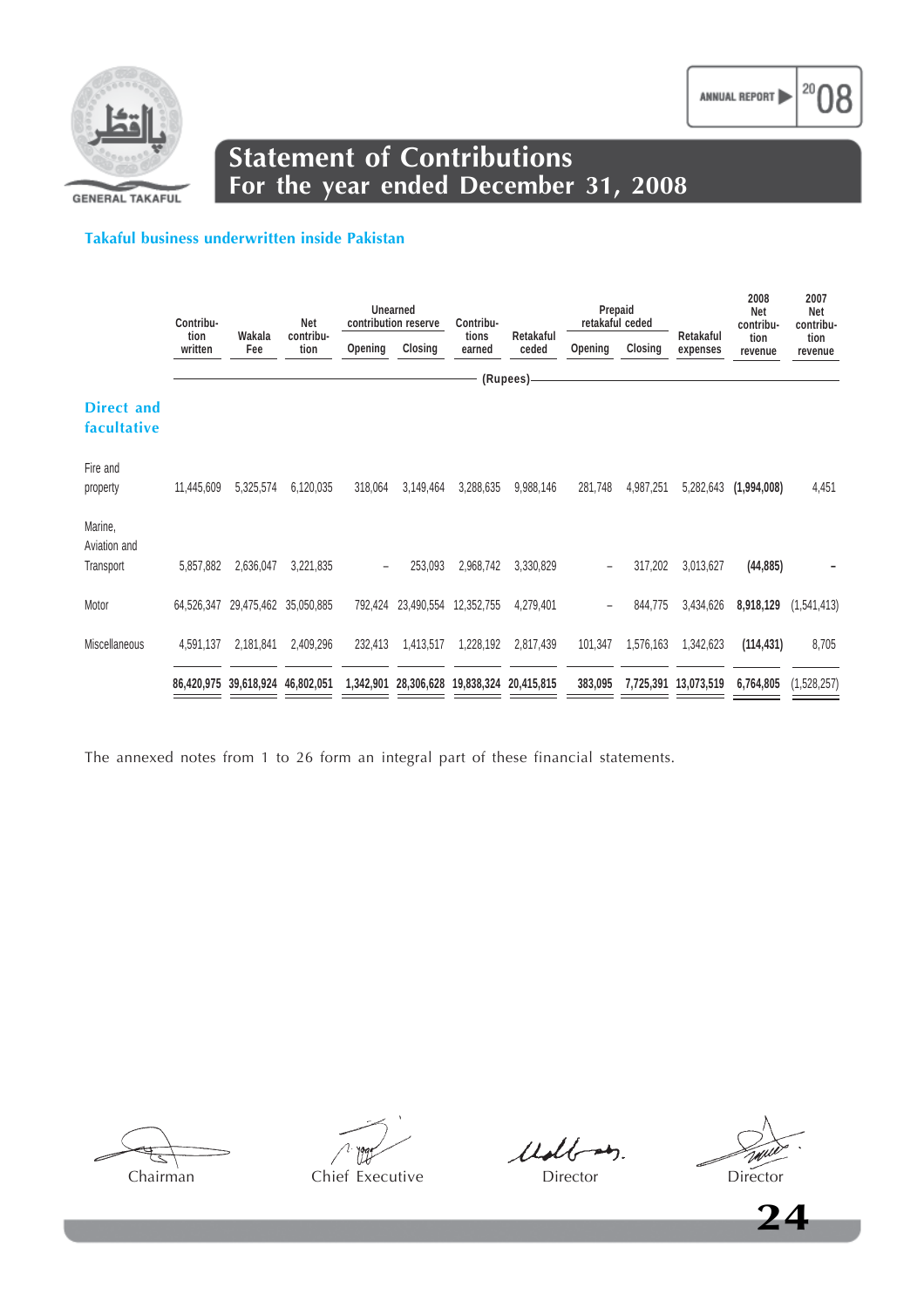

## **Statement of Claims For the year ended December 31, 2008**

#### **Takaful business underwritten inside Pakistan**

|                                  |                |                          | Provision for<br>outstanding reported<br>claims |              | Ratakaful<br>and other           | Retakaful and other<br>recoveries in respect of<br>outstanding claims |                    | Ratakaful<br>and other<br>recoveries | 2008                  | 2007                  |
|----------------------------------|----------------|--------------------------|-------------------------------------------------|--------------|----------------------------------|-----------------------------------------------------------------------|--------------------|--------------------------------------|-----------------------|-----------------------|
|                                  | Claims<br>paid | Opening                  | Closing                                         | expense      | Claims<br>recoveries<br>received |                                                                       | Closing<br>Opening |                                      | Net claims<br>expense | Net claims<br>expense |
|                                  |                |                          |                                                 |              |                                  | (Rupees)                                                              |                    |                                      |                       |                       |
| <b>Direct and</b><br>facultative |                |                          |                                                 |              |                                  |                                                                       |                    |                                      |                       |                       |
| Fire and<br>Property             | 465,781        |                          | 225,000                                         | 690,781      | 279,469                          | $\overline{\phantom{0}}$                                              | 171,308            | 450,777                              | 240,004               |                       |
| Marine,<br>Aviation and          |                |                          |                                                 |              |                                  |                                                                       |                    |                                      |                       |                       |
| Transport                        | 851,885        | $\overline{\phantom{a}}$ | 149,670                                         | 1,001,555    | 425,943                          | $\overline{\phantom{a}}$                                              | 74,835             | 500,778                              | 500,777               |                       |
| Motor                            | 16,081,672     | 346,500                  | 9,594,846                                       | 25,330,018   | 3,207,822                        | $\qquad \qquad -$                                                     | 175,000            | 3,382,822                            | 21,947,196            | 385,600               |
| Miscellaneous                    | 91,900         | $\overline{\phantom{a}}$ | 83,500                                          | 175,400      |                                  | $\qquad \qquad -$                                                     | 43,800             | 43,800                               | 131,600               | 6,660                 |
|                                  | 17,491,238     | 346,500                  | 10,053,016                                      | 27, 197, 754 | 3,913,234                        |                                                                       | 464,943            | 4,378,177                            | 22,819,577            | 392,260               |

The annexed notes from 1 to 26 form an integral part of these financial statements.

Chairman Chief Executive Director Director Director

Ult



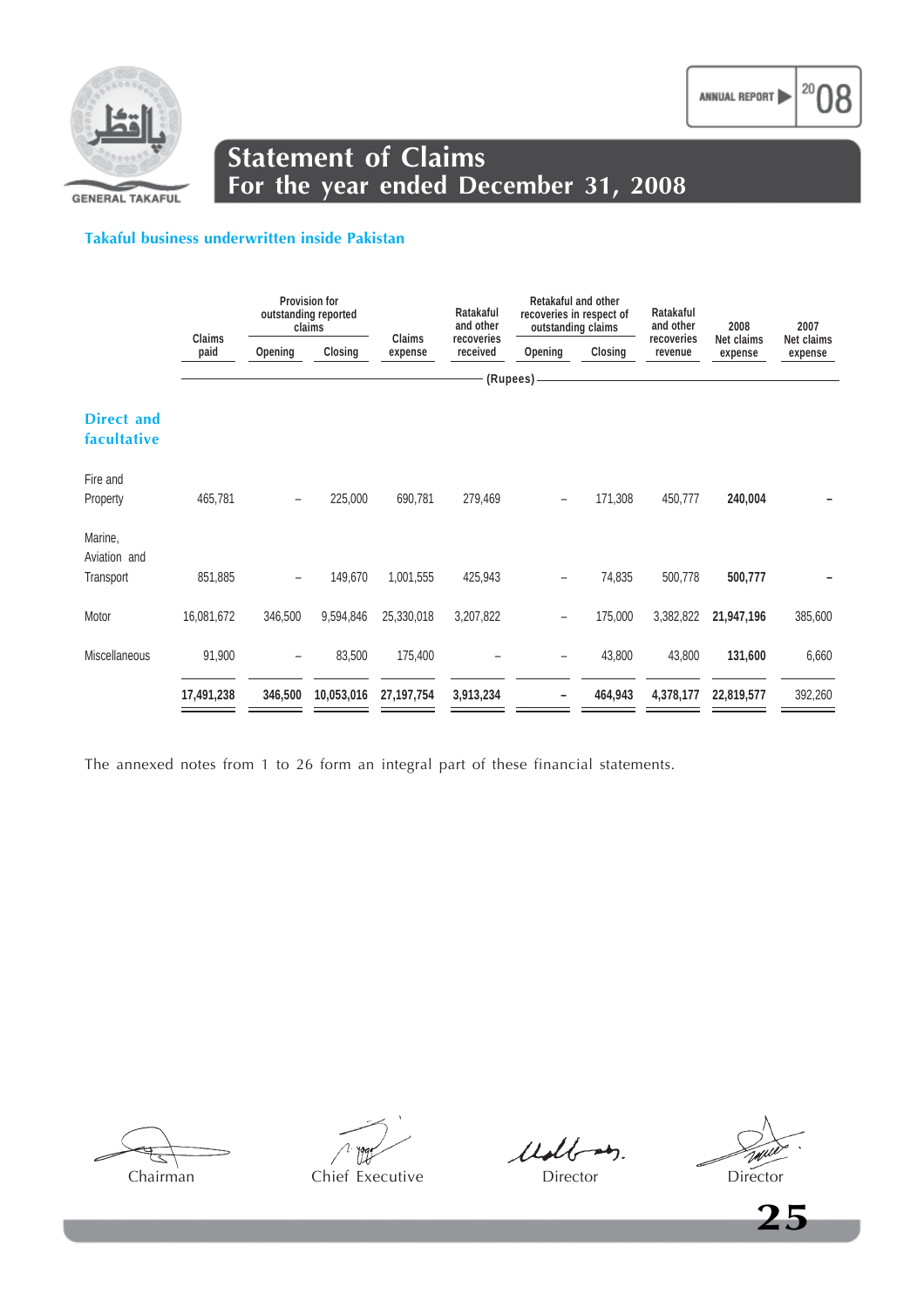

**GENERAL TAKAFUL** 

#### **Takaful business underwritten inside Pakistan**

|                                  | Commission | <b>Deferred Commission</b><br>paid or |           | Net<br>commission<br><b>Direct</b> |                          | Takaful   | Rebate from<br>retakaful | 2008<br>Net takaful | 2007<br>Net takaful |
|----------------------------------|------------|---------------------------------------|-----------|------------------------------------|--------------------------|-----------|--------------------------|---------------------|---------------------|
|                                  | payable    | opening                               | Closing   | expenses                           | expenses                 | expense   |                          | expense             | expense             |
|                                  |            |                                       |           |                                    | (Rupees)                 |           |                          |                     |                     |
| <b>Direct and</b><br>facultative |            |                                       |           |                                    |                          |           |                          |                     |                     |
| Fire and<br>property             | 844,968    | 38,995                                | 460,758   | 423,205                            |                          | 423,205   | 3,033,914                | (2,610,709)         | (8, 189)            |
| Marine, Aviation<br>and          |            |                                       |           |                                    |                          |           |                          |                     |                     |
| Transport                        | 561,578    | -                                     | 48,942    | 512,636                            | $\overline{\phantom{0}}$ | 512,636   | 1,287,639                | (775,003)           |                     |
| Motor                            | 904,924    | 32,662                                | 553,772   | 383,814                            | 195,570                  | 579,384   | 60,659                   | 518,725             | 15,341              |
| <b>Miscellaneous</b>             | 100,005    | 1,641                                 | 59,848    | 41,798                             | $\overline{\phantom{a}}$ | 41,798    | 418,294                  | (376, 496)          | (4,630)             |
| <b>Total</b>                     | 2,411,475  | 73,298                                | 1,123,320 | 1,361,453                          | 195,570                  | 1,557,023 | 4,800,506                | (3,243,483)         | 2,522               |

The annexed notes from 1 to 26 form an integral part of these financial statements.

Chairman Chief Executive Director Director Director Director

Ult

**26**



20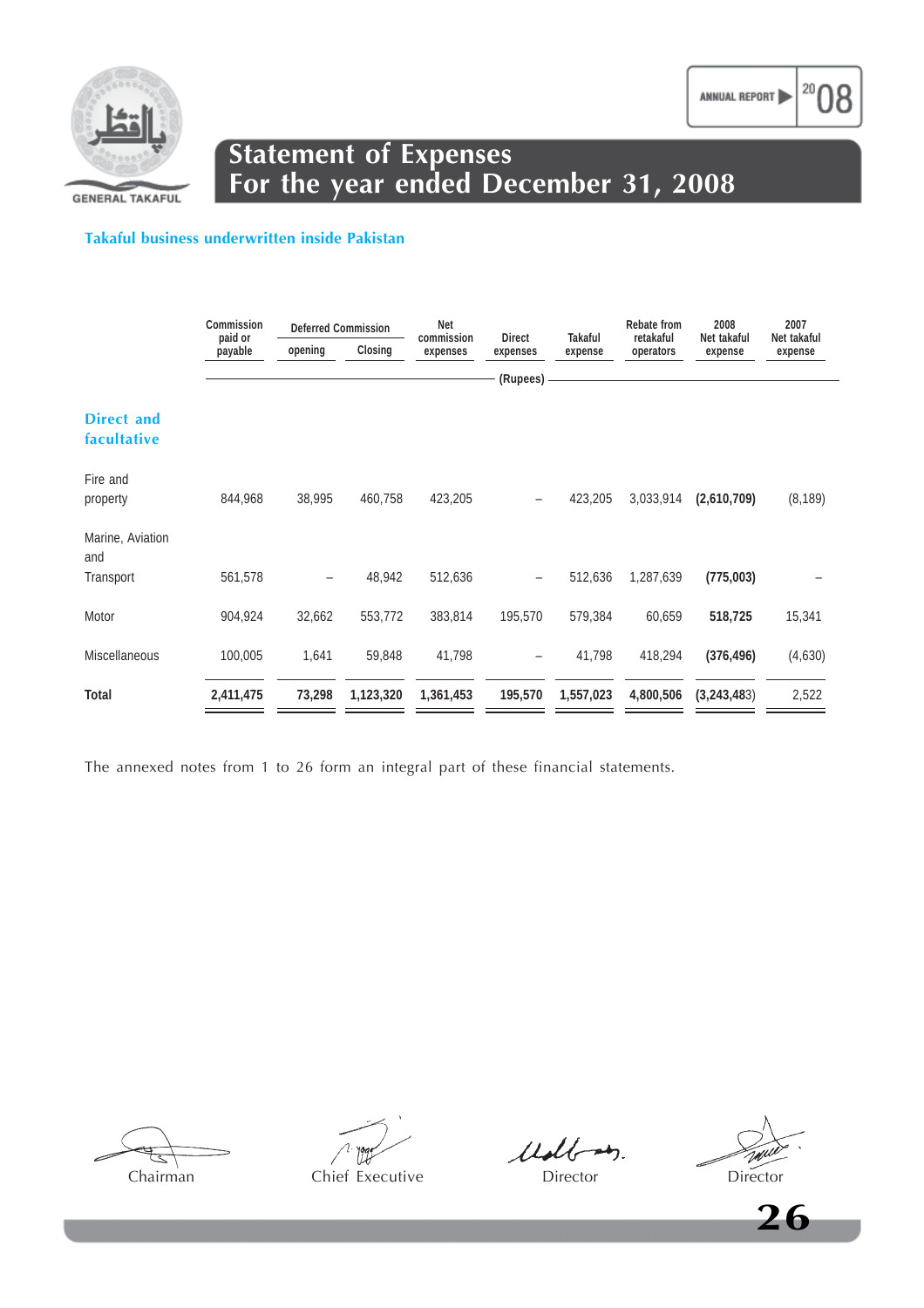



## **Statement of Investment Income For the year ended December 31, 2008**

|                                                                                                | 2008                  | 2007            |
|------------------------------------------------------------------------------------------------|-----------------------|-----------------|
|                                                                                                |                       | <b>Rupees</b> - |
| Income from non-trading investments                                                            |                       |                 |
| <b>Participants' Fund (PTF)</b>                                                                |                       |                 |
| Profit on bank balances and deposits                                                           | 333,277               |                 |
| Profit on Government securities                                                                | 196,951               |                 |
|                                                                                                | 530,228               |                 |
| Less: Modarib's fee                                                                            | (212,091)             |                 |
| Net investment income                                                                          | 318,137               |                 |
| <b>Shareholders' Fund (SHF)</b>                                                                |                       |                 |
| Profit on bank balances and deposits                                                           | 14,894,522            | 8,318,242       |
| Gain on sale of investments                                                                    | 2,421,297             | 5,029,913       |
| Dividend income                                                                                | 616,521               |                 |
| Profit on Government securities                                                                | 5,236,996             | 2,506,995       |
| Profit on other than Government securities<br>Amortization of premium of Government securities | 758,104<br>(928, 955) | (1,049,985)     |
| Amortization of discount of other than Government securities                                   | 12,847                |                 |
| Impairment in value of investments - AFS                                                       | (21, 584, 316)        |                 |
|                                                                                                | (16, 505, 324)        | 1,457,010       |
| Net investment income                                                                          | 1,427,016             | 14,805,165      |

The annexed notes from 1 to 26 form an integral part of these financial statements.

Chairman Chief Executive Director Director Director

Udbar

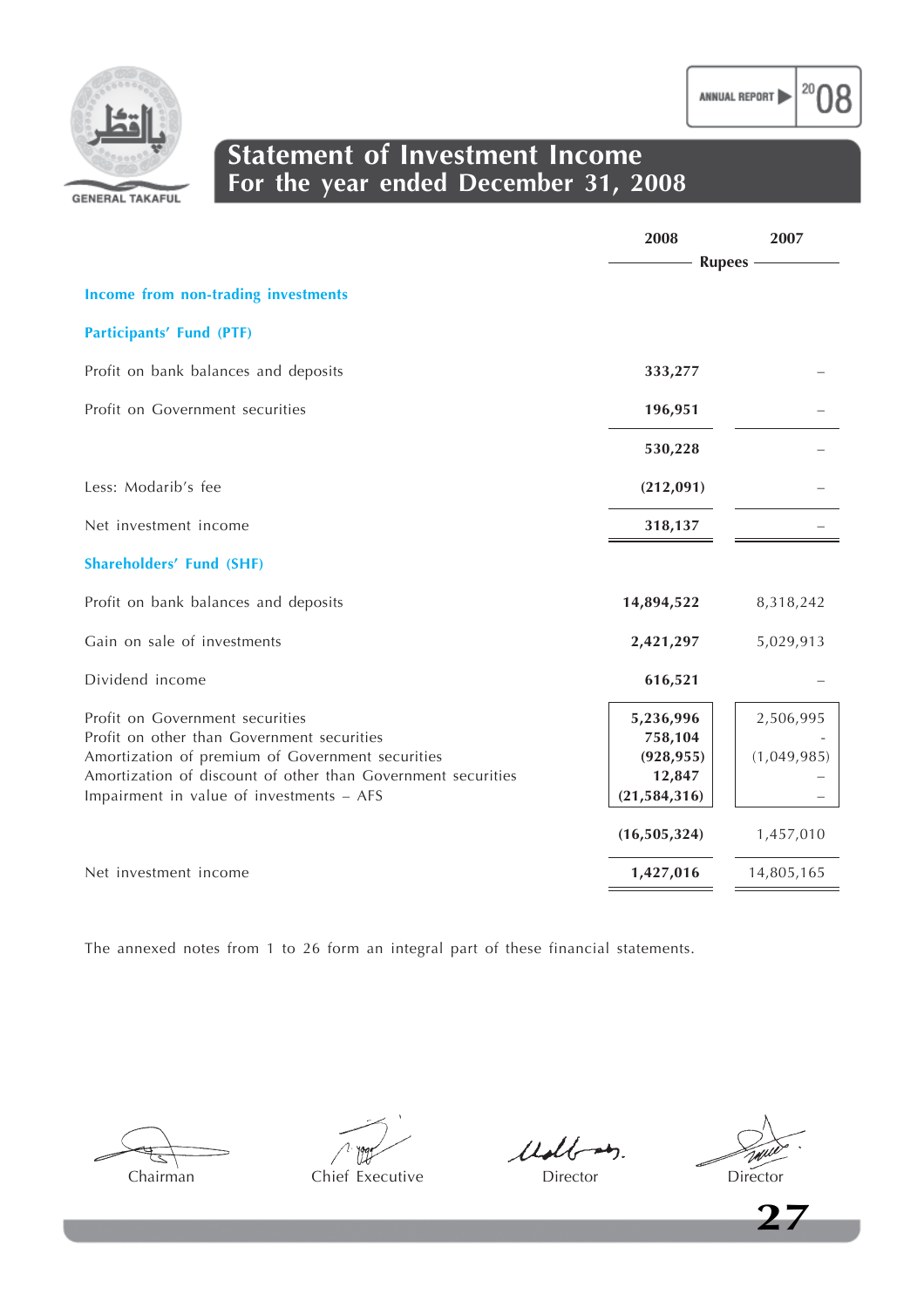

#### **1. CORPORATE INFORMATION**

Pak - Qatar General Takaful Limited (the Company) was incorporated in Pakistan as an unquoted public limited company on March 15, 2006. The Company received Certificate of Registration on August 16, 2007 under Section 6 of the Insurance Ordinance, 2000. The registered office of the Company is situated at Suite # 402-403, Business Arcade, Block 6, P.E.C.H.S, Karachi. The main business activity of the Company is to undertake takaful business. The company operates with 5 (2007: 01) branches in Pakistan.

For the purpose of carrying on the takaful business, the Company has formed a Waqf for Participants' Equity. The Waqf (PTF) was formed on August 17, 2007 under a trust deed executed by the Company with a cede money of Rs. 500,000/-. Waqf deed also governs the relationship of shareholders and policyholders for management of takaful operations, investment of policyholders' funds and investment of shareholders' funds approved by the Shariah Board established by the Company.

#### **2. BASIS OF PREPARATION**

These financial statements have been prepared on the format issued by the Securities and Exchange Commission of Pakistan (SECP) through SEC (Insurance) Rules, 2002, vide SRO 938 dated December 12, 2002, with appropriate modifications based on the approval of the Shariah Board of the Company.

These financial statements reflect the financial position and results of operations of both the Company and PTF in a manner that the assets, liabilities, income and expenses of the Company and PTF remain separately identifiable. For this purpose, the receivables and payables between the Company and PTF have been eliminated.

#### **3. STATEMENT OF COMPLIANCE**

These financial statements have been prepared in accordance with approved accounting standards as applicable in Pakistan. Approved accounting standards comprise of such International Financial Reporting Standards (IFRS) issued by the International Accounting Standards Board (IASB) and Islamic Financial Accounting Standards (IFAS) issued by the Institute of Chartered Accountants of Pakistan (ICAP) as are notified under the Companies Ordinance, 1984, the requirements of the Companies Ordinance, 1984, the Insurance Ordinance, 2000, the SEC (Insurance) Rules, 2002, Takaful Rules, 2005 and directives issued by the SECP. Wherever the requirements of Companies Ordinance, 1984, the Insurance Ordinance, 2000, the SEC (Insurance) Rules, 2002, Takaful Rules, 2005 or directives issued by the SECP differ with the requirements of IFRS / IFAS, the requirements of the Companies Ordinance, 1984, the Insurance Ordinance, 2000, the SEC (Insurance) Rules, 2002, Takaful Rules, 2005 or said directives shall prevail.

The SECP has allowed the insurance companies to defer the application of International Accounting Standard (IAS-39) "Financial Instruments: Recognition and Measurement" in respect of valuation of investments classified as available-for-sale. Accordingly, the requirements of IAS-39 to the extent allowed by the SECP as aforesaid have not been considered in the preparation of these financial statements.

#### **4. BASIS OF MEASUREMENT**

These financial statements have been prepared under the historical cost convention.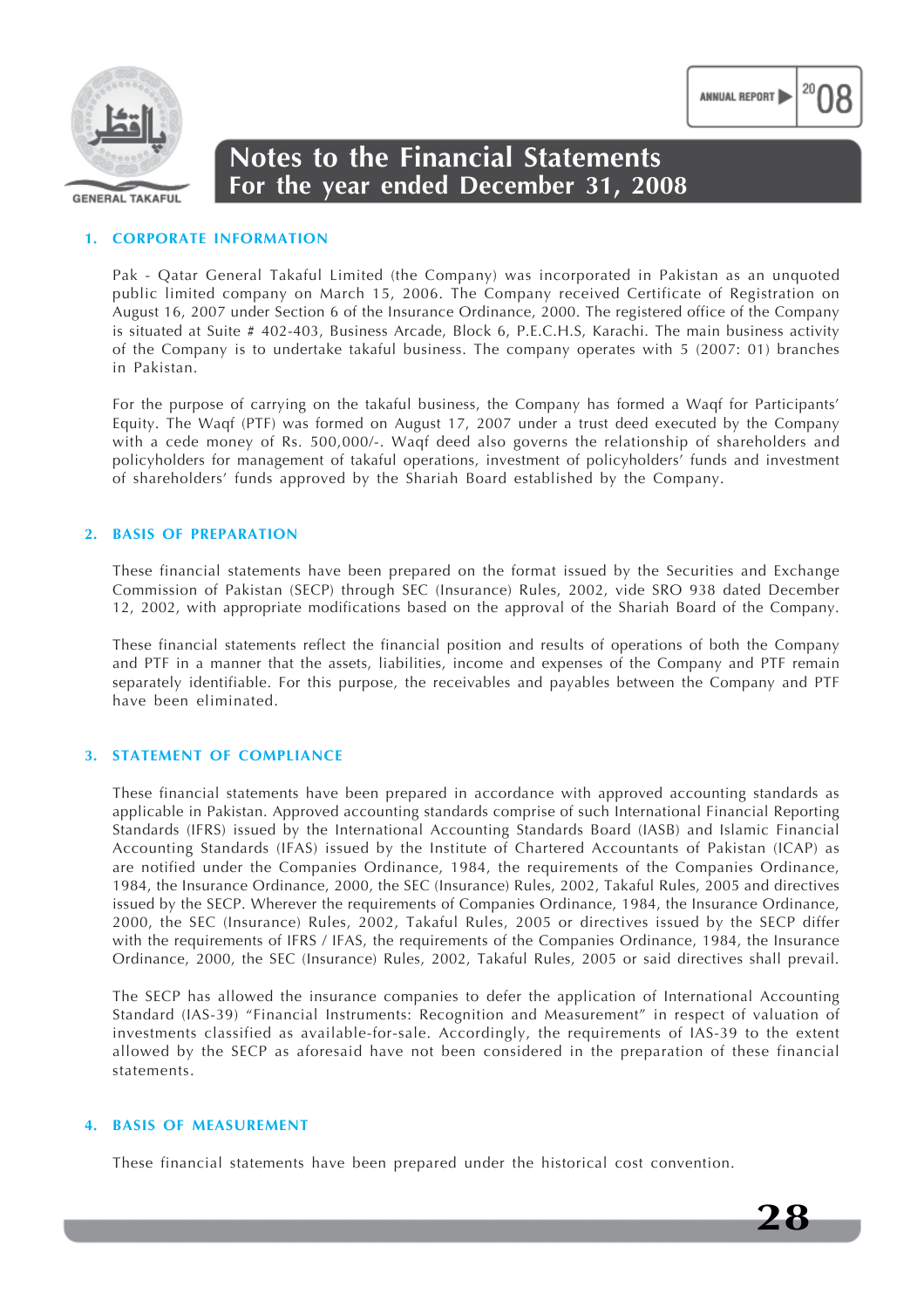

#### **GENERAL TAKAFUL**

## **Notes to the Financial Statements For the year ended December 31, 2008**

#### **5. SUMMARY OF SIGNIFICANT ACCOUNTING POLICIES**

#### **5.1. Provision for reported claims**

PTF maintains provision in respect of all known claims against losses incurred up to the balance sheet date which is measured at the undiscounted value of expected future payments. The claims are considered to be incurred at the time of the incident giving rise to the claim except as otherwise expressly indicated in a takaful contract. The provision includes any claims that are incurred before the balance sheet date but reported subsequently to the Company up to the date of preparation of financial statements. The provision for claims includes expected claim settlement costs.

#### **5.2. Reserve for claim – Incurred But Not Reported (IBNR)**

Reserve for claims - IBNR is made at the estimated cost of settling claims incurred but not reported at the balance sheet date on the basis of past trends and management's judgment.

#### **5.3. Reserve for unearned contribution**

The unearned portion of contribution income is set aside as a reserve. Such reserve is calculated as a portion of the gross contribution of each policy, determined according to the ratio of the unexpired period of the policy and the total period, both measured to the nearest day. The company has changed the accounting policy in the current year. Before such change the reserve was calculated by applying the  $1/24<sup>th</sup>$  method as per the option given by the SEC (Insurance) Rules,2002. Accordingly, such prospective change in accounting policy has no material effect on these financial statements.

#### **5.4. Deficiency reserve**

According to the requirements of the SEC (Insurance) Rules, 2002, a deficiency reserve needs to be created where the unearned contribution for any class of business is not sufficient to cover the net liability expected to be incurred after the balance sheet date in respect of the policies in that class of business. Any movement in the reserve is to be charged to the profit and loss account.

The management considers that the provision for the unearned contribution for all classes of the business as at the year end is adequate to meet the expected future liability, after reinsurance, for claims and other expenses expected to be incurred after the balance sheet date in respect of policies in force at the balance sheet date, except for fire and property in which deficiency reserve of Rs. 305,847/- has been created in these financial statements.

#### **5.5. Contingency reserve**

Contingency reserve is maintained, if required, based on the technical estimations.

#### **5.6. Appropriations**

Appropriations of profit, if any, are recognized in the year in which these are approved.

#### **5.7. Creditors, accruals and provisions**

Liabilities for creditors and other amounts payable are carried at cost which is fair value of the consideration to be paid in future for goods and / or services received, whether or not billed to the Company.

Provisions are recognized when the Company has a present legal or constructive obligation as a result of past events, it is probable that an out flow of resources embodying economic benefits will be required to settle the obligation and a reliable estimate of the amount can be made. Provisions are reviewed at each balance sheet date and adjusted to reflect the current best estimate.

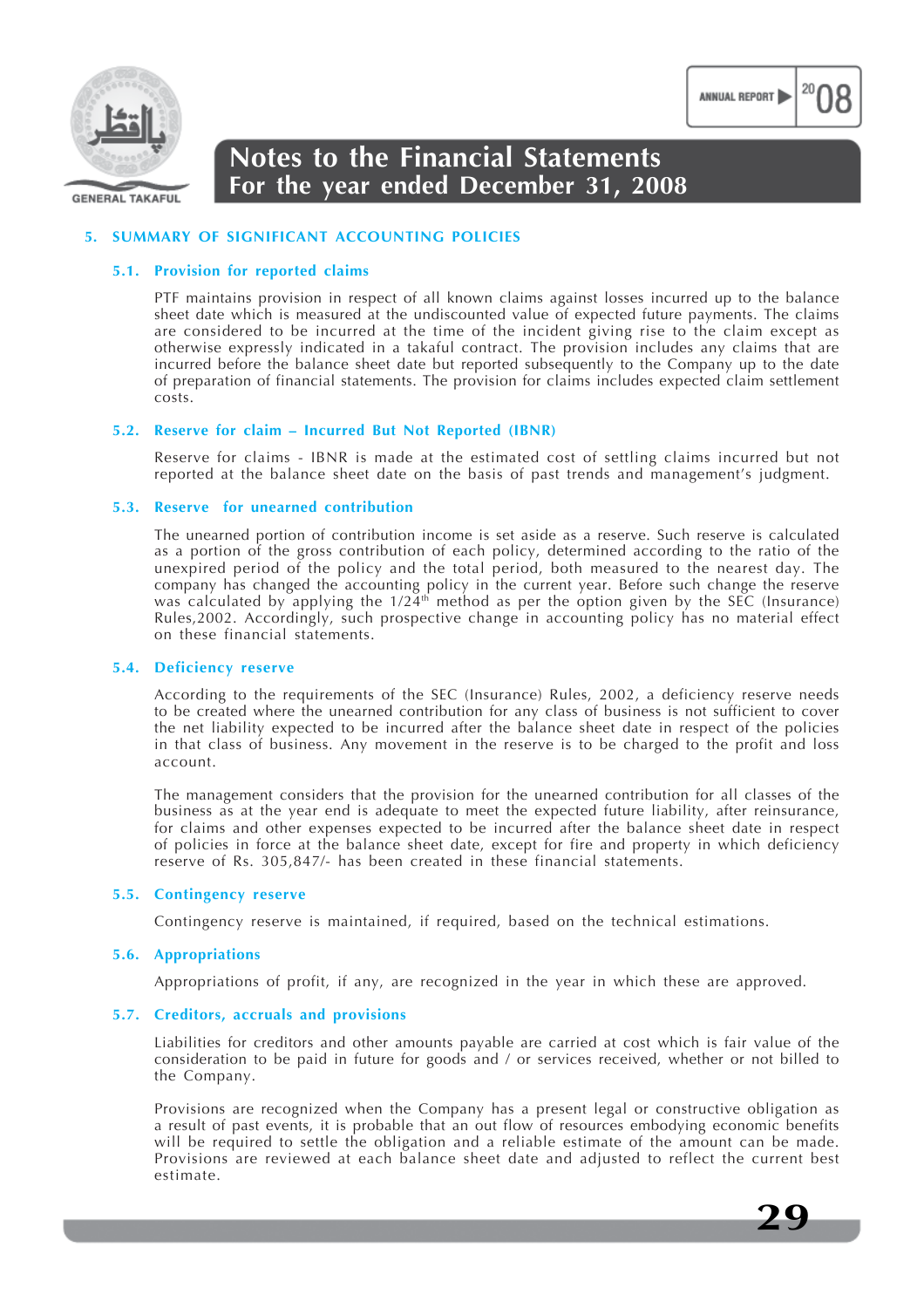

#### **5.8. Investments**

All purchase and sale of investments that require delivery within the required time frame established by regulations or market convention are accounted for at the trade date. Trade date is the date when the Company commits to purchase or sell the investments. The investments are classified upon recognition as follows:

#### **Held-to-maturity**

These are securities with fixed or determinable payments and fixed maturity that the Company has a positive intent and ability to hold to maturity.

These are initially measured at cost including acquisition charges associated with the investments. Subsequent to initial recognition, these investments are measured at amortized cost less any accumulated impairment losses. Amortized cost is calculated taking into account any discount or premium on acquisition by using the effective return method.

#### **Available-for-sale**

These are investments that do not fall under the other categories.

These are initially measured at cost including acquisition charges associated with the investments. Subsequent to initial recognition, these are stated at the lower of cost or market value (market value being taken as lower if the reduction is other than temporary) in accordance with the requirements of SEC (Insurance) Rules, 2002. Further, pursuant to Circular No.3 dated 16 February 2009, read with SRO 150(I) dated 13 February 2009 of the SECP, the decline in the fair values of available-for-sale securities as disclosed in note 13 to the financial statements is considered as other than temporary, and accordingly, impairment is recognised against these securities in the current year's profit and loss account.

#### **5.9. Retakaful recoveries against outstanding claims**

Receivable against claims from the retakaful operators are recognized as an asset at the same time as the claims which gives rise to the right of recovery are recognized as a liability and are measured at the amount expected to be recovered.

#### **5.10. Deferred commission expense**

Commission incurred in obtaining and recording takaful are deferred and recognized as an asset. These costs are charged to the profit and loss account based on the pattern of recognition of contribution revenue.

#### **5.11. Prepaid retakaful**

Retakaful expense is recognised evenly in the period of indemnity. The portion of retakaful contribution not recognised as an expense is shown as a prepayment.

#### **5.12. Amount due to / from retakaful operators**

Amounts due to / from retakaful operators are carried at cost less provision for impairment, if any. Cost represents the fair value of the consideration to be received / paid in the future for services rendered.

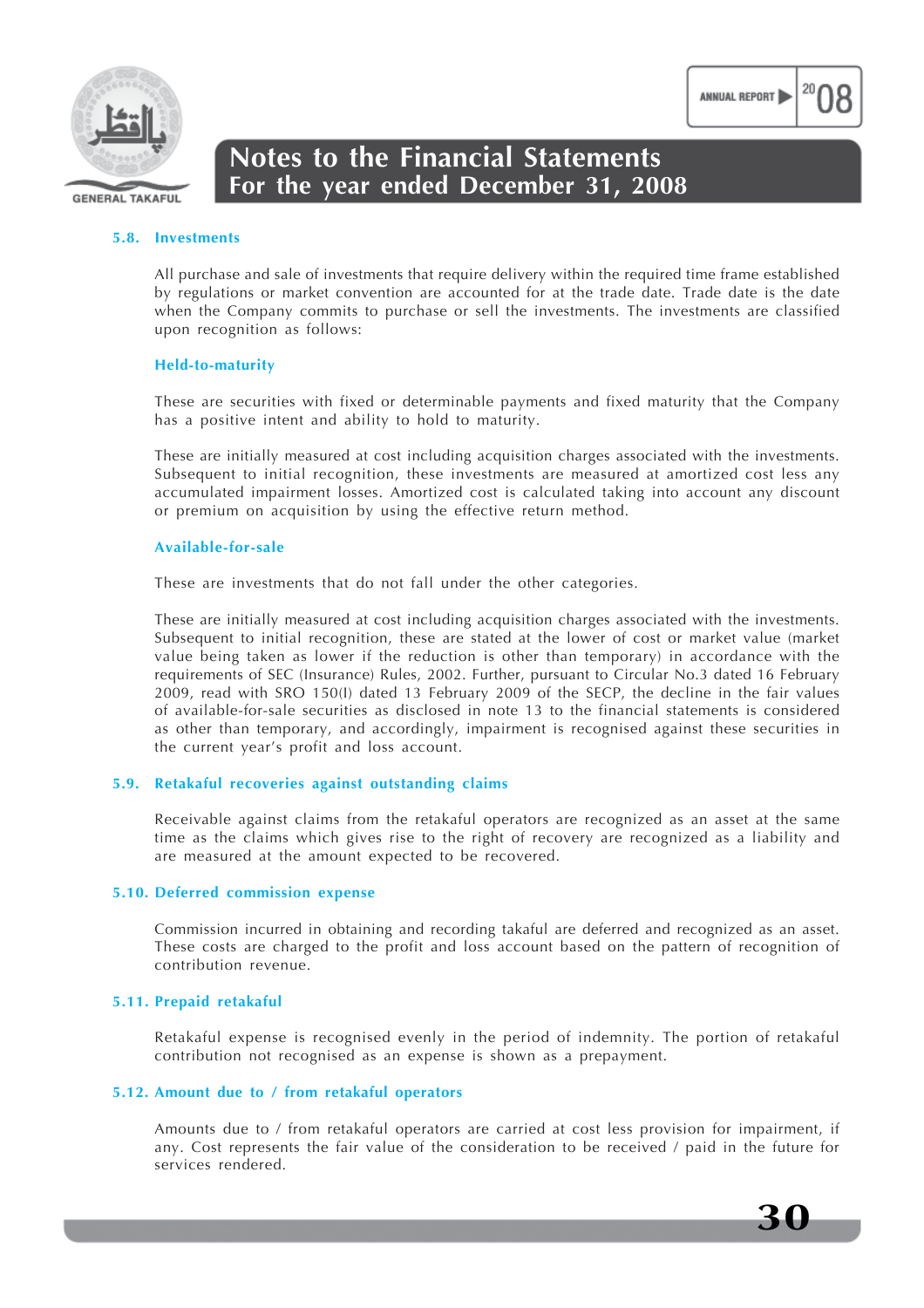

## **Notes to the Financial Statements For the year ended December 31, 2008**

#### **5.13. Fixed assets and depreciation**

#### **Tangible**

These are stated at cost less accumulated depreciation and impairment, if any. Depreciation is charged using reducing balance method at the rates specified in note 18.1 to the financial statements. Depreciation on additions is charged from the month of addition while no depreciation is charged in the month of disposal. Gains and losses on disposals are taken to profit and loss account.

Residual values, useful lives and depreciation methods are reviewed and adjusted, if appropriate, at each financial year end.

An item of fixed assets is derecognized upon disposal or when no future economic benefit is expected from its use or disposal.

Maintenance and normal repairs are charged to income as and when incurred, whereas major renewals or replacement are capitalized.

Gain or loss on disposal of the assets is recognized in the profit and loss account in the period of disposal.

#### **Intangible**

These are stated at cost less accumulated amortisation on and any provision for impairment loss. Depreciation on intangible fixed assets is charged to income applying the reducing balance method at the rates specified in note 18.3 to the financial statements after taking into account residual value, if any.

Full month's amortisation is calculated from the month the assets are available for use using the reducing balance method, whereby the cost of the intangible asset is amortised over its estimated useful life over which economic benefits are expected to flow to the Company. The useful life and amortisation method is reviewed, and adjusted if appropriate, at each balance sheet date.

#### **Impairment**

The carrying values of the fixed assets are reviewed for impairment annually when events or changes in circumstances indicate that the carrying value may not be recoverable. If any such indication exists and where the carrying values exceed the estimated recoverable amount, the assets are written down to their recoverable amount.

#### **Capital work-in-progress**

Capital work-in-progress is stated at cost less any impairment in value. It consists of advances made to suppliers in respect of tangible and intangible assets.

#### **5.14. Financial instruments**

Financial assets and financial liabilities other than those arising out of takaful contracts are recognized at the time when the Company becomes a party to the contractual provisions of the instrument. Financial assets are de-recognized when the contractual right to future cash flows from the asset expire or is transferred along with the risk and reward of the asset. Financial liabilities are de-recognized when obligation specified in the contact is discharged, cancelled or expired. Any gain or loss on de-recognition of the financial asset and liabilities are recognized in the profit and loss account of the current period.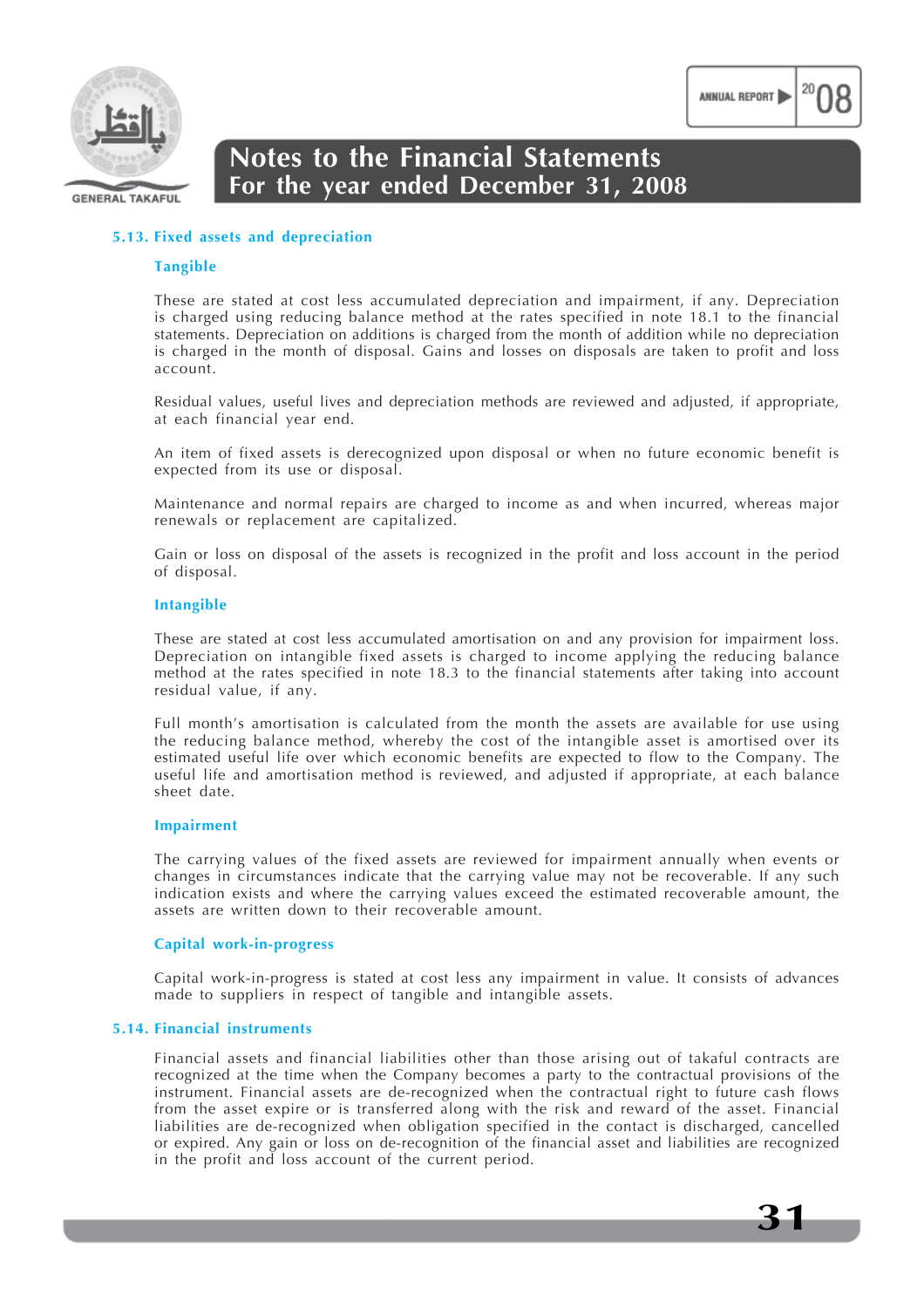

### **5.15. Off setting**

A financial asset and financial liability other than those relating to takaful contract is offset and the net amount is reported in the balance sheet when the Company has a legally enforceable right to set-off the recognized amounts and it intends either to settle on the net basis or to realize the asset and settle the liability simultaneously.

#### **5.16. Revenue recognition**

Contribution income under a policy is recognised over the period of takaful net of wakala fee.

Rebate from retakaful operators is recognized at the time of issuance of the underlying takaful policy by the Company. This income is deferred and brought to account as revenue in accordance with the pattern of recognition of the retakaful contribution to which it relates.

Administrative surcharge is recognized as contribution at the time of issuance of policies.

Profit on Islamic investment products is recognized on an accrual basis.

Dividend income is recognized when the right to receive the dividend is established.

Gain / loss on sale of available-for-sale investments are included in profit and loss account in the period of sale.

#### **5.17. Taxation**

#### **Current**

Provision for current taxation is based on taxable income at the current rate of taxation after taking into account tax credits and rebates available, if any.

#### **Deferred**

Deferred tax is recognized using the balance sheet liability method, on all temporary differences arising at the balance sheet date between the tax bases of assets and liabilities and their carrying amounts for financial reporting purposes.

Deferred tax liabilities are recognized for all taxable temporary differences. Deferred tax assets are recognized for all deductible temporary differences to the extent that it is probable that the future taxable profits will be available against which the assets may be utilized. Deferred tax assets are reduced to the extent that it is no longer probable that the related tax benefit will be realized.

The carrying amount of deferred tax asset is reviewed at each balance sheet date and reduced to the extent that it is no longer probable that sufficient taxable profits will be available to allow all or part of the deferred tax asset to be recognized. Unrecognized deferred tax assets are reassessed at each balance sheet date and are recognized to the extent that it has become probable that future taxable profit will allow deferred tax asset to be recovered.

Deferred tax assets and liabilities are measured at the tax rates that are expected to apply to the periods when the asset is utilized or the liability is settled, based on the tax rates (and tax laws) that have been enacted or substantively enacted at the balance sheet date.

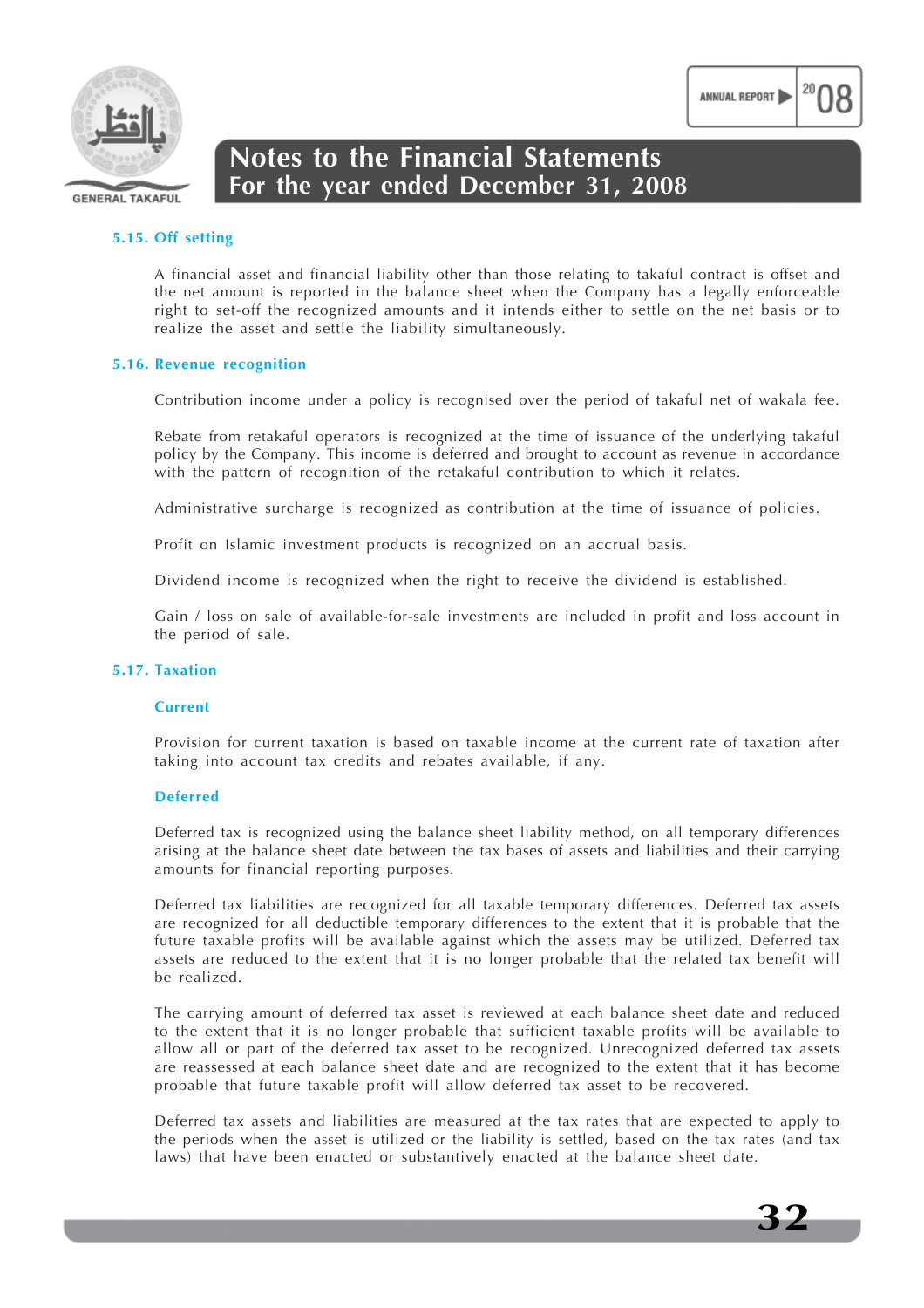

#### **5.18. Staff retirement benefits**

#### **Defined contribution plan**

The Company contributes to a provident fund scheme which covers all employees. Equal contributions are made both by the Company and the employees to the fund at the rate of ten percent of basic salary.

#### **5.19. Other management expenses**

Expenses allocated to the takaful business represent directly attributable expenses. Expenses not directly allocable to takaful business are charged to SHF and allocated on the basis of gross contribution written during the year.

#### **5.20. Foreign currencies**

Foreign currency transactions are translated into Pak Rupees (functional currency) using the exchange rates prevailing at the dates of the transactions. Monetary assets and liabilities in foreign currencies are translated into Pak Rupees using the exchange rate at the balance sheet date. Foreign exchange gains and losses resulting from the settlement of such transactions and from the translations at the year end exchange rates of monetary assets and liabilities denominated in foreign currencies are recognised in the profit and loss account.

#### **5.21. Wakala and Modarib fees**

The shareholders of the Company manage the general takaful operations for the participants and charge 45% of gross contribution as a Wakala fee to meet the general and administrative expenses.

The shareholders of the Company also manage the participants' investments as a Modarib and charge 40% Modarib's share of the general takaful investment income earned by PTF.

#### **5.22. Segment reporting**

The company's operating businesses are recognized and managed separately according to the nature of services provided with each segment representing a strategic business unit that serves different markets.

The fire takaful provides coverage against damages caused by fire, riot and strike, explosion, earthquake, atmospheric damage, flood, electric fluctuation and other related perils.

The marine takaful provides coverage against cargo risk, war risk, damages occurred in inland transit and other related perils.

The motor takaful provides comprehensive car coverage, indemnity against third party loss and other related covers.

Miscellaneous takaful provides cover against burglary, loss of cash in safe and cash in transit, money, engineering losses, travel and other coverage.

#### **5.23. Takaful surplus**

Takaful surplus attributable to the participants is calculated after charging all direct cost and setting aside various reserves. Allocation to participants, if applicable, is made after deducting the claims paid to them during the year.

#### **5.24. Qard-e-Hasna**

Qard-e-Hasna is provided by SHF to PTF in case of deficit in PTF. However, such amount is eliminated while consolidating the financial statements.

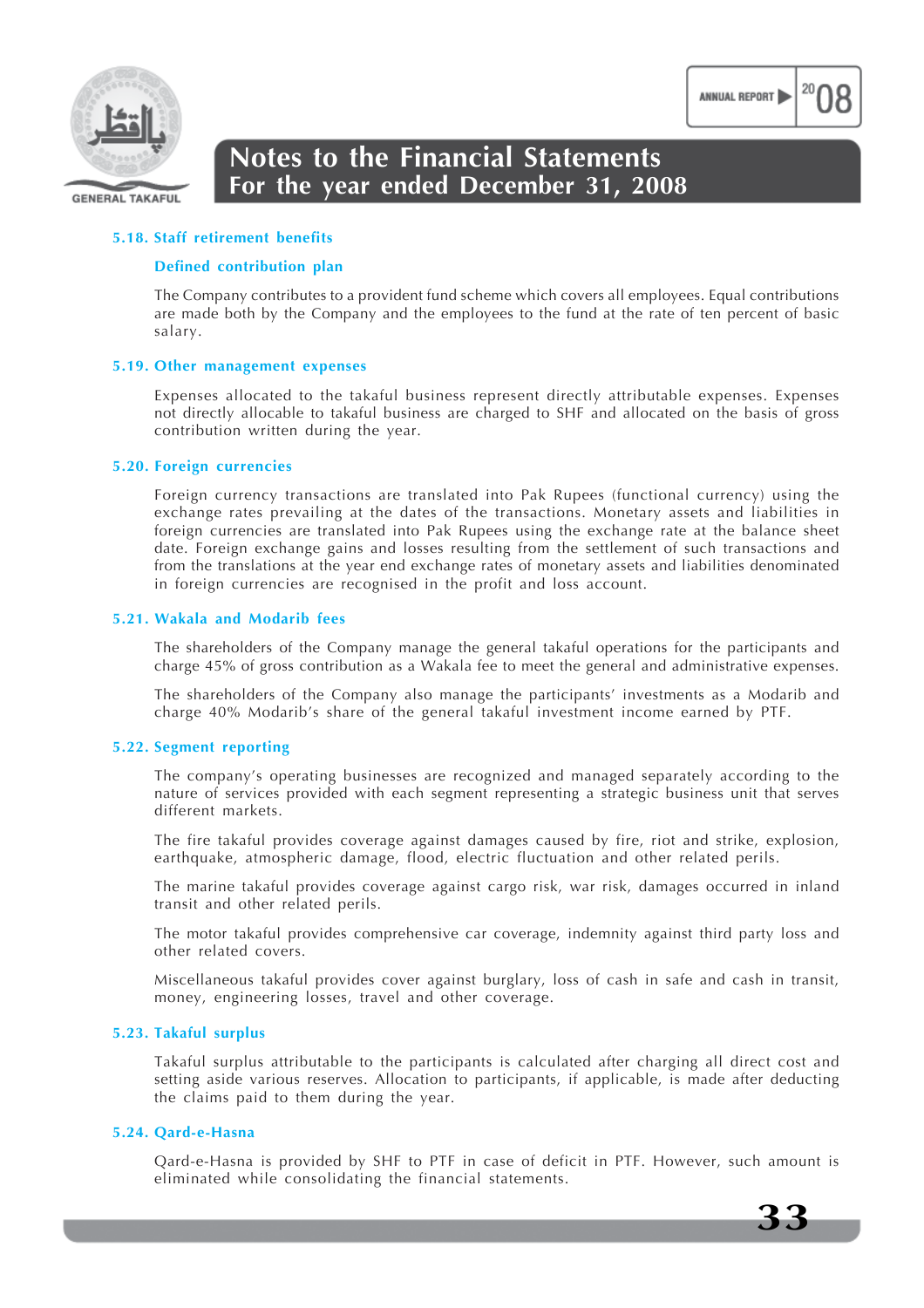

#### **6. ACCOUNTING JUDGMENTS AND ESTIMATES**

The preparation of financial statements requires management to make judgements, estimates and assumptions that affect the application of policies and reported amounts of assets and liabilities, income and expenses. The etimates and associated assumptions are based on historical experience and various other factors that are believed to be reasonable under the circumstances, the result of which form the basis of making judgements about carrying values of assets and laibilities that are not readily apparent from other sources. Actual results may differ from these estimates. The estimates and underlying assumptions are reviewed on an ongoing basis. Revision to accounting estimates are recognised in the period in which the estimate is revised if the revision affetcs only that period, or in period of revision and future periods if the revision affects both current and future periods. The estimates and judgements that have a significant effect on the financial statements are in respect of the following:

| I<br>M.<br>×<br>۰.<br>۰,<br>v<br>× |
|------------------------------------|
|------------------------------------|

| Provision for reported claims                     | 5.1       |
|---------------------------------------------------|-----------|
| Reserve for claims - IBNR                         | 5.2       |
| Deficiency reserve                                | 5.4       |
| Classification of investments                     | 5.8 & 13  |
| Useful lives of assets and method of depreciation | 5.13 & 18 |
| Deferred taxation                                 | 5.17 & 17 |
|                                                   |           |

#### **7. ACCOUNTING STANDARDS NOT YET EFFECTIVE**

The following revised standards and interpretations with respect to approved accounting standards as applicable in Pakistan would be effective from the dates mentioned below against the respective standards or interpretations.

#### **Standard or Interpretation Effective date**

|                                                                   | (accounting periods<br>beginning on or after) |
|-------------------------------------------------------------------|-----------------------------------------------|
| IAS 1 - Presentation of Financial Statements (Revised)            | 01 January 2009                               |
| IAS 23 - Borrowings Costs (Revised)                               | 01 January 2009                               |
| IAS 27 - Consolidated and Separate Financial Statements (Revised) | 01 January 2009                               |
| IAS 32 - Financial Instruments: Presentation (Amendments)         | 01 January 2009                               |
| IFRS 2 - Share-based Payment (Amendments)                         | 01 January 2009                               |
| <b>IFRS 3 - Business Combinations</b>                             | 01 July 2009                                  |
| IFRS 4 - Insurance Contracts                                      | 01 January 2009                               |
| IFRS 7 - Finanical Instruments: Disclosures                       | 01 July 2008                                  |
| IFRS 8 - Operating segments                                       | 01 January 2009                               |
| IFRIC 13 - Customer Loyalty Programs                              | 01 July 2008                                  |
| IFRIC 15 - Agreements for the Construction of Real Estate         | 01 January 2009                               |
| IFRIC 16 - Hedges of a Net Investment in a Foreign Operation      | 01 October 2008                               |
| IFRIC 17 - Distributions of Non-cash Assets                       | 01 July 2009                                  |
| IFRIC 18 - Transfers of Assets from Customers                     | 01 July 2009                                  |

The Company expects that the adoption of the above standards and interpretations, other than IFRS 4, will have no material impact on the Company's financial statements in the period of initial application other than to the extent of certain changes or enhancements in the presentation and disclosures in the financial statements. In respect of IFRS 4, the Company is currently evaluating the impact on the financial statements for the year ending 31 December 2009.

ANNUAL REPORT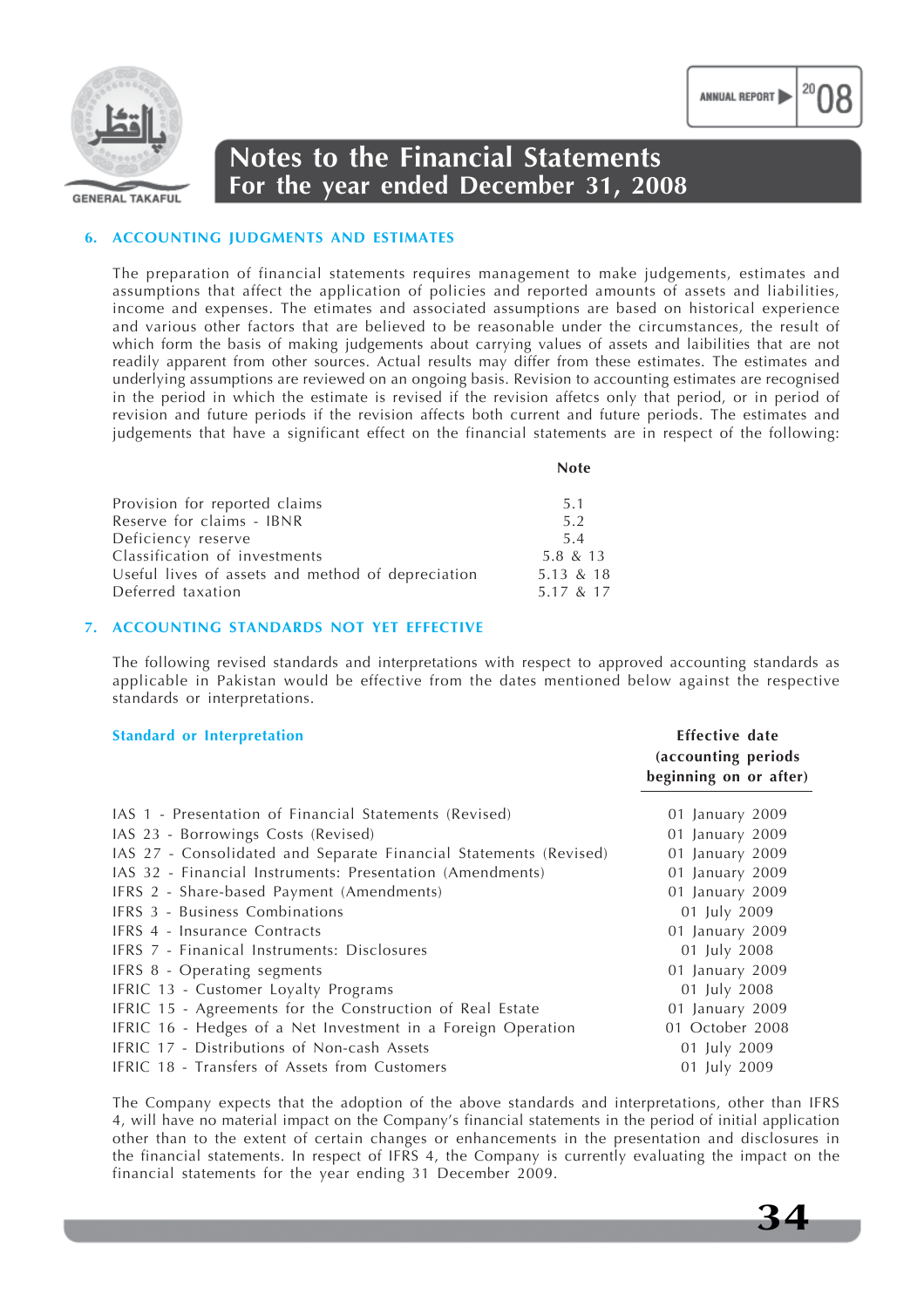

| 2008       | 2007        |
|------------|-------------|
| <b>SHF</b> | <b>SHF</b>  |
|            | $Runees$ —— |

#### **8. SHARE CAPITAL**

#### **8.1. Authorized share capital**

Ordinary shares of Rs. 10/- each.

|            | Number of shares         |                                                           |             |                            |
|------------|--------------------------|-----------------------------------------------------------|-------------|----------------------------|
| 2008       | 2007                     |                                                           |             |                            |
| 40,000,000 | 25,000,000<br>15,000,000 | At the beginning of the year<br>Increased during the year | 400,000,000 | 250,000,000<br>150,000,000 |
| 40,000,000 | 40,000,000               |                                                           | 400,000,000 | 400,000,000                |

#### **8.2. Paid-up share capital**

Issued, subscribed and paid up capital

Ordinary shares of Rs. 10/- each fully paid in cash

| Number of shares                |                 |                                                        |             |                   |
|---------------------------------|-----------------|--------------------------------------------------------|-------------|-------------------|
| 2008                            | 2007            |                                                        |             |                   |
| 30,780,008<br>$\qquad \qquad -$ | 8<br>30,780,000 | At the beginning of the year<br>Issued during the year | 307,800,080 | 80<br>307,800,000 |
| 30,780,008                      | 30,780,008      |                                                        | 307,800,080 | 307,800,080       |

|                                              | 2008                                        |                                    | 2007                                        |                                    |
|----------------------------------------------|---------------------------------------------|------------------------------------|---------------------------------------------|------------------------------------|
|                                              | Ordinary<br>shares of<br>$Rs. 10/-$<br>each | Percentage<br>0t<br><b>Holding</b> | Ordinary<br>shares of<br>$Rs. 10/-$<br>each | Percentage<br>of<br><b>Holding</b> |
| 8.3. Major share holders of the Company are: |                                             |                                    |                                             |                                    |
| Oatar National Bank                          | 5,000,000                                   | 16.25                              | 5,000,000                                   | 16.25                              |
| Qatar Islamic Insurance                      | 3,251,250                                   | 10.56                              | 3,251,250                                   | 10.56                              |
| Masraf Al Rayan                              | 6,000,000                                   | 19.50                              | 6,000,000                                   | 19.50                              |
| Fawad Yousuf Securities<br>(Private) Limited | 3,078,000                                   | 10.00                              | 3,078,000                                   | 10.00                              |

ANNUAL REPORT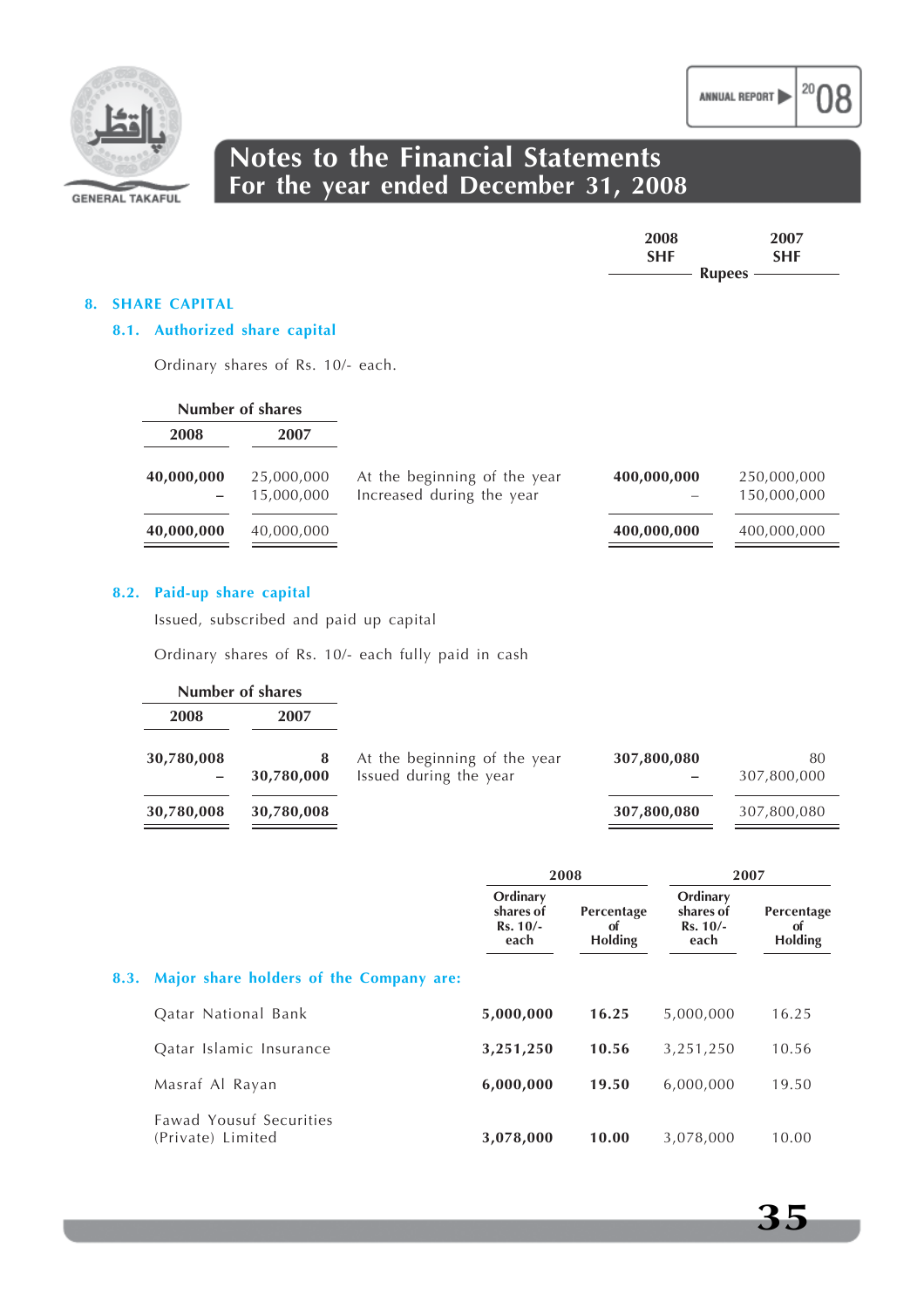

## **Notes to the Financial Statements For the year ended December 31, 2008**

|                                   | 2008<br><b>SHF</b> | 2007<br><b>SHF</b> |
|-----------------------------------|--------------------|--------------------|
| <b>9. ACCRUED EXPENSES</b>        | <b>Rupees</b>      |                    |
| Legal and professional charges    | 26,325             | 17,500             |
| Rent, rates and electricity       | 29,009             | 40,062             |
| Repair and maintenance            |                    | 6,882              |
| Communications                    | 86,116             | 20,000             |
| Printing and stationery           | 18,873             | 3,993              |
| Traveling and entertainment       |                    | 67,160             |
| Advertisement and sales promotion |                    | 103,559            |
| Auditors remuneration payable     | 250,000            | 220,000            |
| Consultancy charges               | 302,450            |                    |
| Others                            | 88,629             | 58,168             |
|                                   | 801,402            | 537,324            |

#### **10. OTHER CREDITORS AND ACCRUALS**

|            | 2008       |              |                   | 2007       |              |
|------------|------------|--------------|-------------------|------------|--------------|
| <b>PTF</b> | <b>SHF</b> | <b>TOTAL</b> | <b>PTF</b>        | <b>SHF</b> | <b>TOTAL</b> |
|            |            |              |                   |            |              |
| 903,872    |            | 903,872      | 81,329            |            | 81,329       |
| 89,990     |            | 89,990       | 4,324             |            | 4,324        |
|            | 1,152,689  | 1,152,689    | 35,041            |            | 35,041       |
|            | 295,742    | 295,742      | $\qquad \qquad -$ | 414,386    | 414,386      |
|            | 61,710     | 61,710       |                   |            |              |
|            |            |              | -                 | 54,700     | 54,700       |
|            | 5,400      | 5,400        |                   |            |              |
| 993,862    | 1,515,541  | 2,509,403    | 120,694           | 469,086    | 589,780      |
|            |            |              |                   | Rupees-    |              |

#### **11. COMMITMENTS**

Commitment for the Office renovation amount to Rs.1,693,307/- (2007: Rs.7,151,565/-)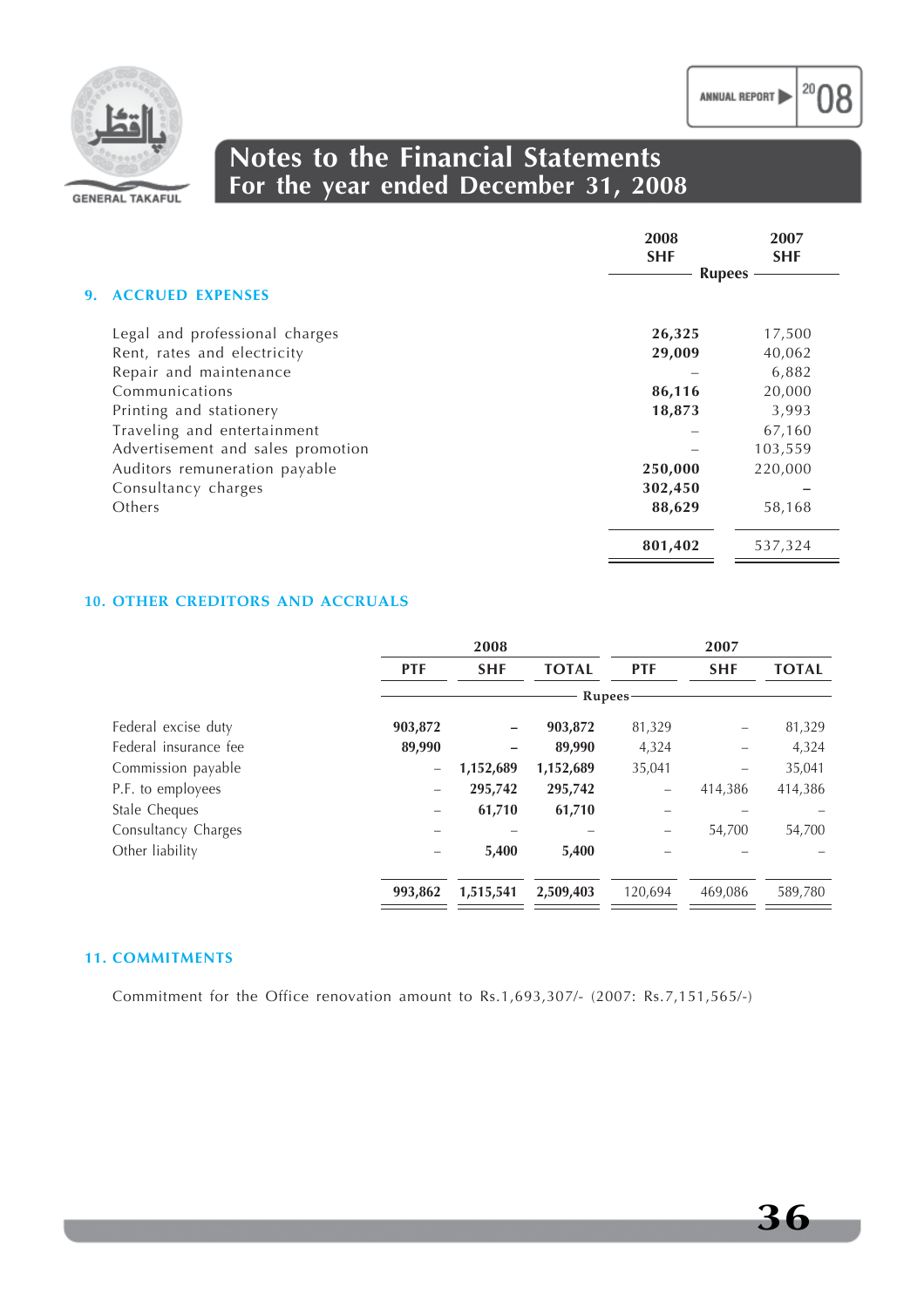

## **Notes to the Financial Statements For the year ended December 31, 2008**

#### **12. CASH AND BANK DEPOSITS**

|                                                       |             | 2008       |             | 2007          |            |             |              |
|-------------------------------------------------------|-------------|------------|-------------|---------------|------------|-------------|--------------|
|                                                       | <b>Note</b> | <b>PTF</b> | <b>SHF</b>  | <b>TOTAL</b>  | <b>PTF</b> | <b>SHF</b>  | <b>TOTAL</b> |
|                                                       |             |            |             | <b>Rupees</b> |            |             |              |
| Cash and other equivalents<br>Cash in hand            |             |            | 17,310      | 17,310        |            | 80          | 80           |
| Stamps in hand                                        |             |            | 84,702      | 84,702        |            | 4,720       | 4,720        |
|                                                       |             |            | 102,012     | 102,012       |            | 4,800       | 4,800        |
| <b>Current and other accounts</b><br>Current accounts |             |            |             |               |            |             |              |
| - Local currency                                      |             | 3          | 871,554     | 871,557       | 1,491,734  | 2,536,224   | 4,027,958    |
| - Foreign currency<br>Saving accounts                 | 12.1        | 17,356,880 | 22,212,421  | 39,569,301    | 10,000     | 8,425,901   | 8,435,901    |
|                                                       |             | 17,356,883 | 23,083,975  | 40,440,858    | 1,501,734  | 10,962,125  | 12,463,859   |
| Deposits maturing within                              |             |            |             |               |            |             |              |
| 12 Months                                             | 12.2        | -          | 95,000,000  | 95,000,000    |            | 165,000,000 | 165,000,000  |
|                                                       |             | 17,356,883 | 118,185,987 | 135,542,870   | 1,501,734  | 175,966,925 | 177,468,659  |

- **12.1.** Saving accounts carry expected profit rates ranging from 5 percent to 11 percent (2007: from 4.48 percent to 5.95 percent) per annum.
- **12.2.** This represents short-term deposits of fixed maturities maintained with Islamic commercial banks under profit and loss sharing basis. The estimated profit rate on such deposits ranges from 5.1 percent to 16 percent (2007: from 5.5 percent to 8.55 percent per annum and having maturity upto March 31, 2009.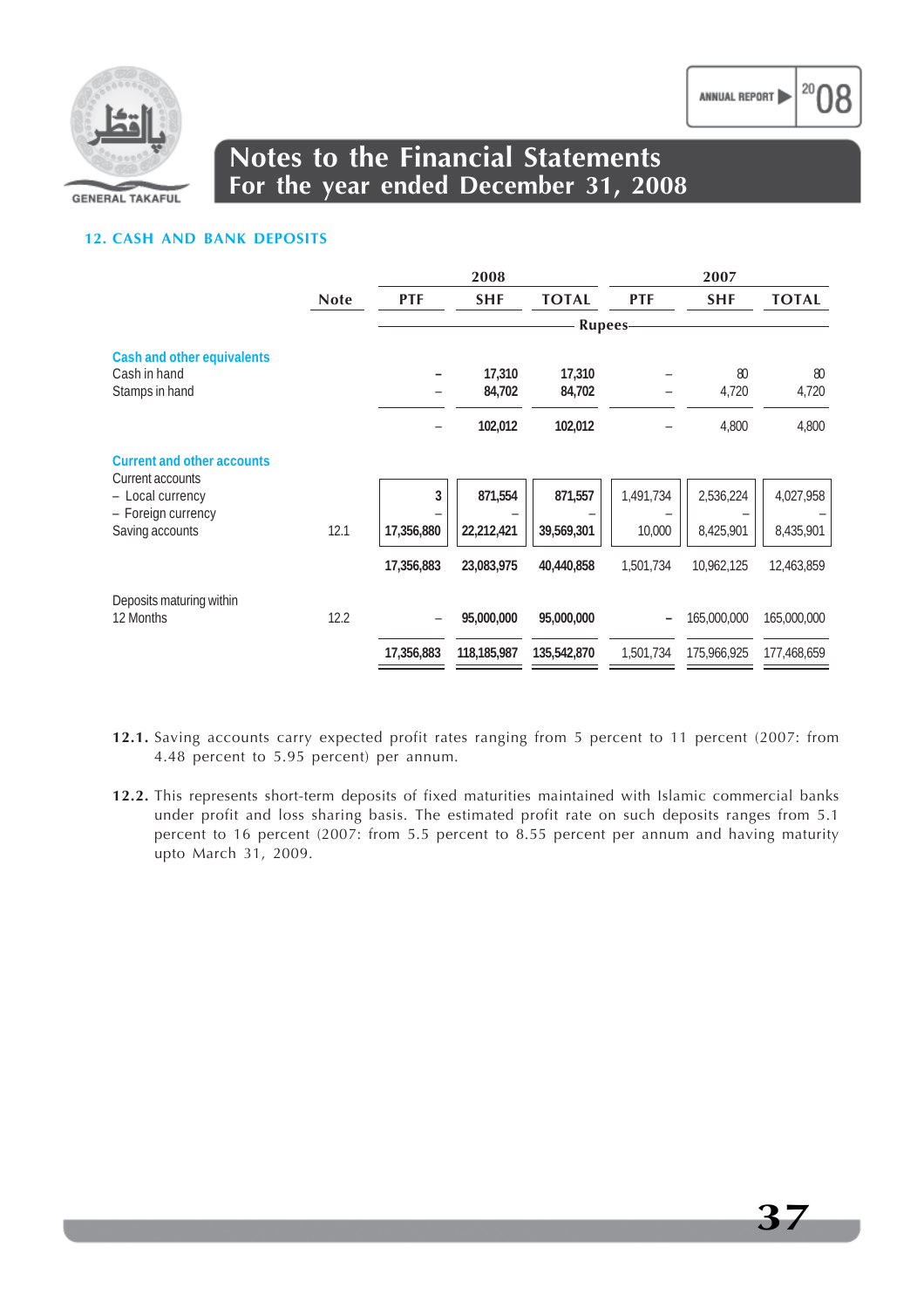



## **Notes to the Financial Statements For the year ended December 31, 2008**

#### **13. INVESTMENTS**

|                                                                   |             |                                                      | 2008               |                    | 2007                     |                       |                       |
|-------------------------------------------------------------------|-------------|------------------------------------------------------|--------------------|--------------------|--------------------------|-----------------------|-----------------------|
|                                                                   | <b>Note</b> | <b>PTF</b>                                           | <b>SHF</b>         | <b>TOTAL</b>       | <b>PTF</b>               | <b>SHF</b>            | <b>TOTAL</b>          |
|                                                                   |             |                                                      |                    | <b>Rupees</b>      |                          |                       |                       |
|                                                                   |             |                                                      |                    |                    |                          |                       |                       |
| <b>Held-to-maturity</b><br>WAPDA 1st Sukuk certificates           | 13.1        | $\overline{\phantom{0}}$                             | 29,215,880         | 29,215,880         |                          | 30,142,020            | 30,142,020            |
| WAPDA 2 <sup>nd</sup> Sukuk certificates                          | 13.1        |                                                      | 15,041,698         | 15,041,698         |                          | 15,044,502            | 15,044,502            |
| Karachi Shipyard and Engineering                                  |             |                                                      |                    |                    |                          |                       |                       |
| Works Sukuk certificates - I                                      |             | ÷                                                    | 1,000,000          | 1,000,000          | $\overline{\phantom{0}}$ | 1,000,000             | 1,000,000             |
| Karachi Shipyard and Engineering<br>Works Sukuk certificates - II |             |                                                      | 3,000,000          | 3,000,000          |                          |                       |                       |
| Govt. of Pakistan Ijara - Sukuk                                   |             | 5,000,000                                            | 5,000,000          | 10,000,000         |                          |                       |                       |
| Century Papers & Board Mills                                      |             |                                                      |                    |                    |                          |                       |                       |
| Limited - Sukuk                                                   |             |                                                      | 8,934,712          | 8,934,712          | ۳                        |                       |                       |
| Engro Chemicals Pakistan                                          |             |                                                      |                    |                    |                          |                       |                       |
| Limited - Sukuk                                                   |             |                                                      | 24,778,135         | 24,778,135         | $\qquad \qquad -$        |                       |                       |
|                                                                   | 13.2        | 5,000,000                                            | 86,970,425         | 91,970,425         |                          | 46,186,522            | 46,186,522            |
| Available-for-sale - Listed securities                            |             |                                                      |                    |                    |                          |                       |                       |
| <b>Investment in Mutual Funds</b>                                 |             |                                                      |                    |                    |                          |                       |                       |
| United Islamic Income Fund                                        |             |                                                      |                    |                    | $\overline{\phantom{0}}$ | 20,560,500            | 20,560,500            |
| United Composite Islamic Fund                                     |             | $\overline{\phantom{0}}$                             | 4,569,166          | 4,569,166          | ۰                        | 24,603                | 24,603                |
| Meezan Capital Protected Fund - I<br>Meezan Islamic Income Fund   |             | $\overline{\phantom{0}}$                             | 13,383,498         | 13,383,498         |                          |                       |                       |
| Meezan Islamic Fund - Growth units                                |             | $\overline{\phantom{0}}$<br>$\overline{\phantom{0}}$ | 10,457,752         | 10,457,752         | $\qquad \qquad -$        | 38,493,716<br>462,524 | 38,493,716<br>462,524 |
|                                                                   |             |                                                      |                    |                    |                          |                       |                       |
| <b>Investment in Companies</b>                                    |             |                                                      |                    |                    |                          |                       |                       |
| Lucky Cement Limited - shares                                     |             | $\overline{\phantom{0}}$                             | 469,050            | 469,050            | ۳                        |                       |                       |
| Oil & Gas Development                                             |             |                                                      |                    |                    |                          |                       |                       |
| Company Limited - shares<br>Pakistan Petroleum Limited - shares   |             | $\qquad \qquad -$<br>$\qquad \qquad -$               | 749,850<br>885,456 | 749,850<br>885,456 | ÷                        |                       |                       |
|                                                                   |             |                                                      |                    |                    |                          |                       |                       |
|                                                                   | 13.3        |                                                      | 30,514,772         | 30,514,772         |                          | 59,541,343            | 59,541,343            |
|                                                                   |             | 5,000,000                                            | 117,485,197        | 122,485,197        |                          | 105,727,865           | 105,727,865           |

**13.1.** WAPDA Sukuk certificates amounting to Rs. 31,000,000/- (2007: Rs. 31,000,000/-) are held under lien with the State Bank of Pakistan in compliance with requirements of Section 29 of the Insurance Ordinance, 2000.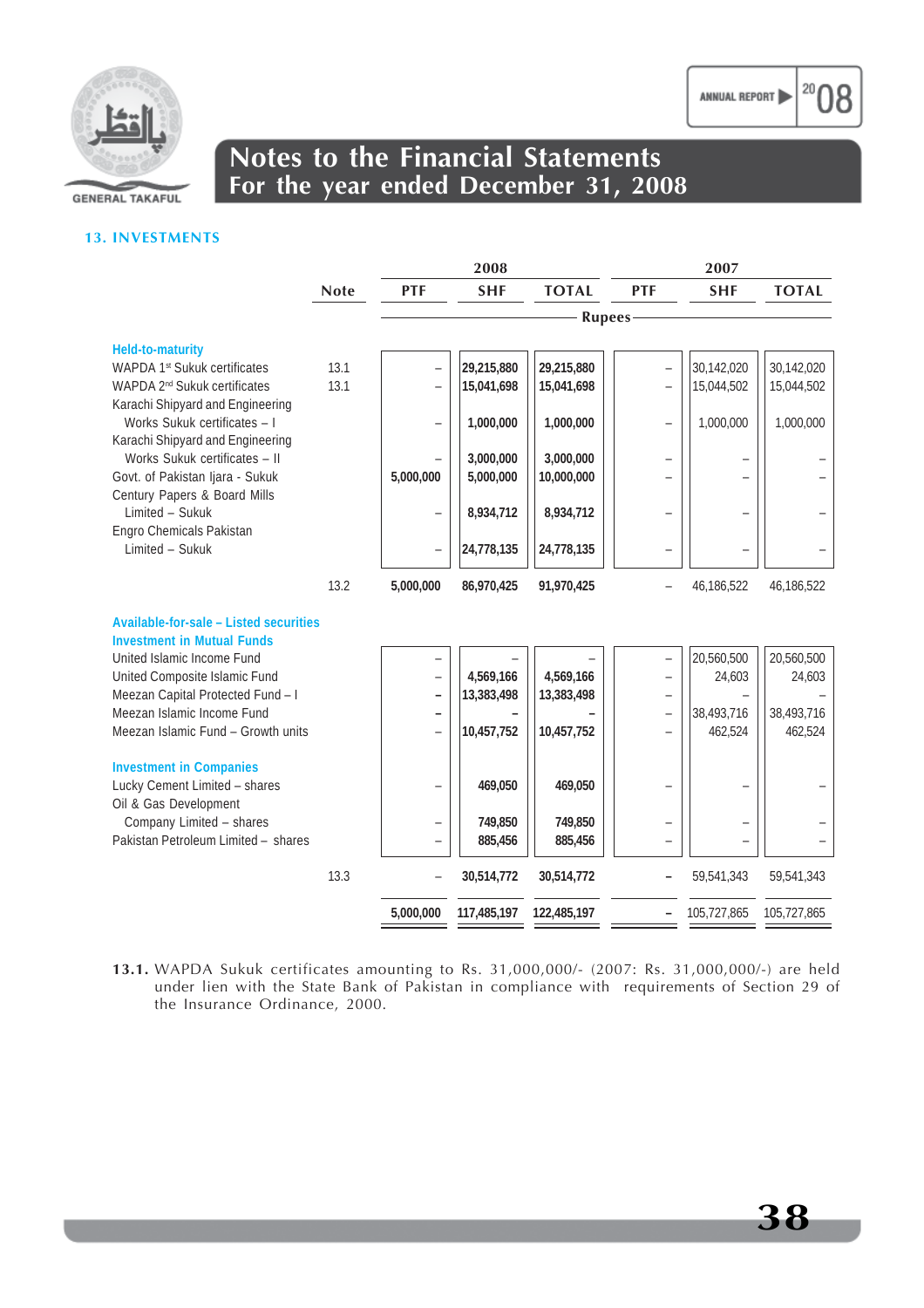

#### **13.2. Held-to-maturity**

|                                                                   |             | 2008                     | 2007  | 2008                           | 2007                     | 2008             | 2007             |
|-------------------------------------------------------------------|-------------|--------------------------|-------|--------------------------------|--------------------------|------------------|------------------|
|                                                                   | <b>Note</b> | Number of<br>Certificate |       | Face<br>Face<br>Value<br>Value |                          | Cost<br>(Rupees) | Cost<br>(Rupees) |
| Name of the investee companies<br>organizations                   |             |                          |       |                                |                          |                  |                  |
| <b>Sukuk Certificates</b>                                         |             |                          |       |                                |                          |                  |                  |
| WAPDA 1 <sup>st</sup> Sukuk Certificates                          | 13.2.1      | 5,000                    | 5,000 | 5,000                          | 5,000                    | 29,215,880       | 30,142,020       |
| WAPDA 2 <sup>nd</sup> Sukuk Certificates<br>Karachi Shipyard and  | 13.2.2      | 3,000                    | 3,000 | 5,000                          | 5,000                    | 15,041,698       | 15,044,502       |
| <b>Engineering Works Sukuk</b><br>Certificates - I                | 13.2.3      | 200                      | 200   | 5,000                          | 5,000                    | 1,000,000        | 1,000,000        |
| Karachi Shipyard and Engineering<br>Works Sukuk Certificates - II | 13.2.4      | 600                      |       | 5,000                          |                          | 3,000,000        |                  |
| Government of Pakistan<br>Ijara – Sukuk                           | 13.2.5      | 100                      |       | 100,000                        | $\qquad \qquad -$        | 10,000,000       |                  |
| Century Papers & Board Mills<br>Limited - Sukuk                   | 13.2.6      | 2,000                    |       | 5,000                          |                          | 8,934,712        |                  |
| Engro Chemicals Pakistan<br>Limited - Sukuk                       | 13.2.7      | 5,000                    |       | 5,000                          | $\overline{\phantom{a}}$ | 24,778,135       |                  |
|                                                                   |             |                          |       |                                |                          | 91,970,425       | 46,186,522       |

\*As at December 31, 2008 the market value of investment classified as Held to Maturity was 89,399,000.

- **13.2.1** These carry profit at the rate of six months KIBOR plus 35 basis points (2007: six months KIBOR plus 35 basis points) receivable semi-annually basis provisional basis with maturity in October 2012. These are backed by the Government of Pakistan's Sovereign guarantee.
- **13.2.2** These carry profit at the rate of six months KIBOR minus 25 basis points (2007: six months KIBOR minus 25 basis points) receivable semi-annually on provisional basis with maturity in July 2017. These are backed by the Government of Pakistan's Sovereign guarantee.
- **13.2.3** These carry profit at the rate of six months KIBOR plus 40 basis points (2007: six months KIBOR plus 40 basis points) receivable semi-annually with maturity in November 2015. These are backed by the Government of Pakistan's Sovereign guarantee.
- **13.2.4** These carry profit at the rate of six months KIBOR plus 40 basis points (2007: nil) receivable semi-annually with maturity in 2016. These are backed by the Government of Pakistan's Sovereign guarantee.
- **13.2.5** The profit on sukuk shall be paid annually on the basis of rentals rate announced by the State Bank of Pakistan prior to start of each half year. The sukuk shall not be redeemable before maturity in September 2011. These are backed by the Government of Pakistan's Sovereign guarantee.
- **13.2.6** These carry profit at the rate calculated through average of six months KIBOR of last five business days prior to beginning of each semi annual rental payment period plus margin equal to 135 basis point (2007: nil) receivable semi-annually. These mature on September 25, 2014 and are secured by way of mortgage of immovable property of the company and ranking of the hypothecation charge over the assets of respective expansion project to the extent of beneficial right of the certificate holders with 25% margin.
- **13.2.7** These carry profit at the rate of six months KIBOR plus 150 basis points (2007: nil) receivable semi-annually with maturity in September 2015. The facility amount will be contributed against ranking charge over all present and future asset of Engro Chemical Pakistan Limited.

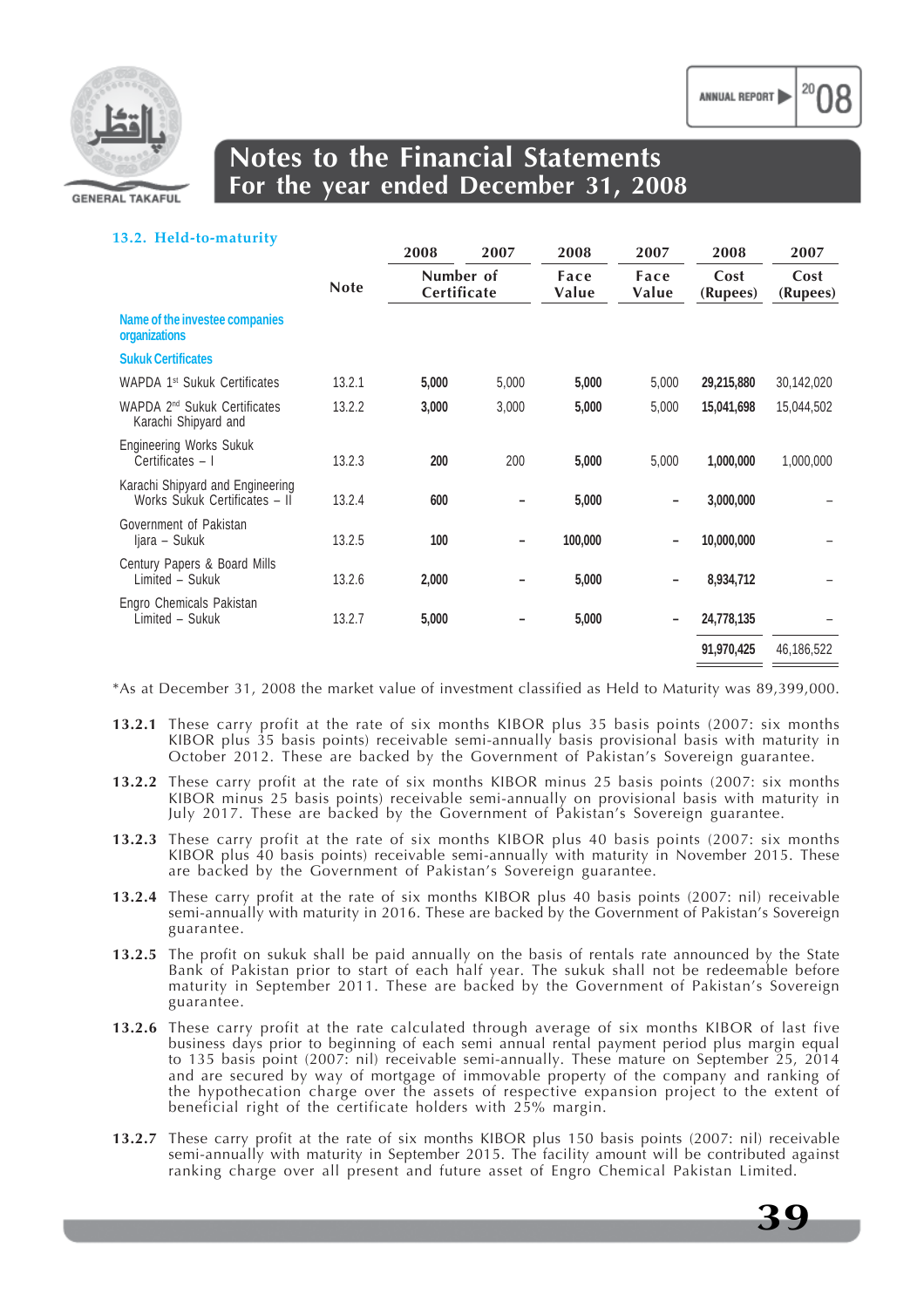

**GENERAL TAKAFUL** 

## **Notes to the Financial Statements For the year ended December 31, 2008**

#### **13.3. Details of investments in Mutual Funds and Listed Companies**

|                                           | 2008               | 2007    |               | 2008                     | 2007                     | 2008       | 2007             |  |
|-------------------------------------------|--------------------|---------|---------------|--------------------------|--------------------------|------------|------------------|--|
|                                           | Number of<br>Units |         | Face<br>Value |                          | Fair<br>Value            |            | Cost<br>(Rupees) |  |
| Name of the investee funds /<br>companies |                    |         |               |                          |                          |            |                  |  |
| <b>Units</b>                              |                    |         |               |                          |                          |            |                  |  |
| United Islamic Income Fund                |                    | 204,614 | 100           |                          | 20,796,954               |            | 20,560,500       |  |
| United Composite Islamic Fund             | 72,480             | 247     | 100           | 4,569,166                | 26,515                   | 8,024,604  | 24,603           |  |
| Meezan Capital Protected<br>$Fund - 1$    | 291,262            |         | 100           | 13,383,498               | $\qquad \qquad -$        | 15,000,000 |                  |  |
| Meezan Islamic Income Fund                | -                  | 743,377 | 100           | $\overline{\phantom{0}}$ | 38,811,703               |            | 38,493,716       |  |
| Meezan Islamic Fund<br>Growth Units       | 469,168            | 8,050   | 100           | 10,457,752               | 507,501                  | 23,462,524 | 462,524          |  |
| <b>Shares</b>                             |                    |         |               |                          |                          |            |                  |  |
| Lucky Cement Limited                      | 15,000             |         | 10            | 469,050                  |                          | 1,684,836  |                  |  |
| Oil & Gas Development<br>Company Limited  | 15,000             |         | 10            | 749,850                  | $\overline{\phantom{m}}$ | 1,883,026  |                  |  |
| Pakistan Petroleum Limited                | 8,800              |         | 10            | 885,456                  | $\overline{\phantom{m}}$ | 2,044,098  |                  |  |
|                                           |                    |         |               | 30,514,772               | 60,142,673               | 52,099,088 | 59,541,343       |  |

**13.4.** The Company uses net assets value issued by the fund manager at the balance sheet date to determine the fair value of its investment in Mutual funds and quoted prices of shares to determine the fair value of its investment in Listed companies. Provision for diminution in the value of securities is made after considering impairment, if any, in their value and charged to profit and loss account. However, subsequent to the year end, the SECP has issued circular No. 3/2009 dated February 16, 2009 whereby if the market value of any available for sale investment as at December 31, 2008 is less than cost, the fall in value may be treated as temporary and the investment valued at cost. The circular further states that insurance company which wishes to treat the fall in value as other than temporary, in whole or in part, may do so. Accordingly, the company has opted that the fall in value of its investments as at December 31, 2008 amounting to Rs. 21,584,316/- as other than temporary and has charged it to the profit and loss account.

|                                                              | 2008<br><b>SHF</b><br><b>Rupees</b> | 2007<br><b>SHF</b> |
|--------------------------------------------------------------|-------------------------------------|--------------------|
| 14. CONTRIBUTION DUE BUT UNPAID - unsecured, considered good |                                     |                    |
| Related party<br>Others                                      | 690,000<br>15,050,445               | 78,822<br>290,238  |
|                                                              | 15,740,445                          | 369,060            |

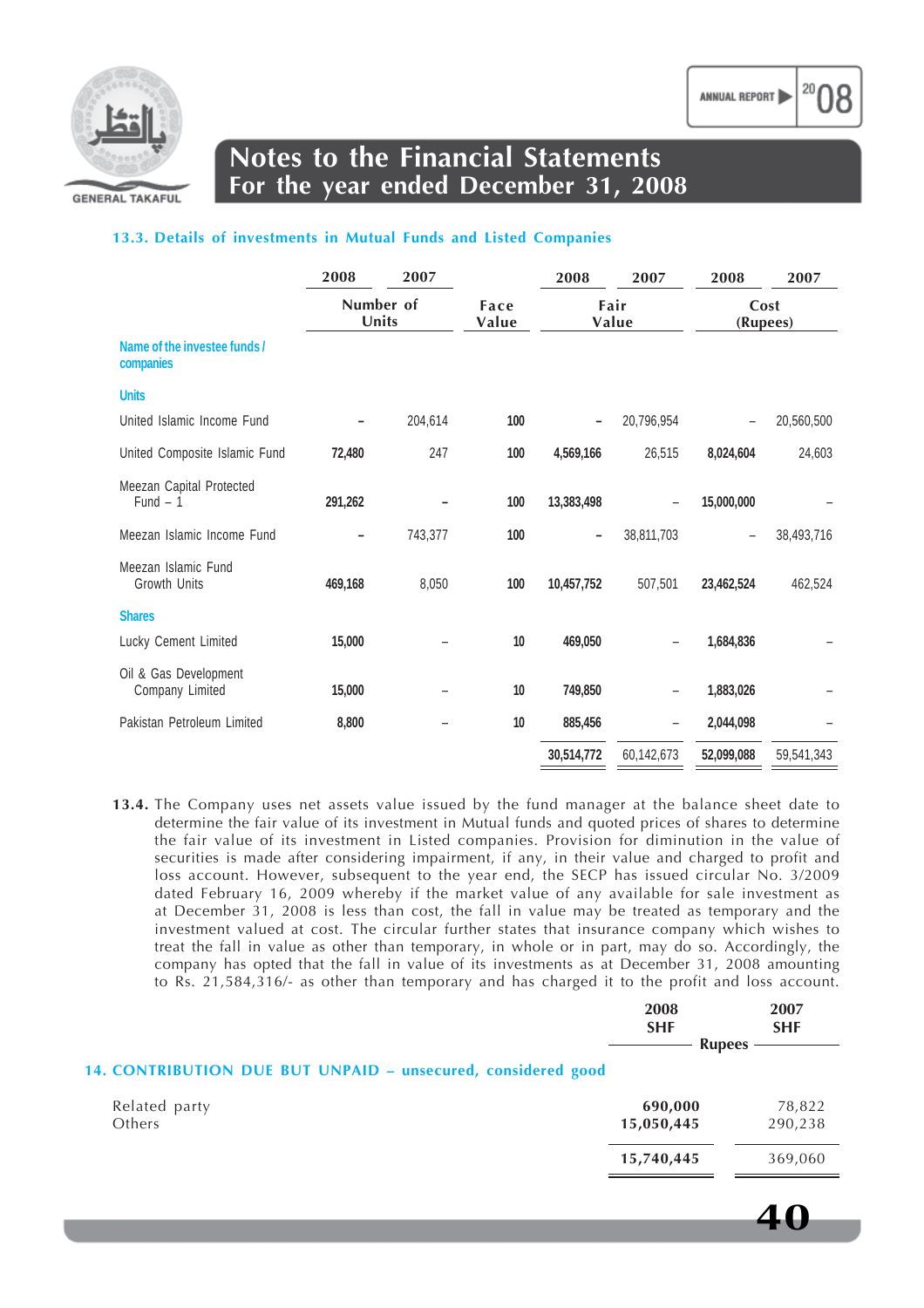

|                                                                                                                            |            | 2008                          |                                            |                    | 2007              |                              |
|----------------------------------------------------------------------------------------------------------------------------|------------|-------------------------------|--------------------------------------------|--------------------|-------------------|------------------------------|
|                                                                                                                            | <b>PTF</b> | <b>SHF</b>                    | <b>TOTAL</b>                               | <b>PTF</b>         | <b>SHF</b>        | <b>TOTAL</b>                 |
|                                                                                                                            |            |                               | <b>Rupees</b>                              |                    |                   |                              |
| 15. PREPAYMENTS                                                                                                            |            |                               |                                            |                    |                   |                              |
| Prepaid rent<br>Prepaid takaful contribution<br>Prepayment - Services Contract<br>Prepared retakaful ceded                 | 7,725,391  | 594,314<br>295,536<br>574,026 | 594,314<br>295,536<br>574,026<br>7,725,391 | 383,095            | 304,013<br>78,987 | 304,013<br>78,987<br>383,095 |
|                                                                                                                            | 7,725,391  | 1,463,876                     | 9,189,267                                  | 383,095            | 383,000           | 766,095                      |
|                                                                                                                            |            |                               |                                            | 2008<br><b>SHF</b> | <b>Rupees</b>     | 2007<br><b>SHF</b>           |
| <b>16. SUNDRY RECEIVABLES - Considered good</b>                                                                            |            |                               |                                            |                    |                   |                              |
| Security deposits<br>Advance to employees<br>Accrued profit paid on settlement                                             |            |                               |                                            | 374,973<br>519,756 |                   | 354,974                      |
| Engro Chemicals Pakistan Limited Sukuk<br>Century Papers & Board Mills Limited<br>WAPDA 2 <sup>nd</sup> Sukuk certificates |            |                               |                                            | 608,205<br>274,603 |                   | 530,737                      |
| Dividend income                                                                                                            |            |                               |                                            | 44,000             |                   |                              |
|                                                                                                                            |            |                               |                                            | 1,821,537          |                   | 885,711                      |
| <b>17. DEFERRED TAX ASSET</b>                                                                                              |            |                               |                                            |                    |                   |                              |
| Deferred Tax debits arising in respect of:<br>Available tax losses                                                         |            |                               |                                            | 11,853,612         |                   |                              |
| Deferred Tax credit arising due to :<br>Accelerated depreciation allowance                                                 |            |                               |                                            | (901, 542)         |                   |                              |
|                                                                                                                            |            |                               |                                            | 10,952,070         |                   |                              |
|                                                                                                                            |            |                               |                                            |                    |                   |                              |

The management based on financial projections prepared during the year, estimates that sufficient taxable profits would be available in future against which this deferred tax assets could be utilized.

#### **18. FIXED ASSETS – tangible and intangible**

| Furniture and fixture          | 18.1 | 5,901,164  | 343,705    |
|--------------------------------|------|------------|------------|
| Office equipment               | 18.1 | 2,206,989  | 264,236    |
| Motor vehicles                 | 18.1 | 10,995,588 | 5,208,211  |
| Computers equipment            | 18.1 | 2,052,047  | 1,520,391  |
| Capital work-in-process        | 18.2 | 756,265    | 6,773,398  |
| Intangible - computer software | 18.3 | 11,006,655 | 331,033    |
|                                |      | 32,918,708 | 14,440,974 |

20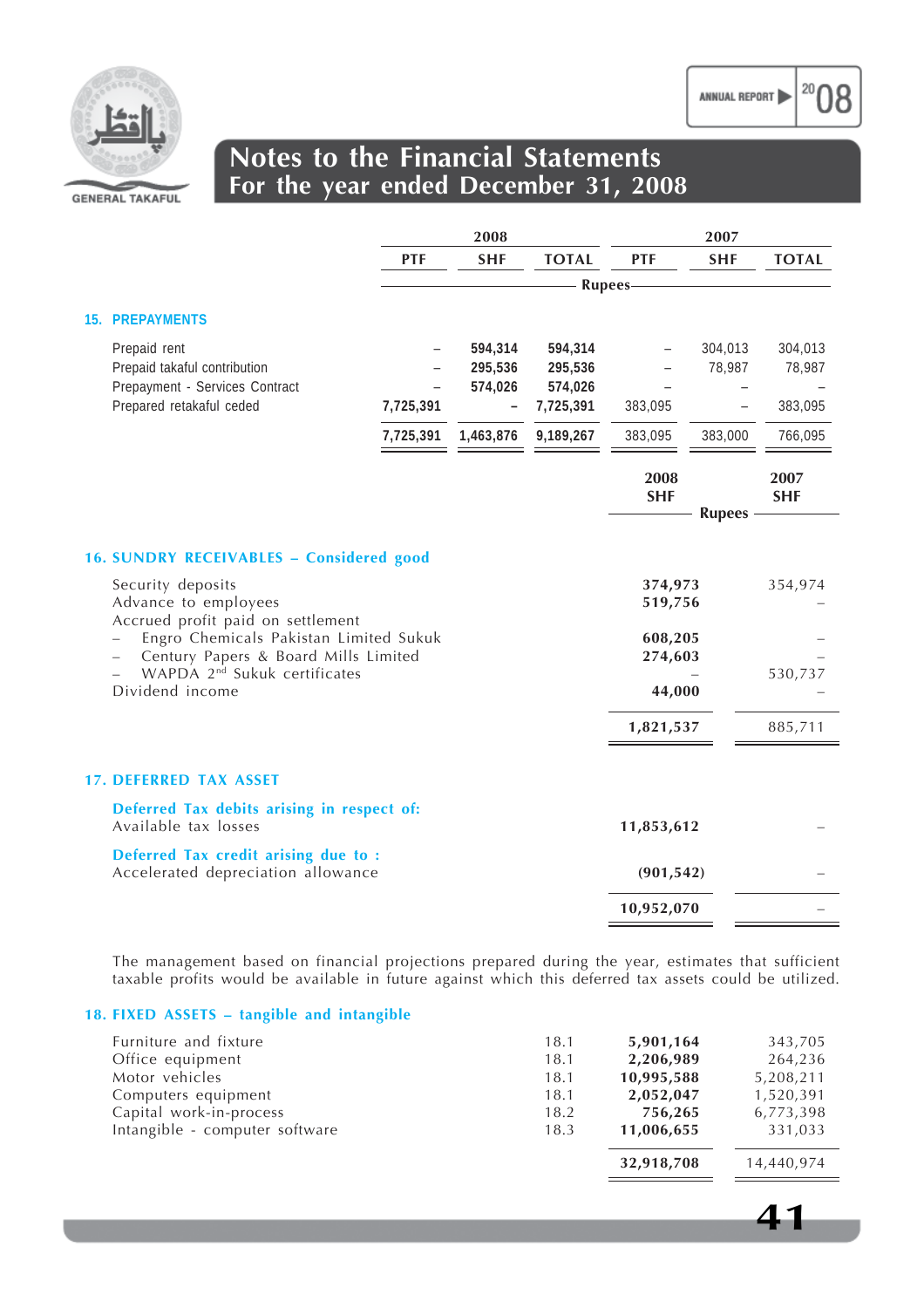

 $|^{20}08$ 

### **Notes to the Financial Statements For the year ended December 31, 2008**

### **18.1. Tangible owned assets**

| 2008                        |                           |                                     |                                 |                         |                                     |                      |              |
|-----------------------------|---------------------------|-------------------------------------|---------------------------------|-------------------------|-------------------------------------|----------------------|--------------|
| Cost                        |                           |                                     | <b>Accumulated depreciation</b> |                         |                                     |                      |              |
| As at<br>January<br>01,2008 | Addition/<br>(deletion)   | As at<br><b>December</b><br>31,2008 | As at<br>January<br>01,2008     | For<br>the<br>year      | As at<br><b>December</b><br>31,2008 | <b>Book</b><br>Value | Rate<br>$\%$ |
|                             |                           |                                     |                                 |                         |                                     |                      |              |
| 387,577                     | 6,173,514<br>(246, 706)   | 6,314,385                           | 43,872                          | 418,743<br>(49, 394)    | 413,221                             | 5,901,164            | 15           |
| 282,277                     | 2,229,685                 | 2,511,962                           | 18,041                          | 286,932                 | 304,973                             | 2,206,989            | 15           |
| 6,116,591                   | 8,079,206<br>(963, 560)   | 13,232,237                          | 908,380                         | 1,548,141<br>(219,872)  | 2,236,649                           | 10,995,588           | 20           |
| 1,809,172                   | 1,123,127                 | 2,932,299                           | 288,781                         | 591,471                 | 880,252                             | 2,052,047            | 30           |
| 8,595,617                   | 17,605,532<br>(1,210,266) | 24,990,883                          | 1,259,074                       | 2,845,287<br>(269, 266) | 3,835,095                           | 21,155,788           |              |
|                             |                           |                                     |                                 |                         | <b>SHF</b><br><b>Rupees</b>         |                      |              |

|                       |                             |                         |                                     | 2007                        |                                 |                                     |                      |                       |
|-----------------------|-----------------------------|-------------------------|-------------------------------------|-----------------------------|---------------------------------|-------------------------------------|----------------------|-----------------------|
|                       |                             | Cost                    |                                     |                             | <b>Accumulated depreciation</b> |                                     |                      |                       |
| <b>Particulars</b>    | As at<br>January<br>01,2007 | Addition/<br>(deletion) | As at<br><b>December</b><br>31,2007 | As at<br>January<br>01,2007 | For<br>the<br>year              | As at<br><b>December</b><br>31,2007 | <b>Book</b><br>Value | Rate<br>$\frac{0}{0}$ |
|                       |                             |                         |                                     | <b>SHF</b><br>Rupees        |                                 |                                     |                      |                       |
| Furniture and fixture |                             | 387,577                 | 387,577                             |                             | 43,872                          | 43,872                              | 343,705              | 15                    |
| Computers             | Ξ.                          | 1,809,172               | 1,809,172                           | -                           | 288,781                         | 288,781                             | 1,520,391            | 30                    |
| Office equipment      |                             | 282,277                 | 282,277                             | $\overline{\phantom{0}}$    | 18,041                          | 18,041                              | 264,236              | 15                    |
| Motor vehicles        | $\overline{\phantom{m}}$    | 6,116,591               | 6.116.591                           | $\overline{\phantom{0}}$    | 908.380                         | 908.380                             | 5.208.211            | 20                    |
|                       |                             | 8,595,617               | 8,595,617                           | -                           | 1,259,074                       | 1,259,074                           | 7,336,543            |                       |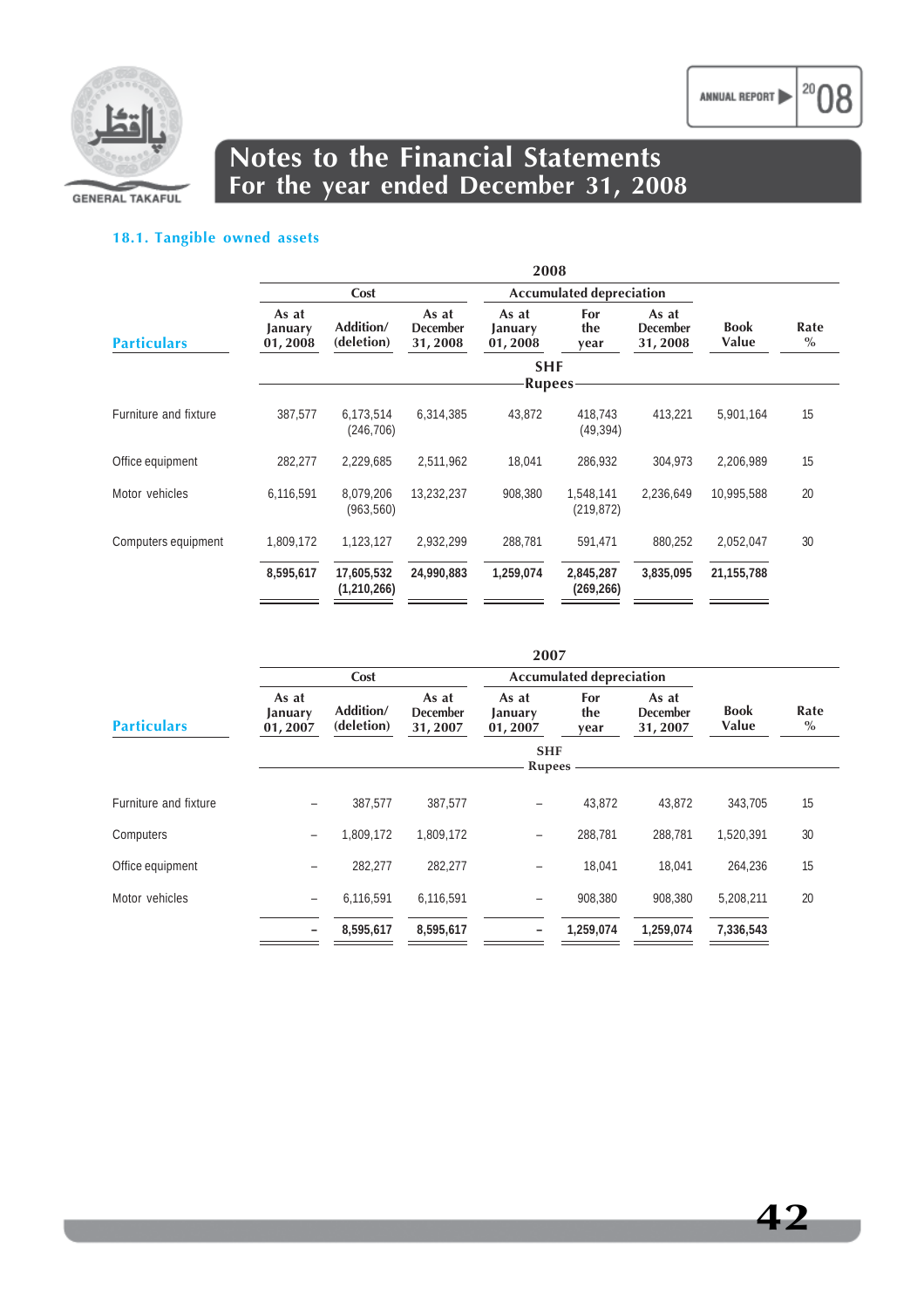

### **Notes to the Financial Statements For the year ended December 31, 2008**

#### **18.2. Capital work-in-progress**

Capital work in progress includes branch office renovation and website development

#### **18.3 Intangible - computer software**

|                           | 2008                        |                         |                                     |                             |                                 |                                     |                      |              |
|---------------------------|-----------------------------|-------------------------|-------------------------------------|-----------------------------|---------------------------------|-------------------------------------|----------------------|--------------|
|                           |                             | Cost                    |                                     |                             | <b>Accumulated depreciation</b> |                                     |                      |              |
| <b>Particulars</b>        | As at<br>January<br>01,2008 | Addition/<br>(deletion) | As at<br><b>December</b><br>31,2008 | As at<br>January<br>01,2008 | For<br>the<br>year              | As at<br><b>December</b><br>31,2008 | <b>Book</b><br>Value | Rate<br>$\%$ |
|                           |                             |                         |                                     | <b>SHF</b><br><b>Rupees</b> |                                 |                                     |                      |              |
| <b>Computers Software</b> | 356,769                     | 12.725.247              | 13.082.016                          | 25.736                      | 2.049.625                       | 2.075.361                           | 11,006,655           | 20           |

|                           |                             | 2007                    |                                     |                             |                                 |                                     |                      |              |
|---------------------------|-----------------------------|-------------------------|-------------------------------------|-----------------------------|---------------------------------|-------------------------------------|----------------------|--------------|
|                           |                             | Cost                    |                                     |                             | <b>Accumulated depreciation</b> |                                     |                      |              |
| <b>Particulars</b>        | As at<br>January<br>01,2007 | Addition/<br>(deletion) | As at<br><b>December</b><br>31,2007 | As at<br>January<br>01,2007 | For<br>the<br>year              | As at<br><b>December</b><br>31,2007 | <b>Book</b><br>Value | Rate<br>$\%$ |
|                           |                             |                         |                                     | <b>SHF</b><br><b>Rupees</b> |                                 |                                     |                      |              |
| <b>Computers Software</b> | $\qquad \qquad -$           | 356.769                 | 356.769                             | $\qquad \qquad -$           | 25.736                          | 25.736                              | 331,033              | 20           |

|                                                                                            | 2008<br><b>SHF</b><br><b>Rupees</b> | 2007<br><b>SHF</b> |
|--------------------------------------------------------------------------------------------|-------------------------------------|--------------------|
| 18.4. The depreciation / amortization charge<br>for the year has been allocated as follow: |                                     |                    |
| Management expenses<br>General and administrative expenses                                 | 3,279,591<br>1,615,321              | 488,707<br>796,103 |

**4,894,912** 1,284,810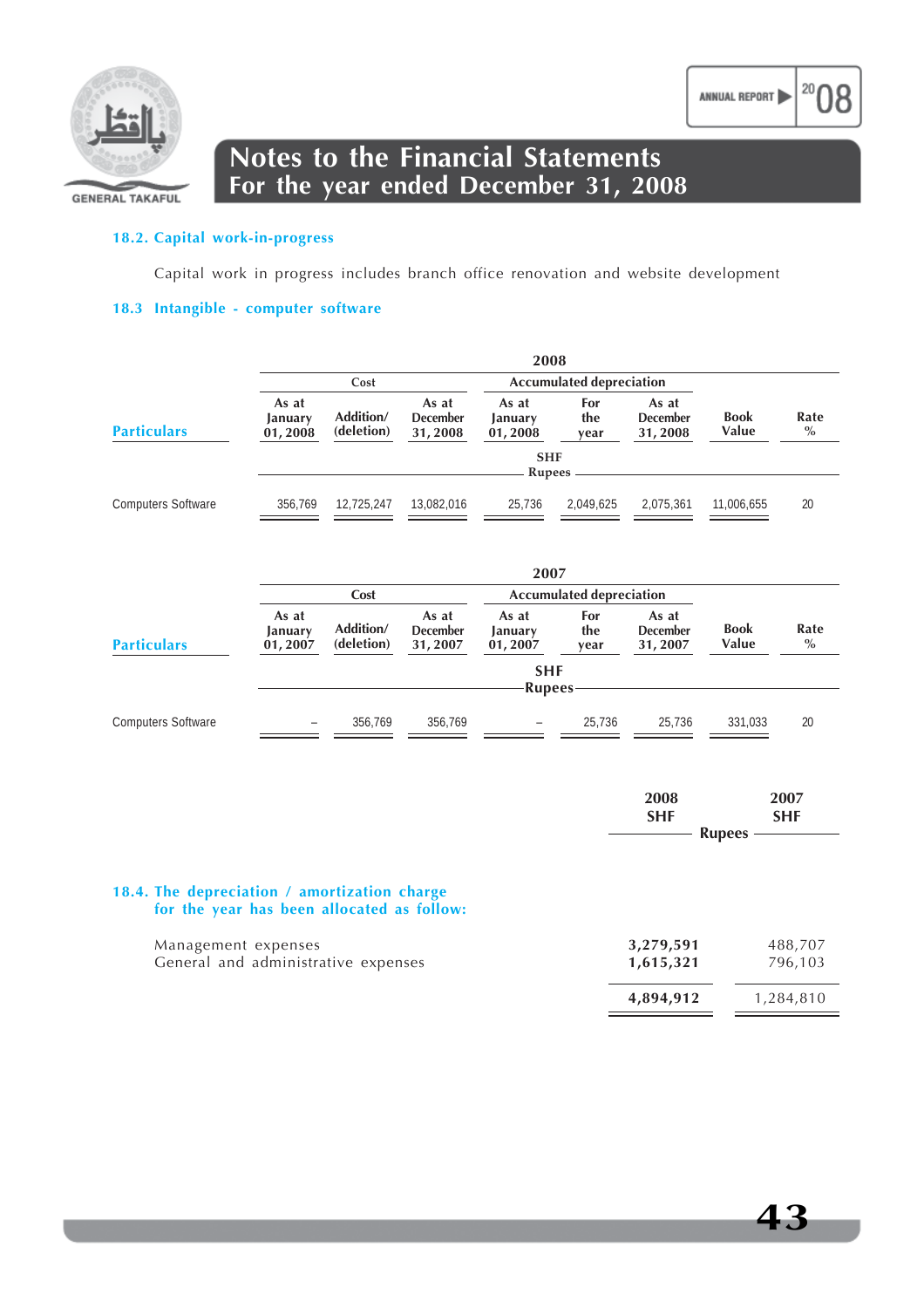$|^{20}08$ 

**44**



### **Notes to the Financial Statements For the year ended December 31, 2008**

| <b>SHF</b>                                                                                                                                                                                                                                                                                                                                                                                                                                                                                                                                                                                                                                                                                                                                                                                                   | 2007<br><b>SHF</b>                                                                                                                                                                            |
|--------------------------------------------------------------------------------------------------------------------------------------------------------------------------------------------------------------------------------------------------------------------------------------------------------------------------------------------------------------------------------------------------------------------------------------------------------------------------------------------------------------------------------------------------------------------------------------------------------------------------------------------------------------------------------------------------------------------------------------------------------------------------------------------------------------|-----------------------------------------------------------------------------------------------------------------------------------------------------------------------------------------------|
| <b>Rupees</b>                                                                                                                                                                                                                                                                                                                                                                                                                                                                                                                                                                                                                                                                                                                                                                                                |                                                                                                                                                                                               |
| <b>19. MANAGEMENT EXPENSES</b>                                                                                                                                                                                                                                                                                                                                                                                                                                                                                                                                                                                                                                                                                                                                                                               |                                                                                                                                                                                               |
| Salaries, allowances and other benefits<br>14,660,912<br>Shariah advisors' fee<br>849,225<br>Rent, rates and electricity<br>2,643,610<br>Communication<br>642,496<br>Printing and stationery<br>379,836<br>Traveling and entertainment<br>761,798<br>Depreciation<br>18.4<br>1,906,342<br>Amortization<br>18.4<br>1,373,249<br>Repair and maintenance<br>2,265,573<br>2,721,320<br>Advertisement and sales promotion<br>Legal and professional<br>473,623<br>Takaful contribution<br>466,926<br>Training expenses<br>75,214<br>Fees and subscription<br>42,568<br>Bank charges<br>25,644<br>Brokerage<br>7,035<br>18,090<br>Expense on combined policies<br>Office expenses<br>72,426<br>Conference and seminar<br>175,875<br>Others<br>631,179                                                              | 3,307,787<br>364,000<br>663,993<br>95,962<br>60,909<br>302,874<br>476,412<br>12,295<br>286,029<br>436,839<br>150,150<br>50,711<br>45,325<br>6,200<br>67,192                                   |
| 30,192,941                                                                                                                                                                                                                                                                                                                                                                                                                                                                                                                                                                                                                                                                                                                                                                                                   | 6,326,678                                                                                                                                                                                     |
| <b>20. GENERAL AND ADMINISTRATIVE EXPENSES</b><br>Salaries, allowances and other benefits<br>7,221,046<br>Shariah advisors' fee<br>418,275<br>529,951<br>Consultancy fee<br>Rent, rates and electricity<br>1,302,076<br>Communication<br>316,453<br>Printing and stationery<br>187,084<br>Traveling and entertainment<br>375,214<br>Depreciation<br>18.4<br>938,945<br>Amortization<br>18.4<br>676,376<br>Repair and maintenance<br>1,115,879<br>1,340,352<br>Advertisement and sales promotion<br>Legal and professional<br>233,277<br>Takaful contribution<br>229,979<br>Auditors' remuneration<br>20.1<br>658,530<br>Training expenses<br>37,046<br>Fees and subscription<br>20,966<br>12,630<br>Bank charges<br>3,465<br>Brokerage<br>Expense on combined policies<br>8,910<br>Office expenses<br>35,674 | 6,599,532<br>548,704<br>570,000<br>2,326,157<br>274,032<br>96,550<br>472,382<br>782,662<br>13,441<br>588,635<br>225,112<br>537,200<br>78,976<br>340,900<br>60,925<br>21,603<br>3,810<br>5,000 |
| Conference and seminar<br>86,625<br>Others<br>310,879                                                                                                                                                                                                                                                                                                                                                                                                                                                                                                                                                                                                                                                                                                                                                        | 103,298                                                                                                                                                                                       |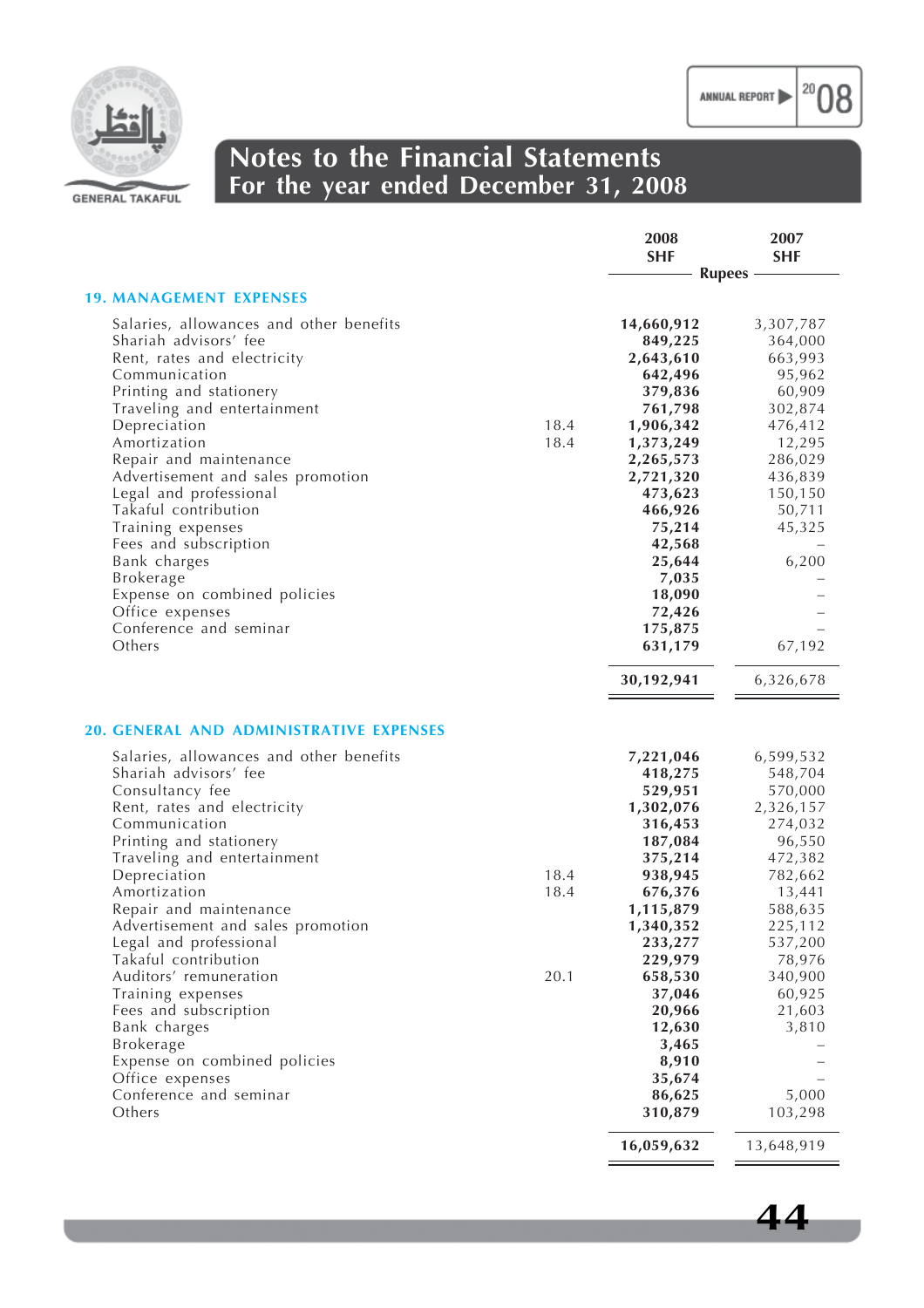

## **Notes to the Financial Statements For the year ended December 31, 2008**

|                                                                   | 2008<br><b>SHF</b><br><b>Rupees</b> | 2007<br><b>SHF</b> |
|-------------------------------------------------------------------|-------------------------------------|--------------------|
| 20.1. Auditors' remuneration                                      |                                     |                    |
| Audit fee                                                         | 250,000                             | 180,000            |
| Half yearly review<br>Review of Compliance with Code of Corporate | 125,000                             | 50,000             |
| Governance and other certifications                               | 249,685                             | 100,000            |
| Out of pocket                                                     | 33,845                              | 10,900             |
|                                                                   | 658,530                             | 340,900            |

#### **21. TAXATION**

#### **Current**

The assessment of the Company for the Tax Year 2008 is considered to be deemed assessed.

The Current Tax charged for the year is only for the Dividend income, therefore, tax reconciliation between accounting profit and tax expense is not presented.

#### **22. REMUNERATION OF CHIEF EXECUTIVE, DIRECTORS AND EXECUTIVES**

Aggregate amounts charged in the financial statements for remuneration, including all benefits to Chief Executive, Directors and Executives of the Company are as follows:

|                         |            | 2008             |           |            | 2007             |           |  |  |
|-------------------------|------------|------------------|-----------|------------|------------------|-----------|--|--|
|                         | <b>CEO</b> | <b>Directors</b> | Executive | <b>CEO</b> | <b>Directors</b> | Executive |  |  |
|                         |            | <b>Rupees</b>    |           |            | <b>Rupees</b>    |           |  |  |
| Managerial remuneration | 2,340,000  |                  | 3,588,195 | 2,145,000  |                  | 2,584,812 |  |  |
| House rent              | 1,053,000  | -                | 1,614,688 | 965,250    |                  | 1,163,165 |  |  |
| Utilities               | 207,000    | —                | 318,917   | 189,750    |                  | 228,658   |  |  |
| Medical expenses        | 9,189      | -                | 105,463   | 12,925     |                  | 29,191    |  |  |
| Others                  | 107,400    | -                | 343,303   | 160,730    |                  | 184,958   |  |  |
|                         | 3,716,589  |                  | 5,970,566 | 3,473,655  |                  | 4,190,784 |  |  |
| Number of persons       |            |                  | 8         |            |                  | 6         |  |  |

- **22.1.** The Company has not paid any remuneration to the Directors for the services rendered to the Company.
- **22.2.** The Company also provides some of the executives with Company maintained cars.
- **22.3.** Certain directors have been reimbursed boarding and lodging costs in relation to attending Board meetings of the Company as per Company's policy.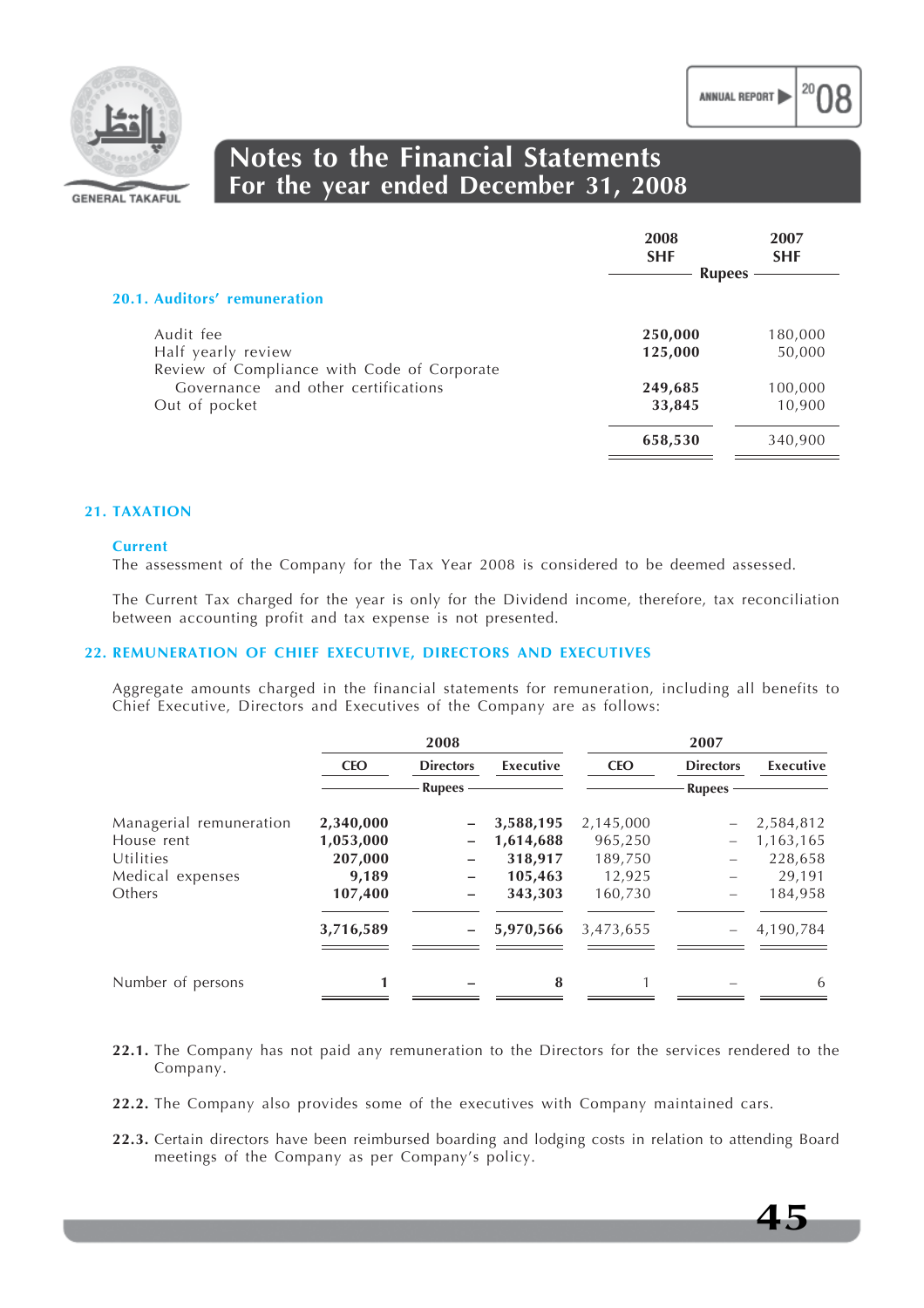

#### **GENERAL TAKAFUL**

## **Notes to the Financial Statements For the year ended December 31, 2008**

#### **23. RISK MANAGEMENT**

#### **23.1. Liquidity risk**

Liquidity risk is the risk that the Company will encounter difficulty in meeting obligations associated with its financial liabilities. To guard against the risk, the Company maintains balance of cash and cash equivalent and readily marketable securities. The maturity profile of assets and liabilities are also monitored to ensure adequate liquidity is maintained.

#### **23.2. Profit / mark-up / yield rate risk**

Profit / mark-up / yield rate risk is the risk of changes in profit / mark-up / yield rates reducing the overall return on mark-up bearing assets. The Company is exposed to profit / mark-up / yield rate risk in respect of bank balances and deposits and held to maturity investments. Effective profit / mark-up / yield rates on such accounts are disclosed in the relevant note.

#### **23.3. Market risk**

Market risk is the risk that the value of a financial instrument will fluctuate as a result of changes in market prices, whether those changes are caused by factors specific to the individual security, or its issuer, or factors affecting all securities traded in the market. The Company manages its exposure to such risks by maintaining a diversified portfolio comprising of islamic mutual funds.

#### **23.4. Credit risk and concentration of credit risk**

Credit risk is the risk, which arises with the possibility that one party to a financial instrument will fail to discharge its obligation and cause the other party to incur a financial loss. The Company attempts to control credit risk by monitoring credit exposures, by undertaking transactions with a large number of counterparties in various industries and by continually assessing the credit worthiness of counterparties.

#### **23.5. Foreign Exchange risk**

Currency risk is the risk that the value of a financial asset or liability will fluctuate due to changes in foreign currency rates. Foreign exchange risk arises mainly where receivables and payables exist due to transactions in foreign currencies. As the Company had no material assets or liabilities in foreign currencies at the year end, the Company is not materially exposed to foreign exchange risk.

#### **23.6. Capital Management**

Capital requirements applicable to the Company are set and regulated by the SECP. These requirements have been put in place to ensure sufficient solvency margins. The Company manages its capital requirement by assessing its capital structure against the required capital level on a regular basis. Currently the Company has a paid-up capital of Rs.307,800,080/- against the minimum required paid-up capital of Rs.160,000,000/- set by the SECP for the insurance companies / takaful operators for the year ended December 31, 2008.

#### **23.7. Fair value of financial instruments**

Fair value is an amount for which an asset could be exchanged, or a liability settled, between knowledgeable, willing parties in an arm's length transaction. Consequently, differences may arise between the carrying values and the fair value estimates.

The fair values of all the financial instruments are estimated to be not significantly different from their carrying values except held-to-maturity and available-for-sale investments whose fair values have been disclosed in note 13 to the financial statements.

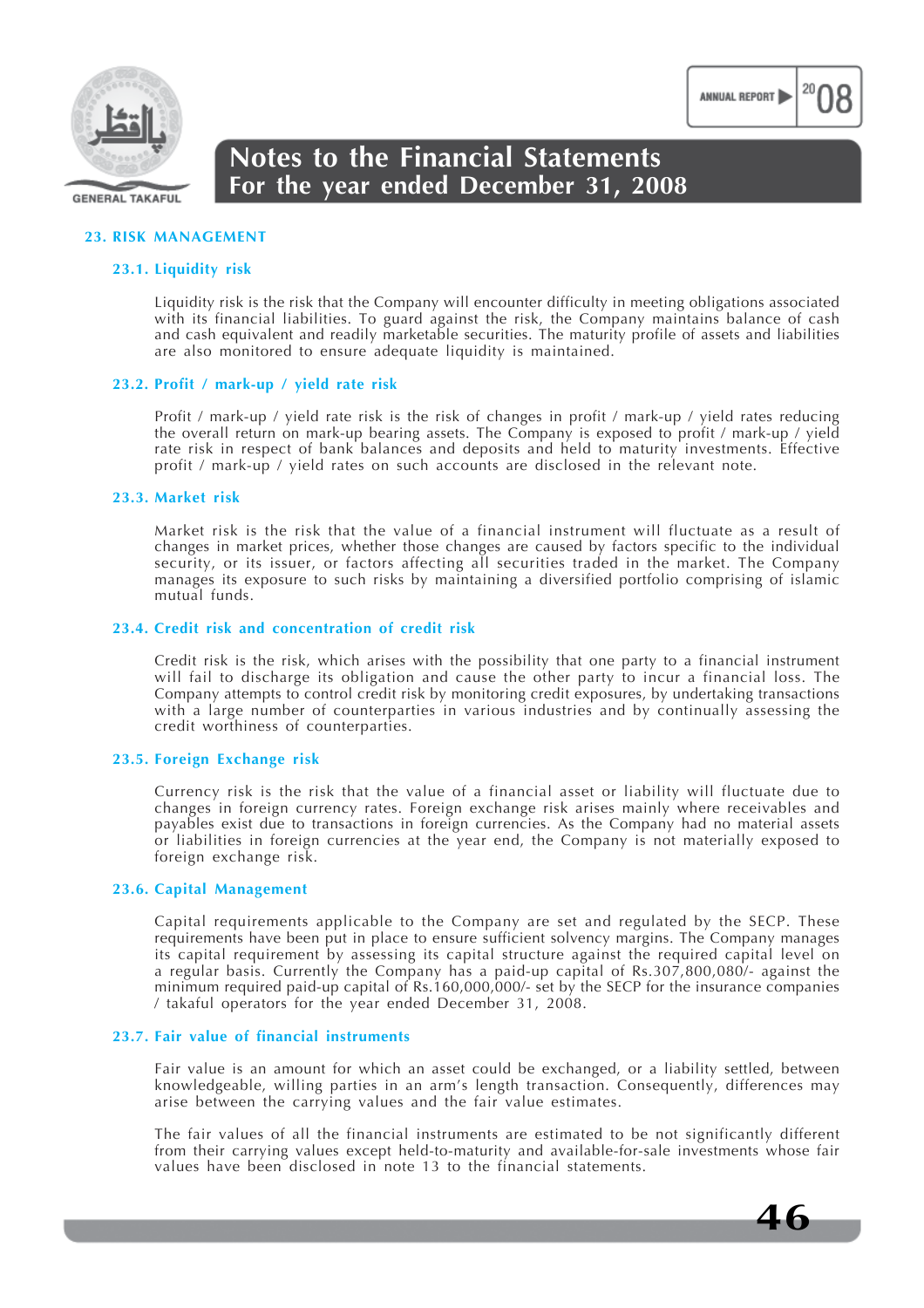

#### **23.8. Retakaful risk**

In common with other takaful companies, in order to minimize the financial exposure arising from large claims, the management (on behalf of PTF), in the normal course of business, enters into agreement with other parties for retakaful purposes. Retakaful ceded does not relieve the PTF from its obligation to participants and as a result the PTF remains liable for the portion of outstanding claim to the extent that retakaful operator fails to meet the obligation under the retakaful agreements. To minimize its exposure to significant losses from retakaful operator solvencies, the management evaluates the financial condition of its retakaful operators and monitors concentration of credit risk arising from similar geographic regions, activities or economic characteristics of retakaful operators.

#### **24. RELATED PARTIES DISCLOSURES**

Related parties comprise of related group companies, associates, directors and key management personnel. The Company in the normal course of business carries out transactions with various related parties. Material transactions with related parties, other than remuneration and benefits to directors and key management personnel under the terms of their employment, are given below:

|                       |                                                                                                        | 2008<br><b>SHF</b><br><b>Rupees</b>                   | 2007<br><b>SHF</b> |
|-----------------------|--------------------------------------------------------------------------------------------------------|-------------------------------------------------------|--------------------|
|                       |                                                                                                        |                                                       |                    |
| <b>Relationship</b>   | <b>Nature of transactions</b>                                                                          |                                                       |                    |
| shareholders<br>Major | Issue of share capital                                                                                 |                                                       | 204,072,500        |
|                       | Advance against future issue of<br>share capital                                                       |                                                       | 95,428,250         |
|                       | Commission paid                                                                                        | 18,000                                                |                    |
| Group companies       | Payment made by<br>related parties on behalf                                                           |                                                       |                    |
|                       | of the company<br>Claims expenses<br>Contribution paid<br>Contribution written<br>Sale of fixed assets | 713,975<br>154,383<br>451,409<br>1,339,588<br>747,875 | 1,304,556          |

#### **25. DATE OF AUTHORIZATION FOR ISSUE**

These financial statements were authorized for issue on 12 April, 2009 by the Board of Directors of the Company.

#### **26. GENERAL**

**26.1.** Figures in these financial statements have been rounded off to the nearest Rupee, unless otherwise stated.

Chairman Chief Executive Director Director

 $11$ dboth

**2007**

**47**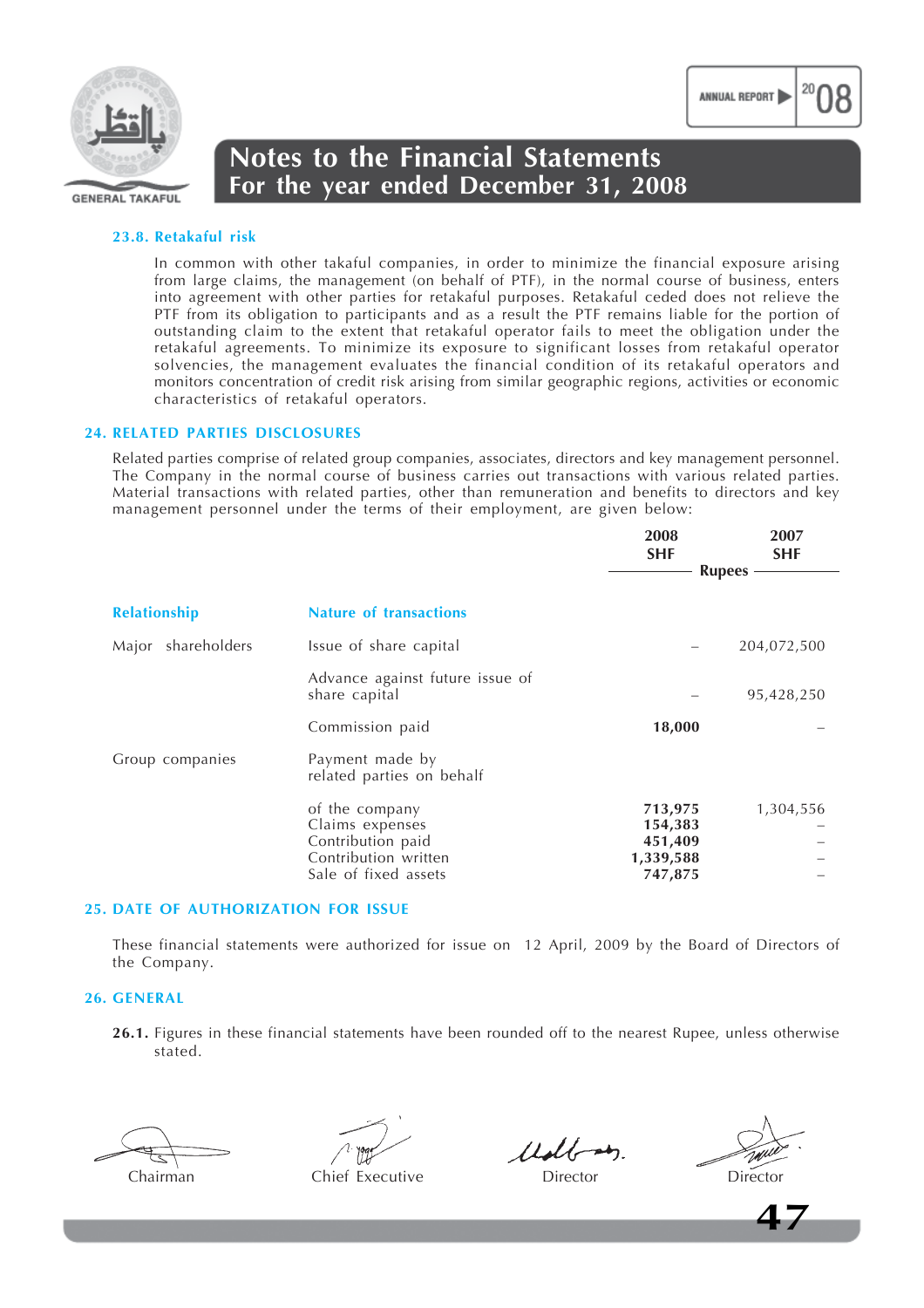

## **Pattern of shareholding**

#### **PATTERN OF SHAREHOLDING**

**1.** Incorporation Number **12242/20060307 / 0054339**

#### **2.** Name of the Company **PAK-QATAR GENERAL TAKAFUL LIMITED**

**3.** Pattern of holding of the shares held by the shareholders as at 31 December 2008

#### **4. Number of shareholders Shareholdings Total shares held**

| $\frac{3}{2}$ $\frac{2}{8}$ |  |
|-----------------------------|--|
|                             |  |
| $\overline{11}$             |  |
| $\overline{4}$              |  |
| $\overline{1}$              |  |
| $\frac{3}{4}$               |  |
|                             |  |
| $\mathbf{1}$                |  |
| $\overline{1}$              |  |
|                             |  |
|                             |  |
| $\frac{3}{2}$               |  |
| $\overline{1}$              |  |
| $\overline{1}$              |  |
| $\overline{3}$              |  |
| $\mathbf{1}$                |  |
| $\mathbf{1}$                |  |
| $\mathbf{1}$                |  |
| $\mathbf{1}$                |  |
| $\frac{2}{1}$               |  |
|                             |  |
| $\mathbf{1}$                |  |
| $\mathbf{1}$                |  |
| $\mathbf{1}$                |  |
| 60                          |  |
|                             |  |

| $\sqrt{3}$         | shareholding from 1 to 100 shares    | 3          |
|--------------------|--------------------------------------|------------|
| $\overline{2}$     | shareholding from 501 to 1000 shares | 2,000      |
| $\overline{\bf 8}$ | shareholding from 4001 to 4500       | 32,640     |
| $\overline{11}$    | shareholding from 5001 to 10000      | 69,360     |
| $\frac{4}{1}$      | shareholding from 10001 to 15000     | 40,800     |
|                    | shareholding from 15001 to 20000     | 16,320     |
| $\overline{3}$     | shareholding from 20001 to 25000     | 61,200     |
| $\overline{4}$     | shareholding from 40001 to 45000     | 163,202    |
| $\mathbf{1}$       | shareholding from 70001 to 75000     | 73,500     |
| $\mathbf{1}$       | shareholding from 115001 to 120000   | 120,000    |
| $\overline{3}$     | shareholding from 125001 to 130000   | 378,000    |
| $\overline{2}$     | shareholding from 235001 to 240000   | 480,000    |
| $\sqrt{2}$         | shareholding from 240001 to 245000   | 489,800    |
| $\overline{1}$     | shareholding from 260001 to 265000   | 262,500    |
| $\mathbf{1}$       | shareholding from 300001 to 305000   | 302,400    |
| $\overline{3}$     | shareholding from 475001 to 480000   | 1,440,000  |
| $\overline{1}$     | shareholding from 510001 to 515000   | 513,750    |
| $\overline{1}$     | shareholding from 565001 to 570000   | 566,250    |
| $\mathbf{1}$       | shareholding from 1085001 to 1090000 | 1,089,033  |
| $\overline{1}$     | shareholding from 2345001 to 2350000 | 2,350,000  |
| $\overline{2}$     | shareholding from 2495001 to 2500000 | 5,000,000  |
| $\overline{1}$     | shareholding from 3073001 to 3078000 | 3,078,000  |
| $\overline{1}$     | shareholding from 3250001 to 3255000 | 3,251,250  |
| $\frac{1}{1}$      | shareholding from 4995001 to 5000000 | 5,000,000  |
|                    | shareholding from 5995001 to 6000000 | 6,000,000  |
| 60                 | <b>Total</b>                         | 30,780,008 |
|                    |                                      |            |

| 2,000<br>32,640<br>69,360<br>40,800<br>16,320<br>61,200<br>163,202<br>73,500<br>120,000<br>378,000<br>480,000<br>489,800<br>262,500<br>302,400<br>1,440,000<br>513,750<br>566,250<br>1,089,033<br>2,350,000<br>5,000,000<br>3,078,000<br>3,251,250<br>5,000,000<br>6,000,000<br>30,780,008 |   |
|--------------------------------------------------------------------------------------------------------------------------------------------------------------------------------------------------------------------------------------------------------------------------------------------|---|
|                                                                                                                                                                                                                                                                                            | 3 |
|                                                                                                                                                                                                                                                                                            |   |
|                                                                                                                                                                                                                                                                                            |   |
|                                                                                                                                                                                                                                                                                            |   |
|                                                                                                                                                                                                                                                                                            |   |
|                                                                                                                                                                                                                                                                                            |   |
|                                                                                                                                                                                                                                                                                            |   |
|                                                                                                                                                                                                                                                                                            |   |
|                                                                                                                                                                                                                                                                                            |   |
|                                                                                                                                                                                                                                                                                            |   |
|                                                                                                                                                                                                                                                                                            |   |
|                                                                                                                                                                                                                                                                                            |   |
|                                                                                                                                                                                                                                                                                            |   |
|                                                                                                                                                                                                                                                                                            |   |
|                                                                                                                                                                                                                                                                                            |   |
|                                                                                                                                                                                                                                                                                            |   |
|                                                                                                                                                                                                                                                                                            |   |
|                                                                                                                                                                                                                                                                                            |   |
|                                                                                                                                                                                                                                                                                            |   |
|                                                                                                                                                                                                                                                                                            |   |
|                                                                                                                                                                                                                                                                                            |   |
|                                                                                                                                                                                                                                                                                            |   |
|                                                                                                                                                                                                                                                                                            |   |
|                                                                                                                                                                                                                                                                                            |   |
|                                                                                                                                                                                                                                                                                            |   |
|                                                                                                                                                                                                                                                                                            |   |

**48**

#### **5.1 Directors, Chief Executive Officer, and their spouse and minor children. 5.1.1.** Sheikh Ali Bin Abdullah 1,089,033 3.54% **5.1.2.** Said Gul & Spouse 1,080,000 3.51% **5.1.3.** Zahid H. Awan  $40,801$  0.13% **5.1.4.** M. Vaqaruddin **1,000 1,000 0.00% 0.00 5.1.5.** Izzat M. Al-Rashid 1 1 0.00% **5.1.6.** Abdul Basit Al-Shaibei 1 1 0.00% **5.1.7.** Chowdhry M. Wasi 1 0.00% **5. Categories of shareholders Shares held Percentage**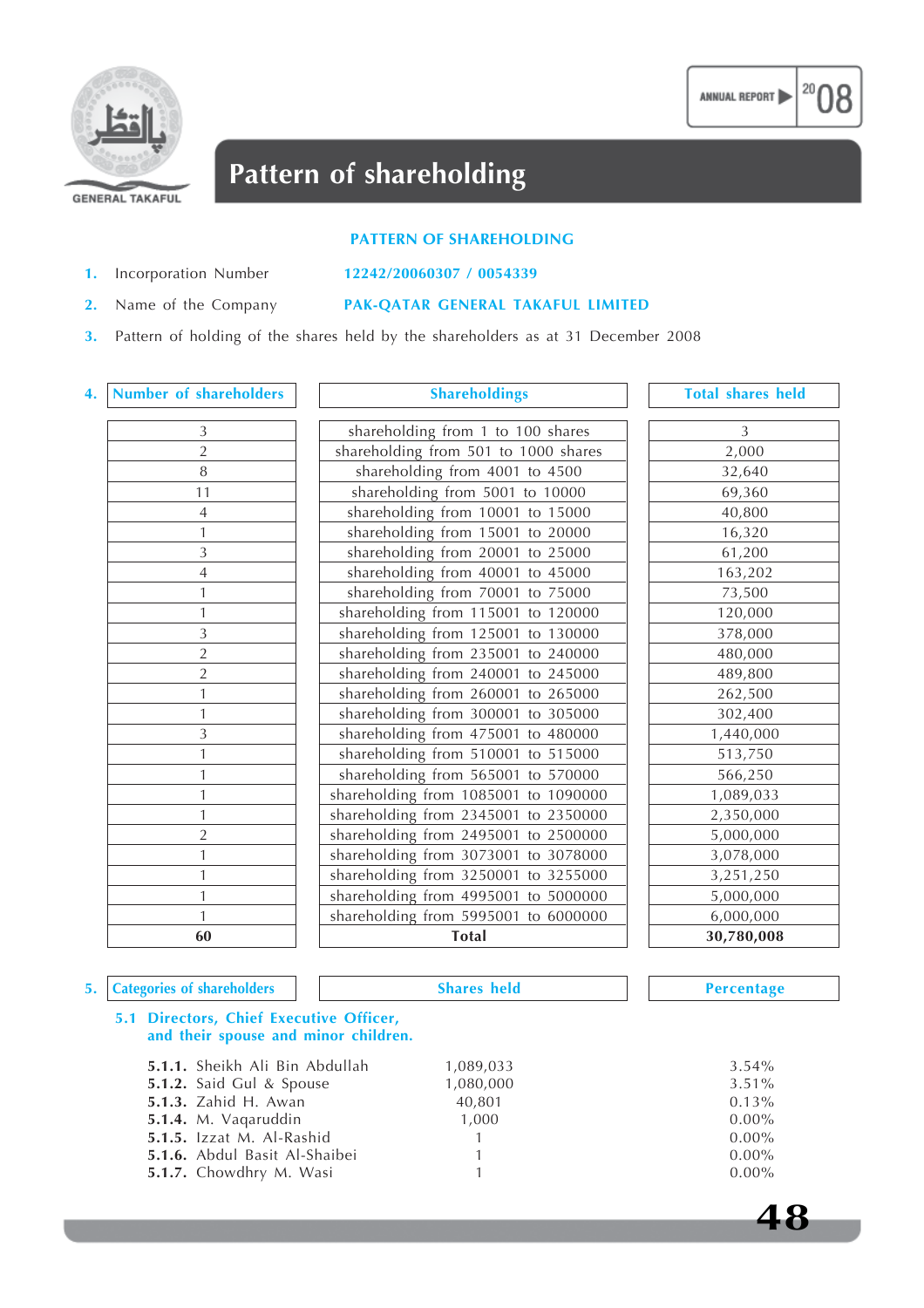



| <b>Categories of shareholders</b>                                                     | <b>Shares held</b> | <b>Percentage</b> |
|---------------------------------------------------------------------------------------|--------------------|-------------------|
| <b>5.2 Associated Companies,</b><br>undertakings and related parties.                 |                    |                   |
| Qatar National Bank<br>a)                                                             | 5,000,000          | 16.24%            |
| Masraf Al-Rayan<br>b)                                                                 | 6,000,000          | 19.49%            |
| 5.3 NIT and ICP                                                                       |                    | $0.00\%$          |
| 5.4 Banks, Development Financial<br>Institutions, Non Banking Financial Institutions. |                    |                   |
| 5.4.1. Qatar National Bank                                                            | 5,000,000          | 16.24%            |
| 5.4.2. Masraf Al-Rayan                                                                | 6,000,000          | 19.49%            |
| 5.4.3. Qatar Islamic Bank                                                             | 2,500,000          | 8.12%             |
| 5.4.4. Qatar International Islamic Bank                                               | 2,500,000          | 8.12%             |
| 5.4.5. Amwal QSC                                                                      | 2,350,000          | 7.63%             |
| 5.4.6. Doha Bank                                                                      | 302,400            | 0.98%             |
| <b>5.5 Insurance Companies</b>                                                        |                    |                   |
| 5.5.1. Qatar Islamic Insurance Co.                                                    | 3,251,250          | 10.56%            |
| <b>5.6 Modarabas and Mutual Funds</b>                                                 |                    | $0.00\%$          |
| 5.7 Share holders holding 10%                                                         |                    |                   |
| 5.7.1. Qatar Islamic Insurance Co.                                                    | 3,251,250          | 10.56%            |
| 5.7.2. Fawad Yusuf Securities (Pvt.) Ltd.                                             | 3,078,000          | 10.00%            |
| 5.7.3. Qatar National Bank                                                            | 5,000,000          | 16.24%            |
| 5.7.4. Masraf Al-Rayan                                                                | 6,000,000          | 19.49%            |
| <b>5.8 General Public</b>                                                             |                    |                   |
| Local<br>a.                                                                           | 1,000              | $0.00\%$          |
| b.<br>Foreign                                                                         | 3,586,521          | 11.65%            |
|                                                                                       |                    |                   |

#### **5.9 Others (to be specified)**